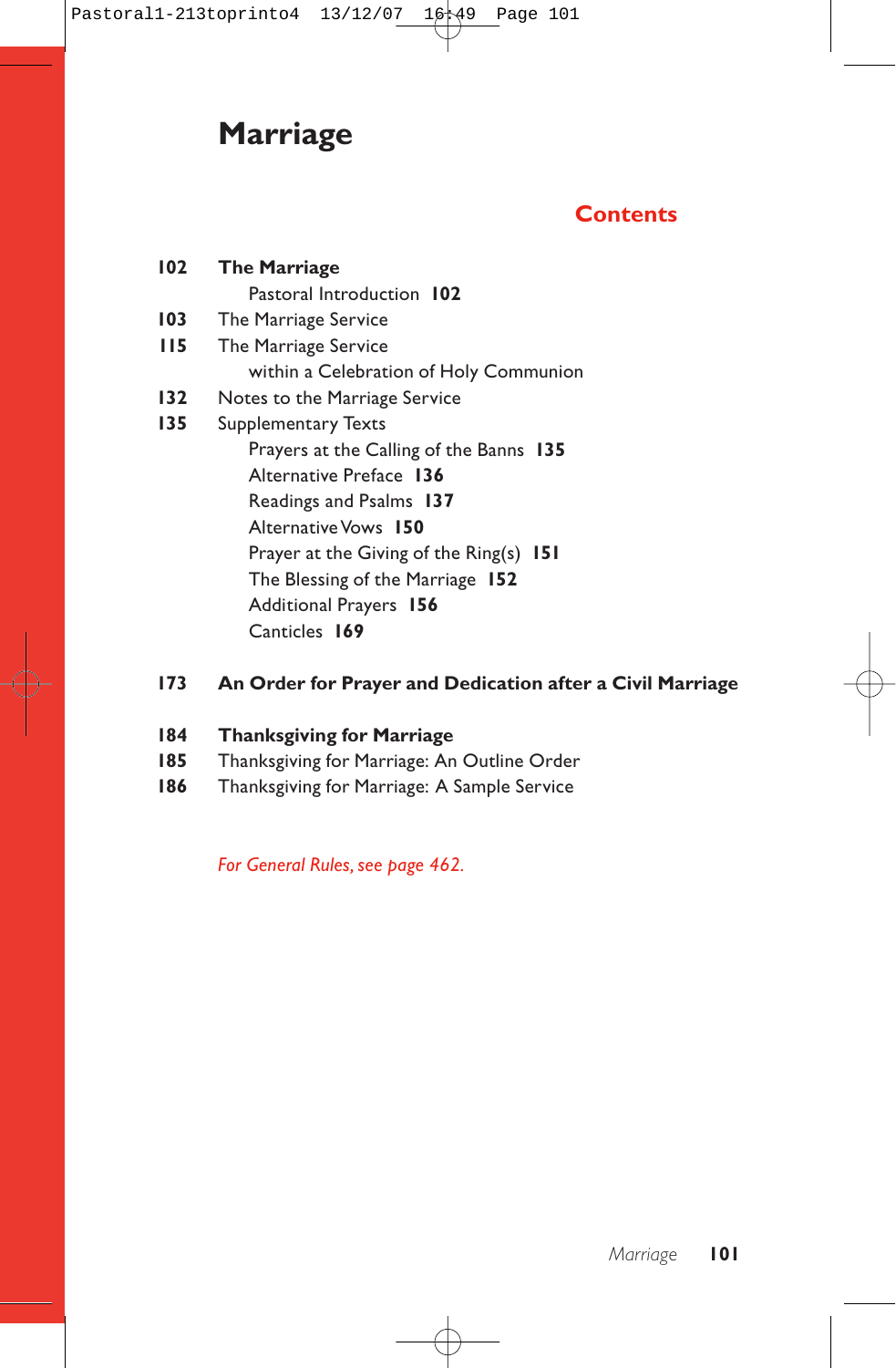# **The Marriage Service**

# *¶ Pastoral Introduction*

#### *This may be read by those present before the service begins.*

A wedding is one of life's great moments, a time of solemn commitment as well as good wishes, feasting and joy. St John tells us how Jesus shared in such an occasion at Cana, and gave there a sign of new beginnings as he turned water into wine.

Marriage is intended by God to be a creative relationship, as his blessing enables husband and wife to love and support each other in good times and in bad, and to share in the care and upbringing of children. For Christians, marriage is also an invitation to share life together in the spirit of Jesus Christ. It is based upon a solemn, public and life-long covenant between a man and a woman, declared and celebrated in the presence of God and before witnesses.

On this their wedding day the bride and bridegroom face each other, make their promises and receive God's blessing. You are witnesses of the marriage, and express your support by your presence and your prayers. Your support does not end today: the couple will value continued encouragement in the days and years ahead of them.

*Love is patient; love is kind; love is not envious or boastful or arrogant or rude. It does not insist on its own way; it is not irritable or resentful; it does not rejoice in wrongdoing, but rejoices in the truth. It bears all things, believes all things, hopes all things, endures all things.*

*1 Corinthians 13.4-7*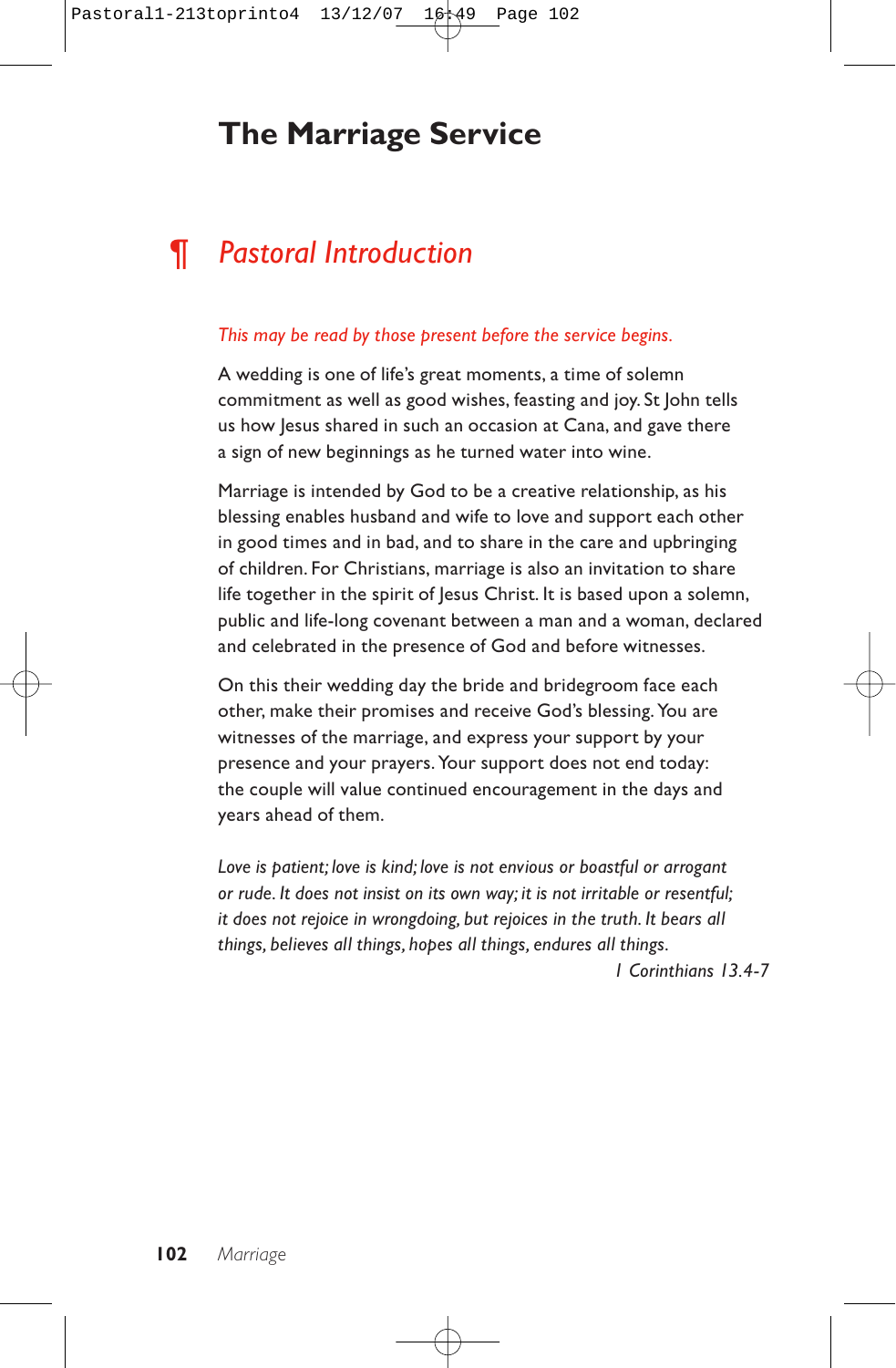# **The Marriage Service**

# *Structure*

#### ¶ **Introduction**

The Welcome

Preface

The Declarations

The Collect

Readings

Sermon

#### ¶ **The Marriage**

The Vows

The Giving of Rings

The Proclamation

The Blessing of the Marriage

Registration of the Marriage

Prayers

The Dismissal

*For Notes, see pages 132–134.*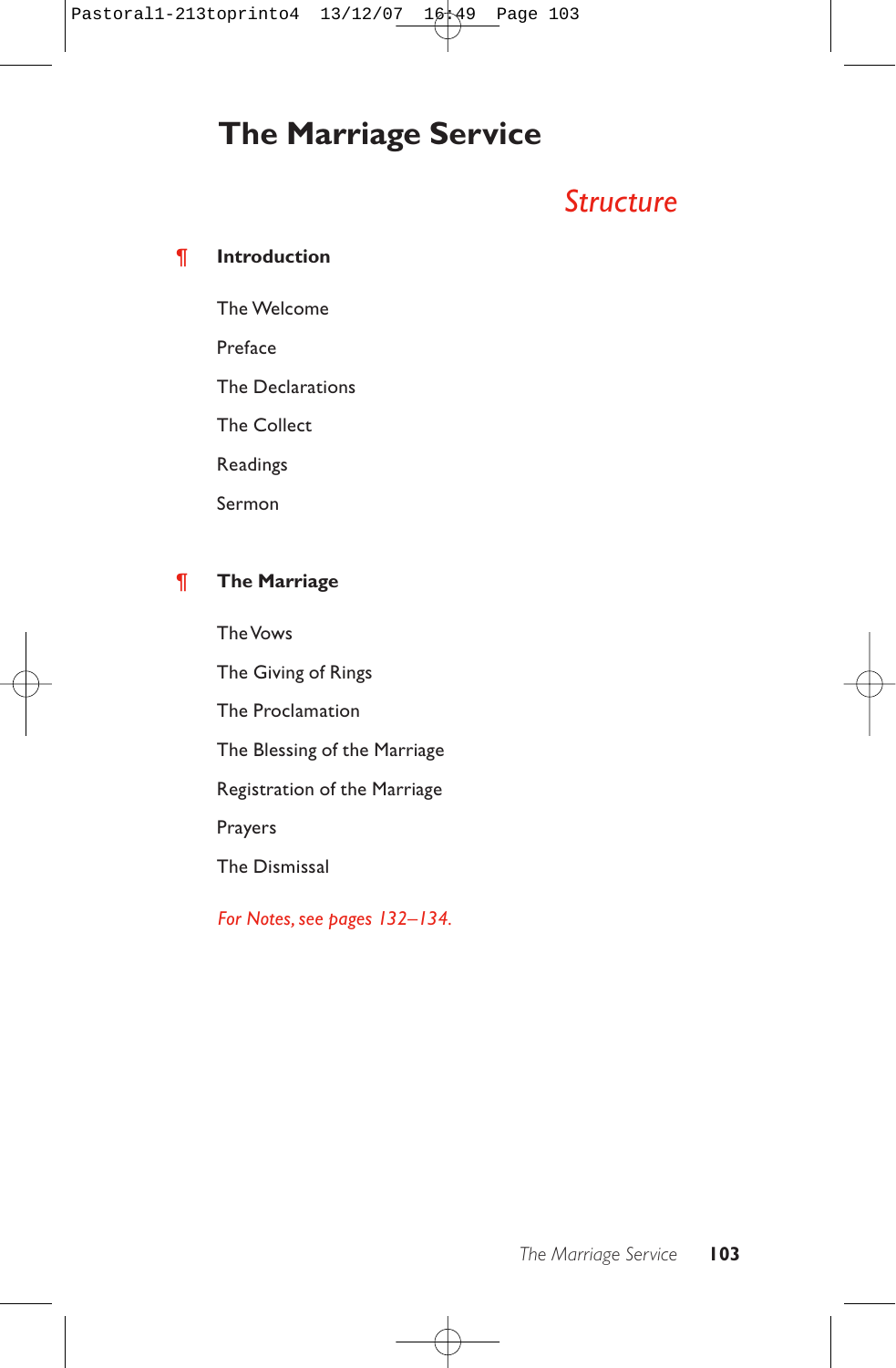# **The Marriage Service**

# *¶ Introduction*

## **The Welcome**

### *The minister welcomes the people using these or other appropriate words*

The grace of our Lord Jesus Christ, the love of God, and the fellowship of the Holy Spirit be with you

*All* **and also with you.**

#### *This sentence may be used*

God is love, and those who live in love live in God and God lives in them. **1** *John 4.16* 

#### *This prayer may be said*

*All* **God of wonder and of joy: grace comes from you, and you alone are the source of life and love. Without you, we cannot please you; without your love, our deeds are worth nothing. Send your Holy Spirit, and pour into our hearts that most excellent gift of love, that we may worship you now with thankful hearts and serve you always with willing minds; through Jesus Christ our Lord. Amen.**

#### *A hymn may be sung.*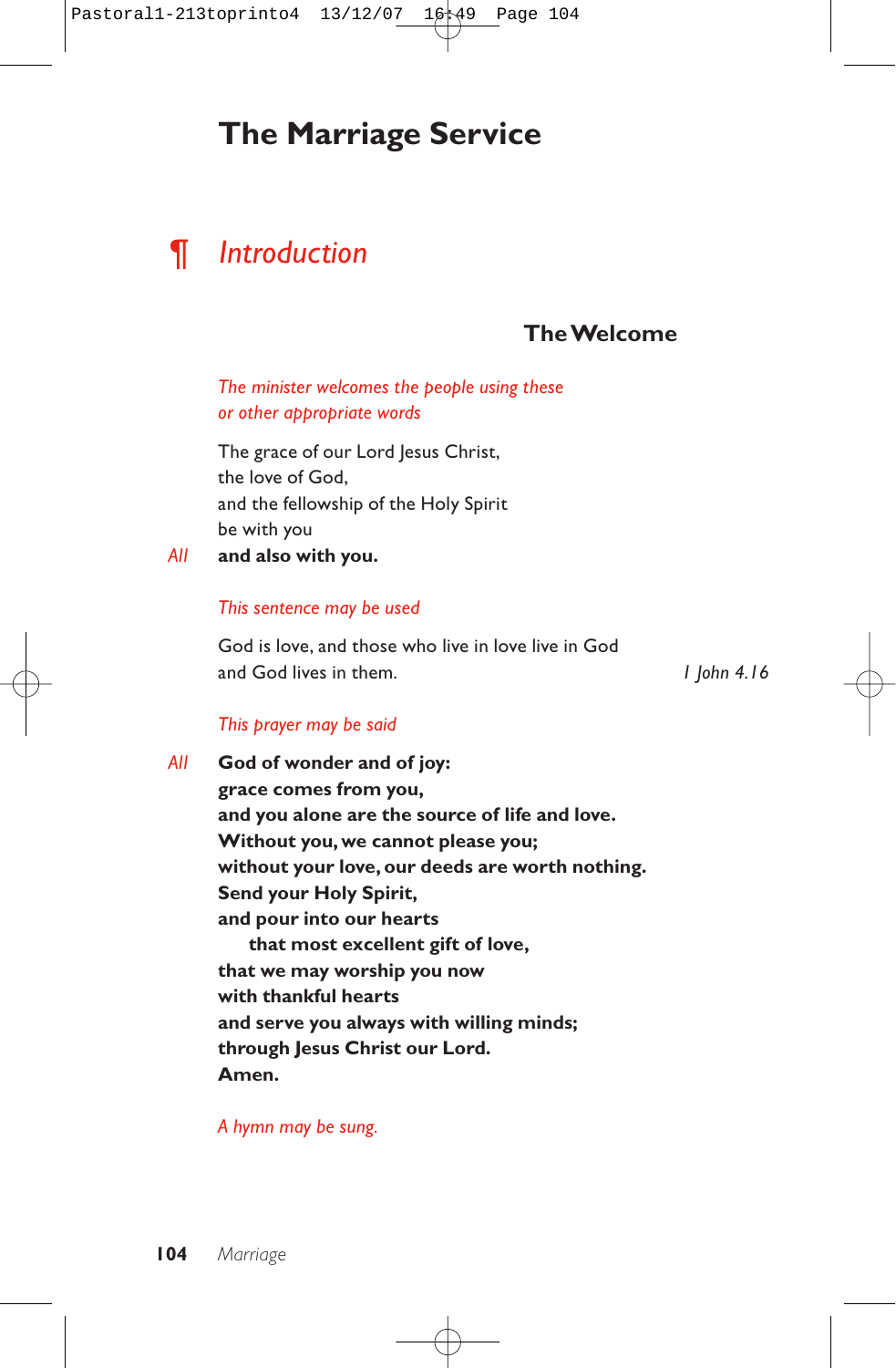#### *These words or those on page 136 are used*

In the presence of God, Father, Son and Holy Spirit, we have come together to witness the marriage of *N* and *N*, to pray for God's blessing on them, to share their joy and to celebrate their love.

Marriage is a gift of God in creation through which husband and wife may know the grace of God. It is given that as man and woman grow together in love and trust, they shall be united with one another in heart, body and mind, as Christ is united with his bride, the Church.

The gift of marriage brings husband and wife together in the delight and tenderness of sexual union and joyful commitment to the end of their lives. It is given as the foundation of family life in which children are [born and] nurtured and in which each member of the family, in good times and in bad, may find strength, companionship and comfort, and grow to maturity in love.

Marriage is a way of life made holy by God, and blessed by the presence of our Lord Jesus Christ with those celebrating a wedding at Cana in Galilee. Marriage is a sign of unity and loyalty which all should uphold and honour. It enriches society and strengthens community. No one should enter into it lightly or selfishly but reverently and responsibly in the sight of almighty God.

*N* and *N* are now to enter this way of life. They will each give their consent to the other and make solemn vows, and in token of this they will [each] give and receive a ring. We pray with them that the Holy Spirit will guide and strengthen them, that they may fulfil God's purposes for the whole of their earthly life together.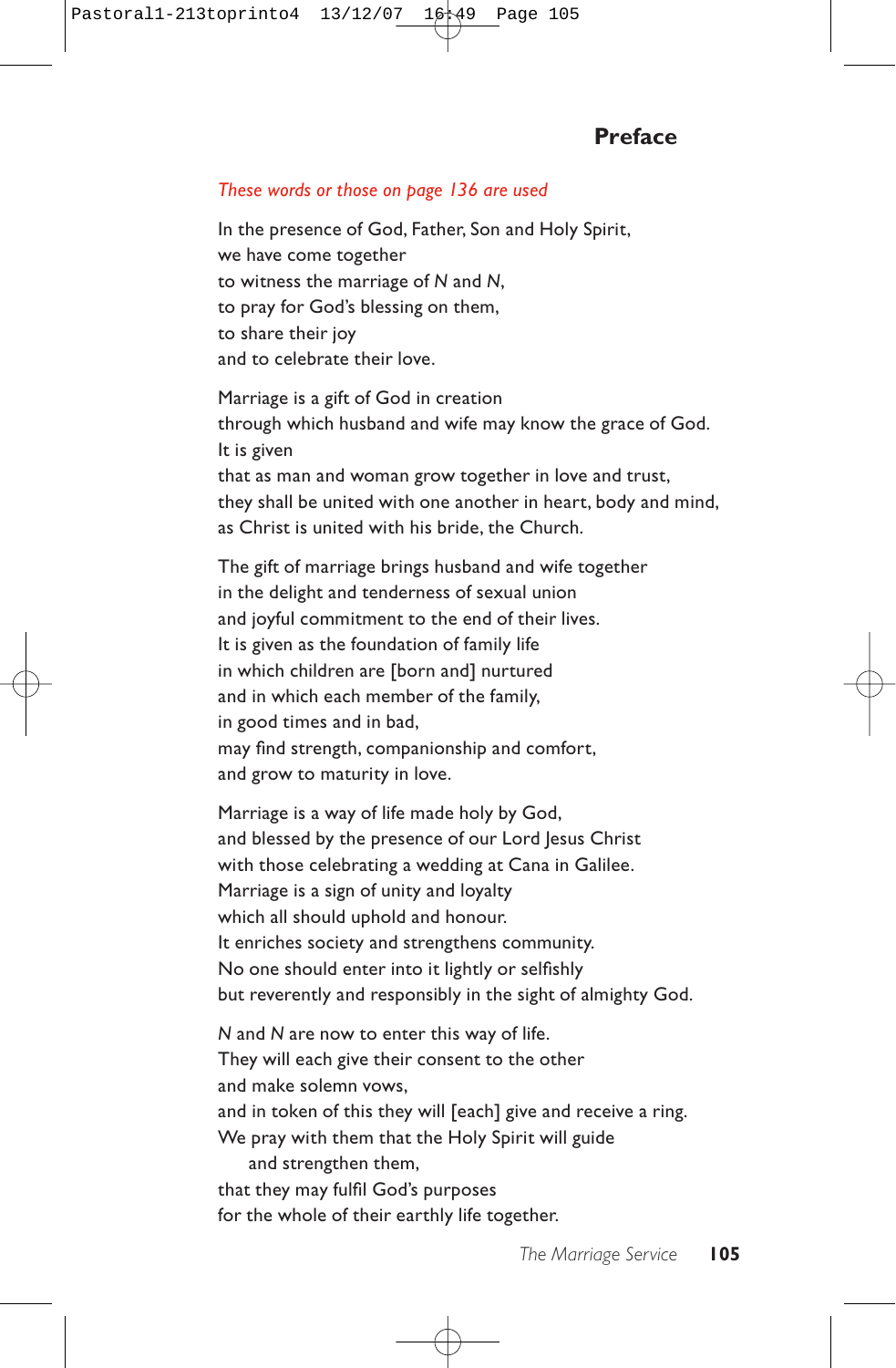#### *The minister says to the congregation*

First, I am required to ask anyone present who knows a reason why these persons may not lawfully marry, to declare it now.

#### *The minister says to the couple*

The vows you are about to take are to be made in the presence of God, who is judge of all and knows all the secrets of our hearts; therefore if either of you knows a reason why you may not lawfully marry, you must declare it now.

#### *The minister says to the bridegroom*

*N*, will you take *N* to be your wife? Will you love her, comfort her, honour and protect her, and, forsaking all others, be faithful to her as long as you both shall live?

#### *He answers*

I will.

#### *The minister says to the bride*

*N*, will you take *N* to be your husband? Will you love him, comfort him, honour and protect him, and, forsaking all others, be faithful to him as long as you both shall live?

#### *She answers*

I will.

#### *The minister says to the congregation*

Will you, the families and friends of *N* and *N,* support and uphold them in their marriage now and in the years to come?

*All* **We will.**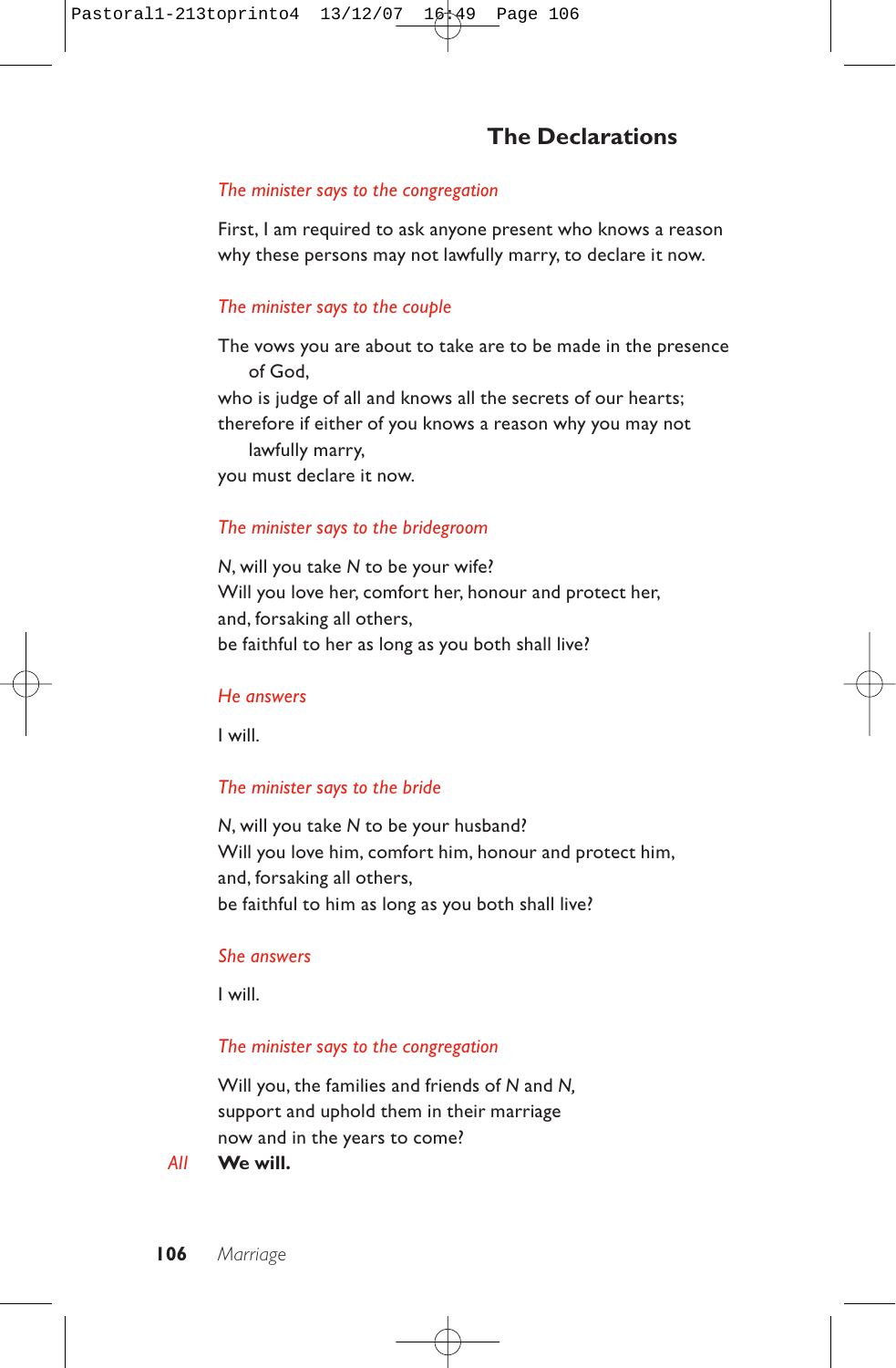*The minister invites the people to pray, silence is kept and the minister says the Collect*

God our Father, from the beginning you have blessed creation with abundant life. Pour out your blessings upon *N* and *N,* that they may be joined in mutual love and companionship, in holiness and commitment to each other. We ask this through our Lord Jesus Christ your Son, who is alive and reigns with you, in the unity of the Holy Spirit, one God, now and for ever.

*All* **Amen.**

**Readings**

*At least one reading from the Bible is used. A selection of readings is found on pages 137–149.*

### **Sermon**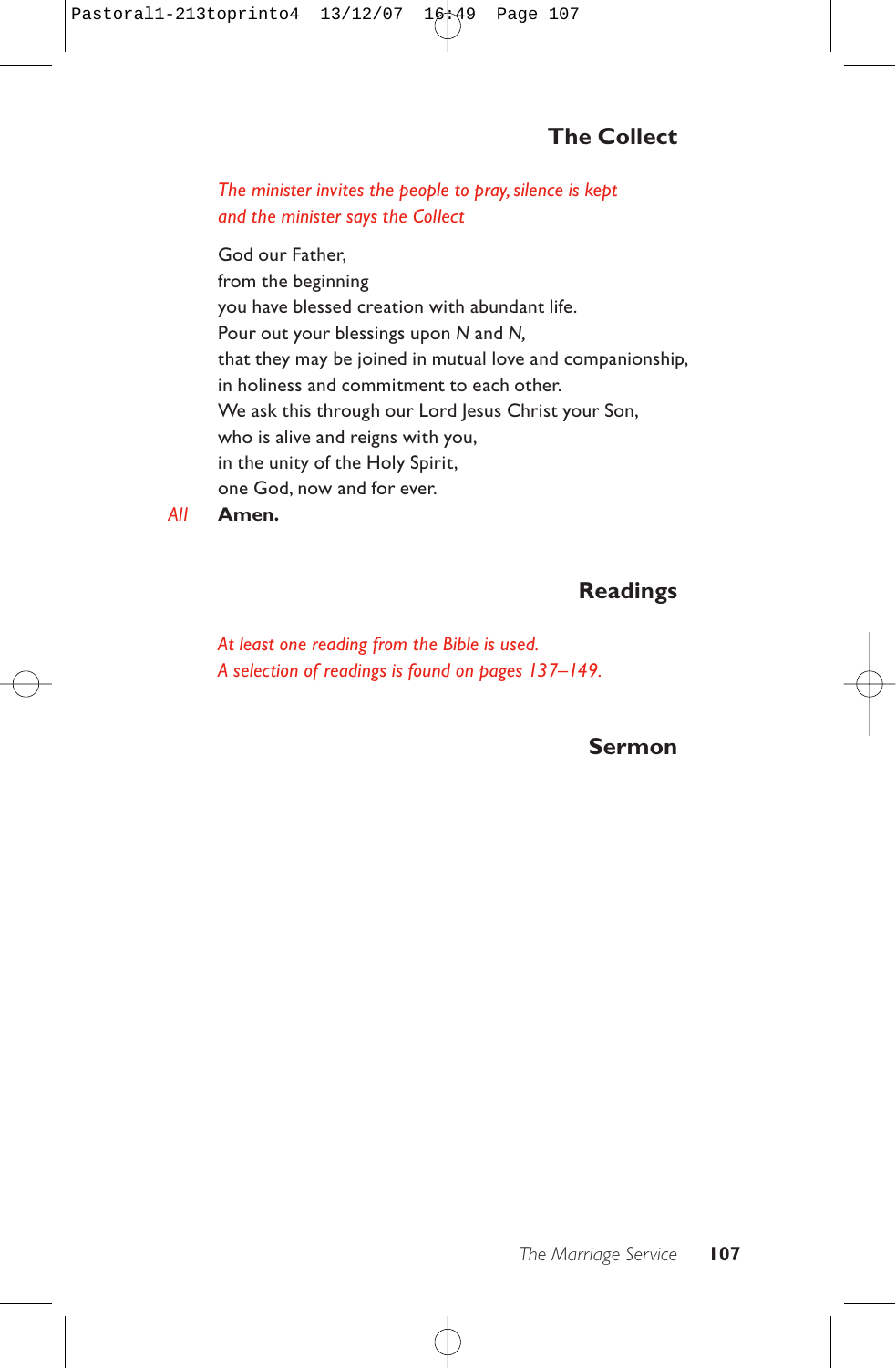

*A hymn may be sung.*

*The couple stand before the minister.*

### **The Vows**

#### *The minister introduces the vows in these or similar words*

*N* and *N,* I now invite you to join hands and make your vows, in the presence of God and his people.

*The bride and bridegroom face each other. The bridegroom takes the bride's right hand in his.*

#### *These words, or those on page 150, are used*

I, *N*, take you, *N*, to be my wife, to have and to hold from this day forward; for better, for worse, for richer, for poorer, in sickness and in health, to love and to cherish, till death us do part; according to God's holy law. In the presence of God I make this vow.

#### *They loose hands.*

*The bride takes the bridegroom's right hand in hers, and says*

I, *N*, take you, *N*, to be my husband, to have and to hold from this day forward; for better, for worse, for richer, for poorer, in sickness and in health, to love and to cherish, till death us do part; according to God's holy law. In the presence of God I make this vow.

#### *They loose hands.*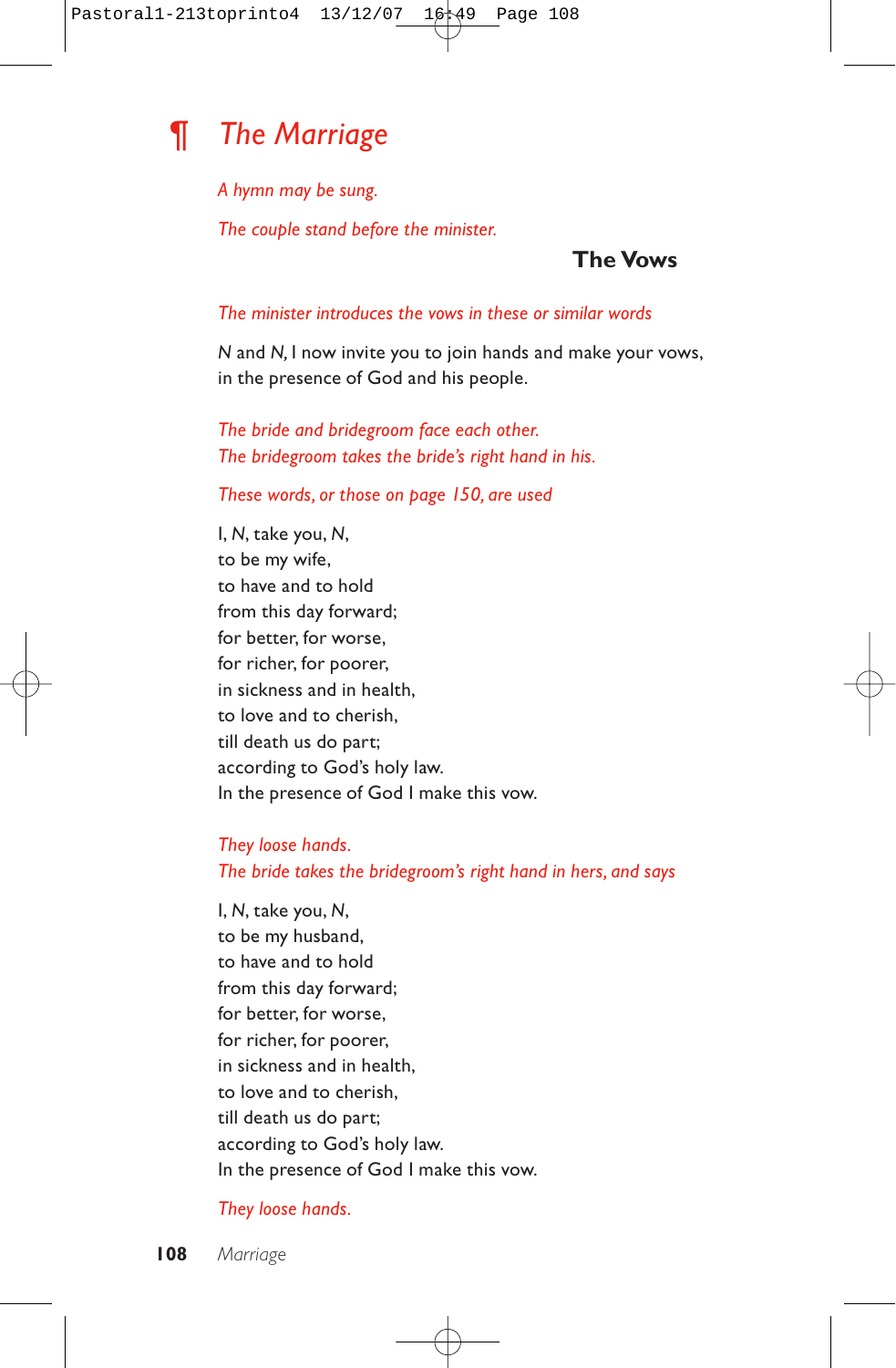# **The Giving of Rings**

*The minister receives the ring(s), and says this prayer or the prayer on page 151*

Heavenly Father, by your blessing let *these rings* be to *N* and *N* a symbol of unending love and faithfulness, to remind them of the vow and covenant which they have made this day through Jesus Christ our Lord.

#### *All* **Amen.**

#### *The bridegroom places the ring on the fourth finger of the bride's left hand and, holding it there, says*

*N*, I give you this ring as a sign of our marriage. With my body I honour you, all that I am I give to you, and all that I have I share with you, within the love of God, Father, Son and Holy Spirit.

### *If rings are exchanged, they loose hands and the bride places a ring on the fourth finger of the bridegroom's left hand and, holding it there, says*

*N,* I give you this ring as a sign of our marriage. With my body I honour you, all that I am I give to you, and all that I have I share with you, within the love of God, Father, Son and Holy Spirit.

#### *If only one ring is used, before they loose hands the bride says*

*N,* I receive this ring as a sign of our marriage. With my body I honour you, all that I am I give to you, and all that I have I share with you, within the love of God, Father, Son and Holy Spirit.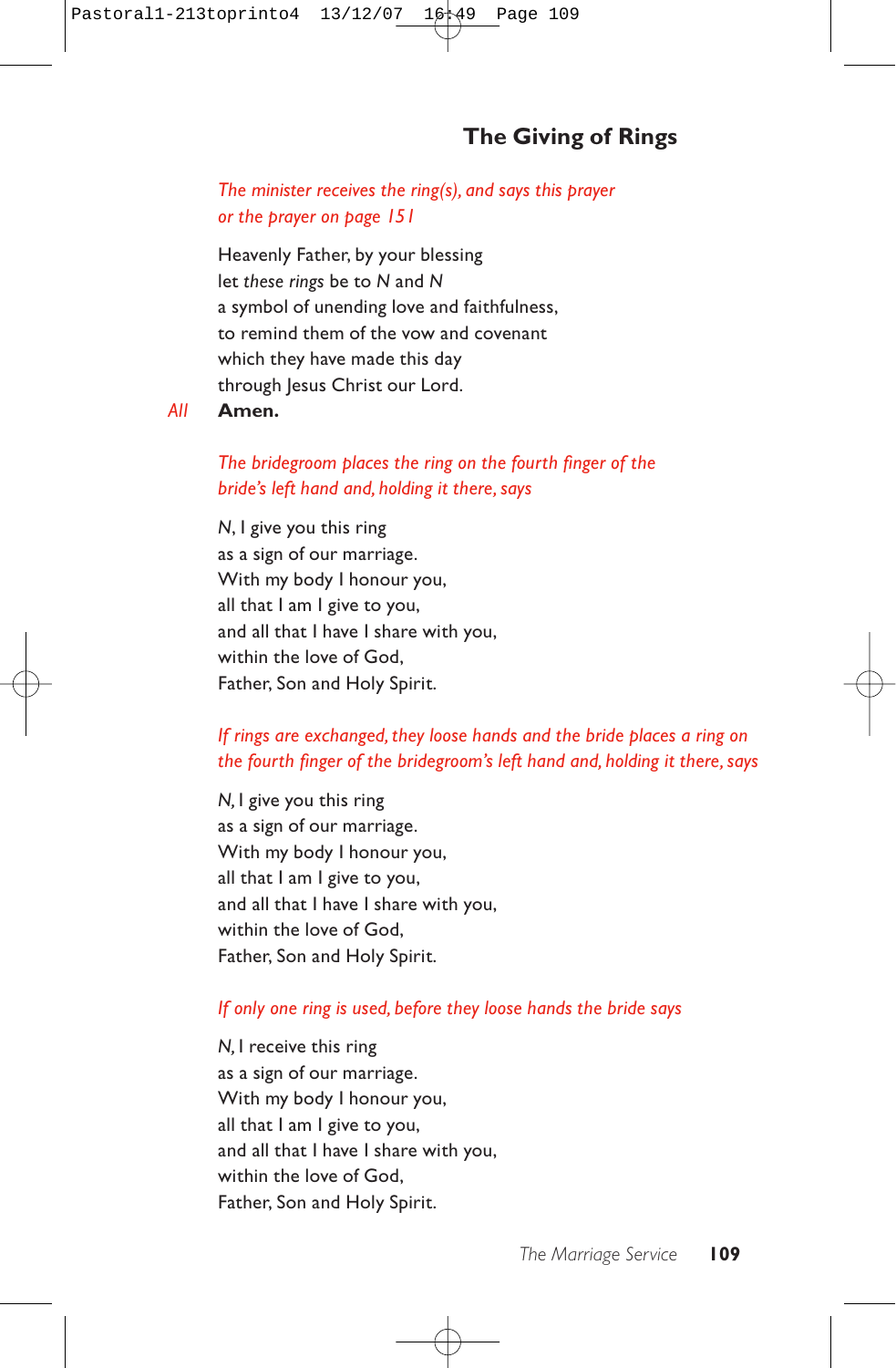# **The Proclamation**

#### *The minister addresses the people*

In the presence of God, and before this congregation, *N* and *N* have given their consent and made their marriage vows to each other. They have declared their marriage by the joining of hands and by the giving and receiving of *rings.* I therefore proclaim that they are husband and wife.

### *The minister joins their right hands together and says*

Those whom God has joined together let no one put asunder.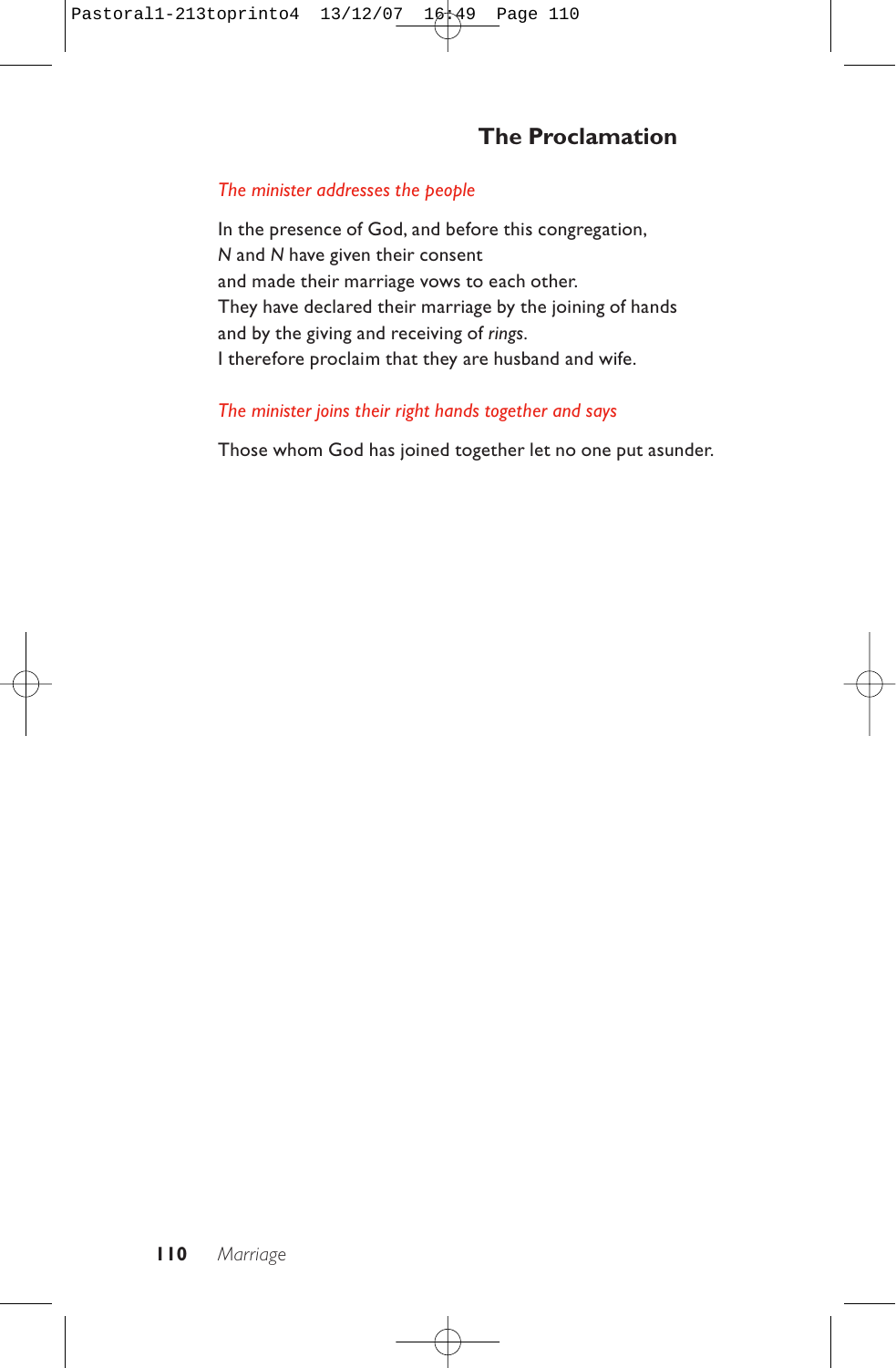# **The Blessing of the Marriage**

*The husband and wife kneel. The minister may use the following blessing or one of those on pages 152–155.*

Blessed are you, O Lord our God, for you have created joy and gladness, pleasure and delight, love, peace and fellowship. Pour out the abundance of your blessing upon *N* and *N* in their new life together. Let their love for each other be a seal upon their hearts and a crown upon their heads. Bless them in their work and in their companionship; awake and asleep, in joy and in sorrow, in life and in death. Finally, in your mercy, bring them to that banquet where your saints feast for ever in your heavenly home. We ask this through Jesus Christ your Son, our Lord, who lives and reigns with you and the Holy Spirit, one God, now and for ever.

#### *All* **Amen.**

#### *The minister says to the couple*

God the Father, God the Son, God the Holy Spirit, bless, preserve and keep you; the Lord mercifully grant you the riches of his grace, that you may please him both in body and soul, and, living together in faith and love, may receive the blessings of eternal life.

*All* **Amen.**

## **Registration of the Marriage**

*See Note 10 on page 134.*

*A hymn or psalm may be used (see pages 148–149).*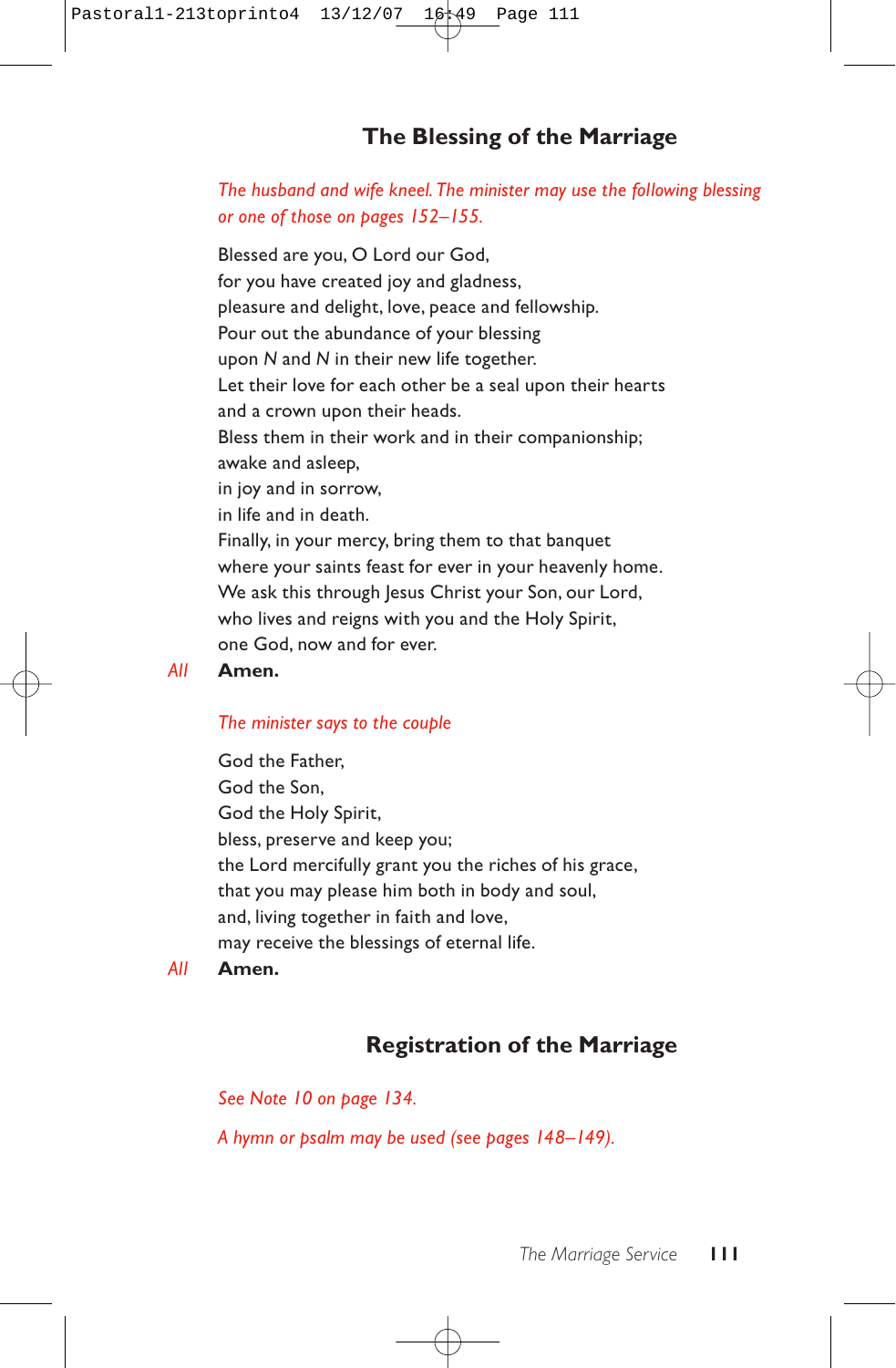*These or other suitable prayers are used (see Note 9 on page 133 and pages 156–168). The prayers usually include these concerns and may follow this sequence:*

- ¶ *Thanksgiving*
- ¶ *Spiritual growth*
- ¶ *Faithfulness, joy, love, forgiveness and healing*
- ¶ *Children, other family members and friends*

#### Faithful God,

holy and eternal, source of life and spring of love, we thank and praise you for bringing *N* and *N* to this day, and we pray for them. Lord of life and love:

#### *All* **hear our prayer.**

May their marriage be life-giving and life-long, enriched by your presence and strengthened by your grace; may they bring comfort and confidence to each other in faithfulness and trust. Lord of life and love:

#### *All* **hear our prayer.**

May the hospitality of their home bring refreshment and joy to all around them; may their love overflow to neighbours in need and embrace those in distress. Lord of life and love:

#### *All* **hear our prayer.**

May they discern in your word order and purpose for their lives; and may the power of your Holy Spirit lead them in truth and defend them in adversity. Lord of life and love:

#### *All* **hear our prayer.**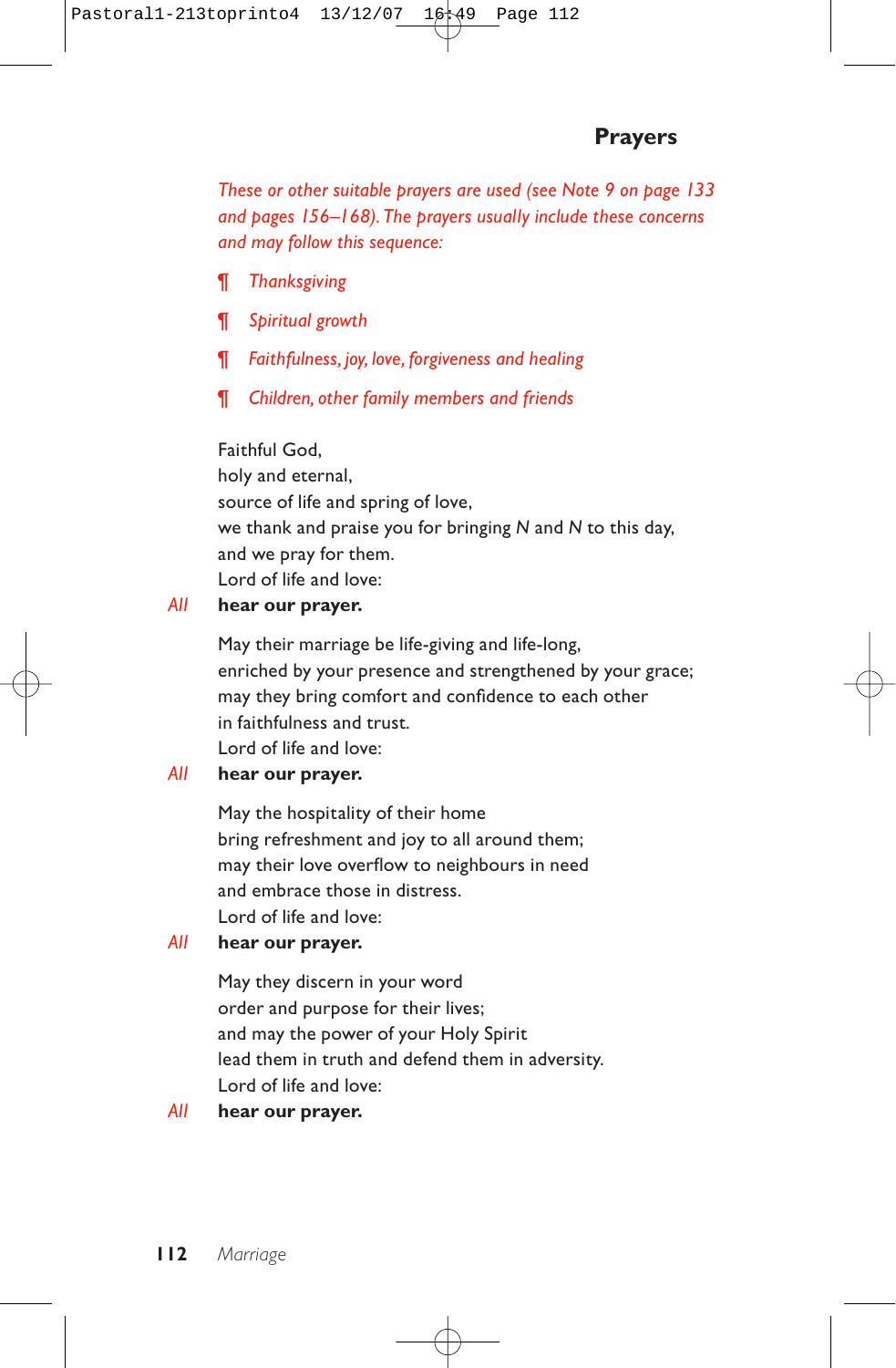May they nurture their family with devotion, see their children grow in body, mind and spirit and come at last to the end of their lives with hearts content and in joyful anticipation of heaven. Lord of life and love:

#### *All* **hear our prayer.**

#### *The prayers conclude with the Lord's Prayer.*

As our Saviour taught us, so we pray

- *All* **Our Father in heaven, hallowed be your name, your kingdom come, your will be done, on earth as in heaven. Give us today our daily bread. Forgive us our sins as we forgive those who sin against us. Lead us not into temptation but deliver us from evil. For the kingdom, the power, and the glory are yours now and for ever. Amen.**
	- *(or)*

Let us pray with confidence as our Saviour has taught us

*All* **Our Father, who art in heaven, hallowed be thy name; thy kingdom come; thy will be done; on earth as it is in heaven. Give us this day our daily bread. And forgive us our trespasses, as we forgive those who trespass against us. And lead us not into temptation; but deliver us from evil. For thine is the kingdom, the power and the glory, for ever and ever. Amen.**

*A hymn may be sung.*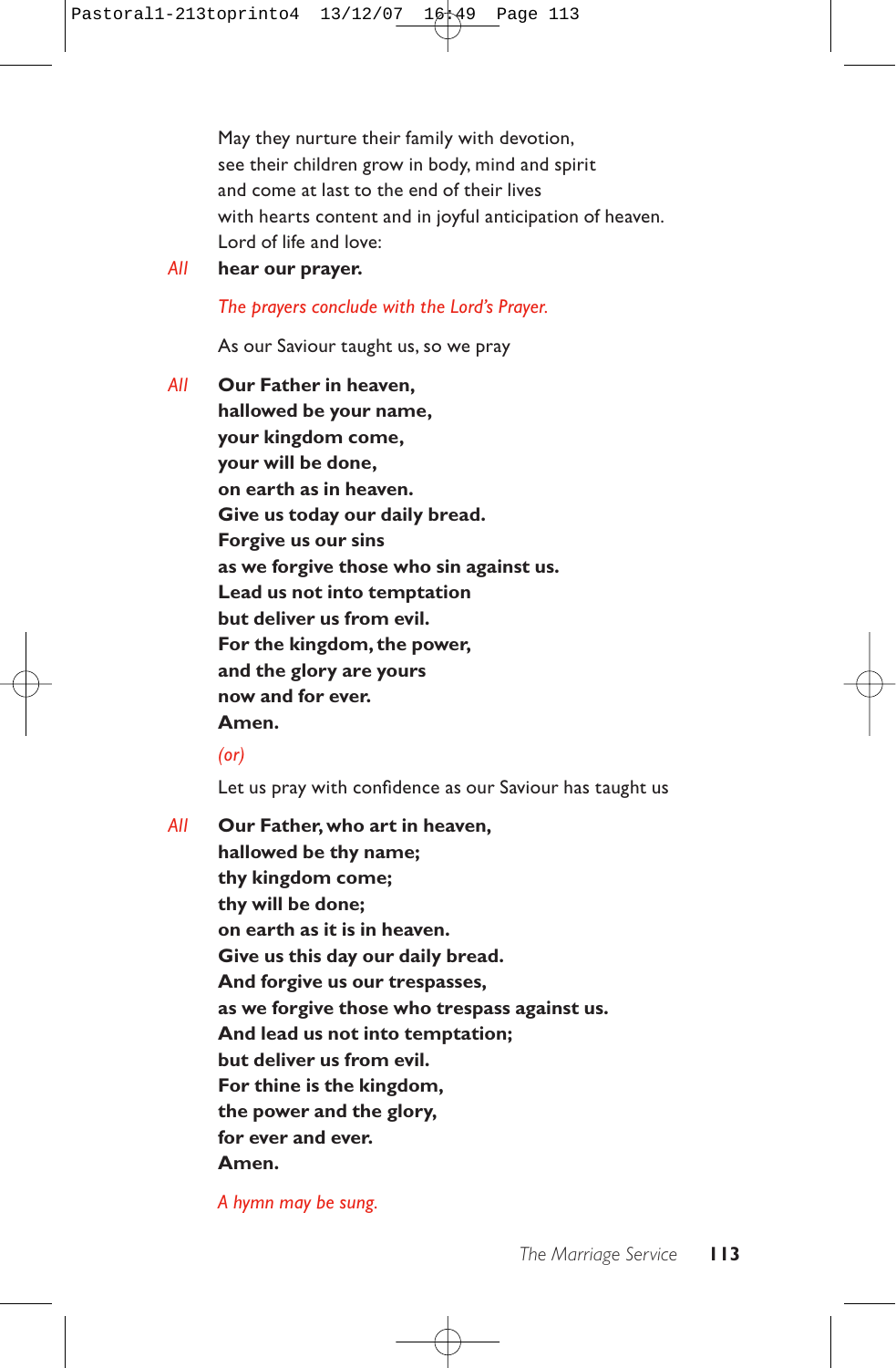### *The minister says*

God the Holy Trinity make *you* strong in faith and love, defend *you* on every side, and guide *you* in truth and peace; and the blessing of God almighty, the Father, the Son, and the Holy Spirit, be among *you* and remain with *you* always.

*All* **Amen.**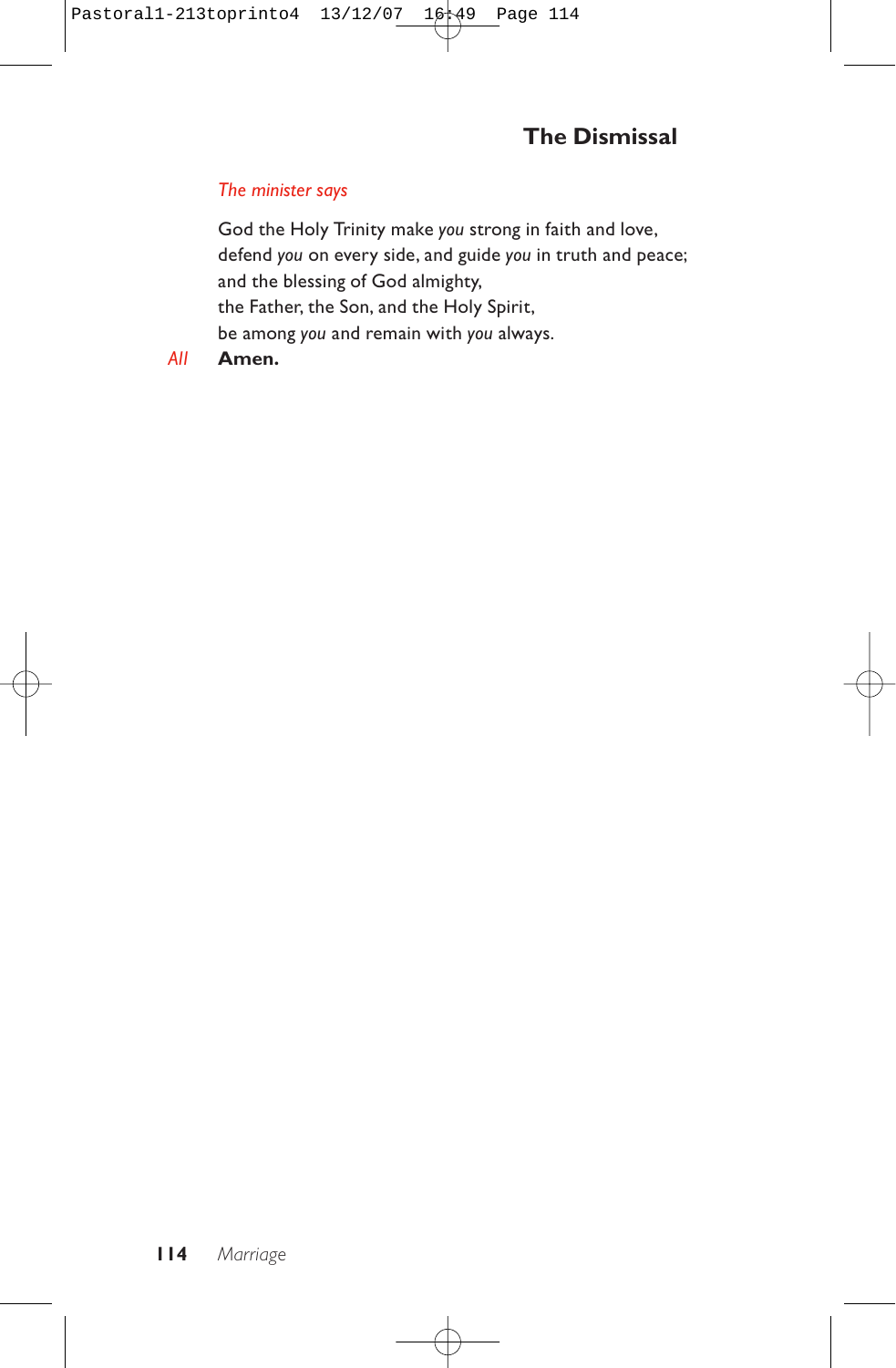# **The Marriage Service within a Celebration of Holy Communion**

# *Structure*

#### ¶ **The Gathering**

The Welcome Prayers of Penitence Preface The Declarations The Collect

#### ¶ **The Liturgy of the Word**

Readings Gospel Reading Sermon

#### ¶ **The Marriage**

The Vows The Giving of Rings The Proclamation † The Blessing of the Marriage Registration of the Marriage Prayers

#### ¶ **The Liturgy of the Sacrament**

The Peace Preparation of the Table Taking of the Bread and Wine The Eucharistic Prayer The Lord's Prayer *† The Blessing of the Marriage* Breaking of the Bread Giving of Communion Prayer after Communion

#### ¶ **The Dismissal**

*† indicates alternative position allowed and shown indented in italics*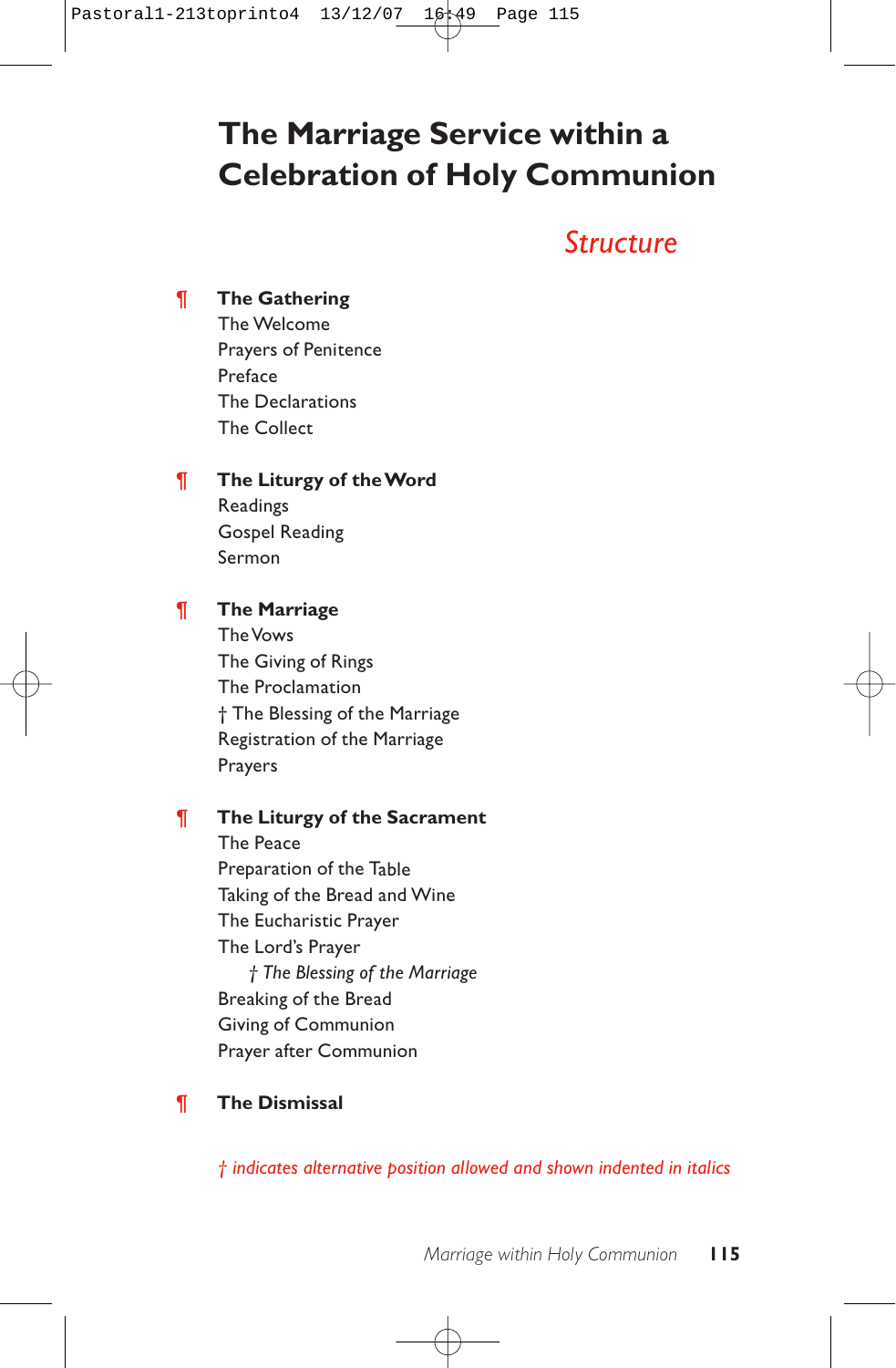# **The Marriage Service within a Celebration of Holy Communion**

# *¶ The Gathering*

## **The Welcome**

### *The minister welcomes the people using these or other appropriate words*

The grace of our Lord Jesus Christ, the love of God, and the fellowship of the Holy Spirit be with you

#### *All* **and also with you.**

#### *This sentence may be used*

God is love, and those who live in love live in God and God lives in them. **1** *John 4.16* 

#### *This prayer may be said*

*All* **God of wonder and of joy: grace comes from you, and you alone are the source of life and love. Without you, we cannot please you; without your love, our deeds are worth nothing. Send your Holy Spirit, and pour into our hearts that most excellent gift of love, that we may worship you now with thankful hearts and serve you always with willing minds; through Jesus Christ our Lord. Amen.**

*A hymn may be sung.*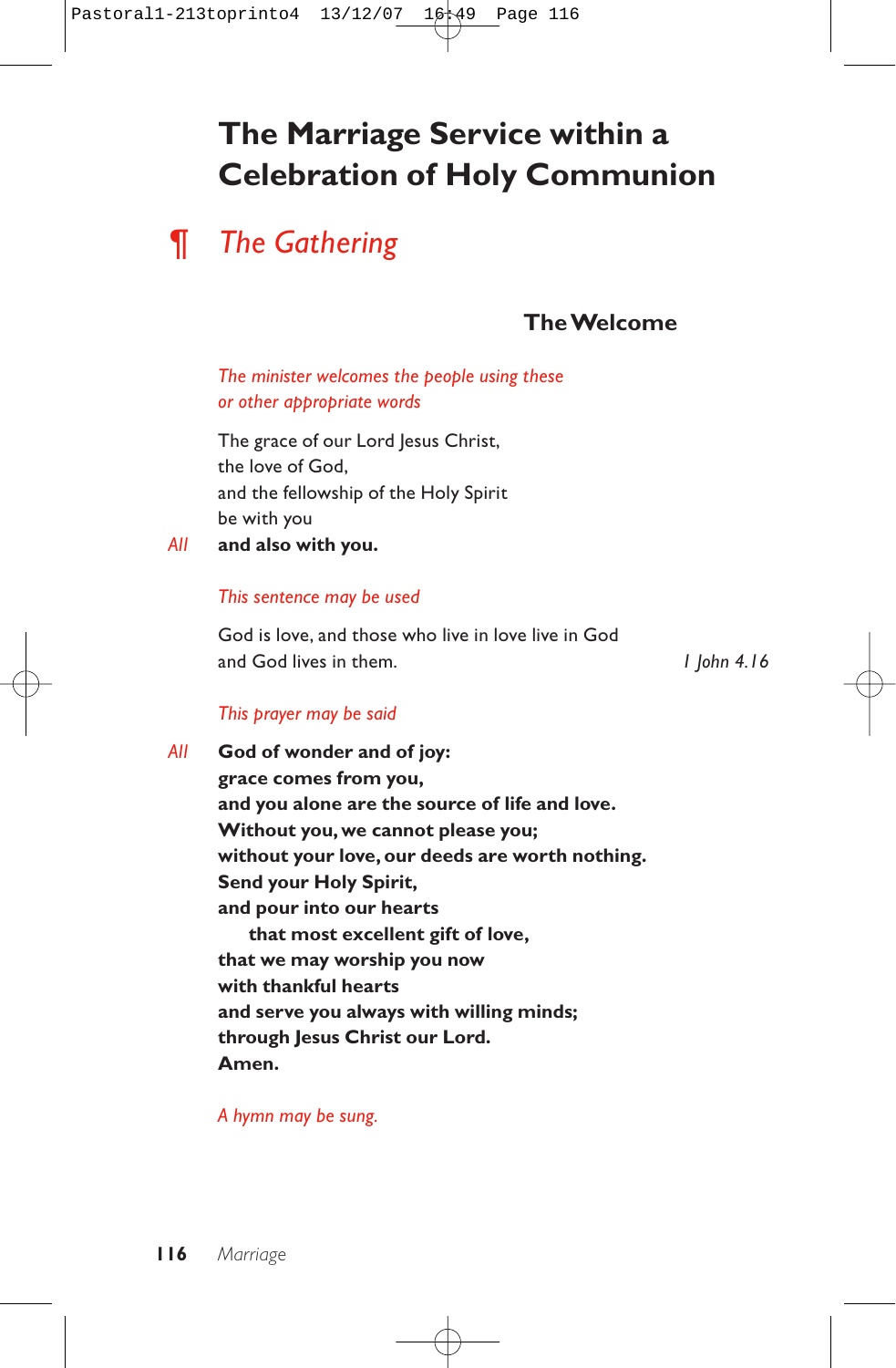## **Prayers of Penitence**

## *Invitation to Confession*

#### *A minister may use these or other suitable words*

As we prepare to hear God's word and to celebrate the marriage of *N* and *N*, we remember our human frailty and our need for God's help in all that we do.

#### *(or)*

Gathered together as God's family, let us ask forgiveness from our heavenly Father, for he is full of gentleness and compassion.

#### *(or)*

We come to God as one from whom no secrets are hidden, to ask for his forgiveness and peace.

## *Confession and Absolution*

#### *Either*

*All* **Lord our God,**

**in our sin we have avoided your call. Our love for you is like a morning cloud, like the dew that goes away early. Have mercy on us; deliver us from judgement; bind up our wounds and revive us; in Jesus Christ our Lord. Amen.**

#### *The president says*

The Lord forgive *you your* sin, unite *you* in the love which took Christ to the cross, and bring *you* in the Spirit to his wedding feast in heaven.

#### *All* **Amen.**

*(or)*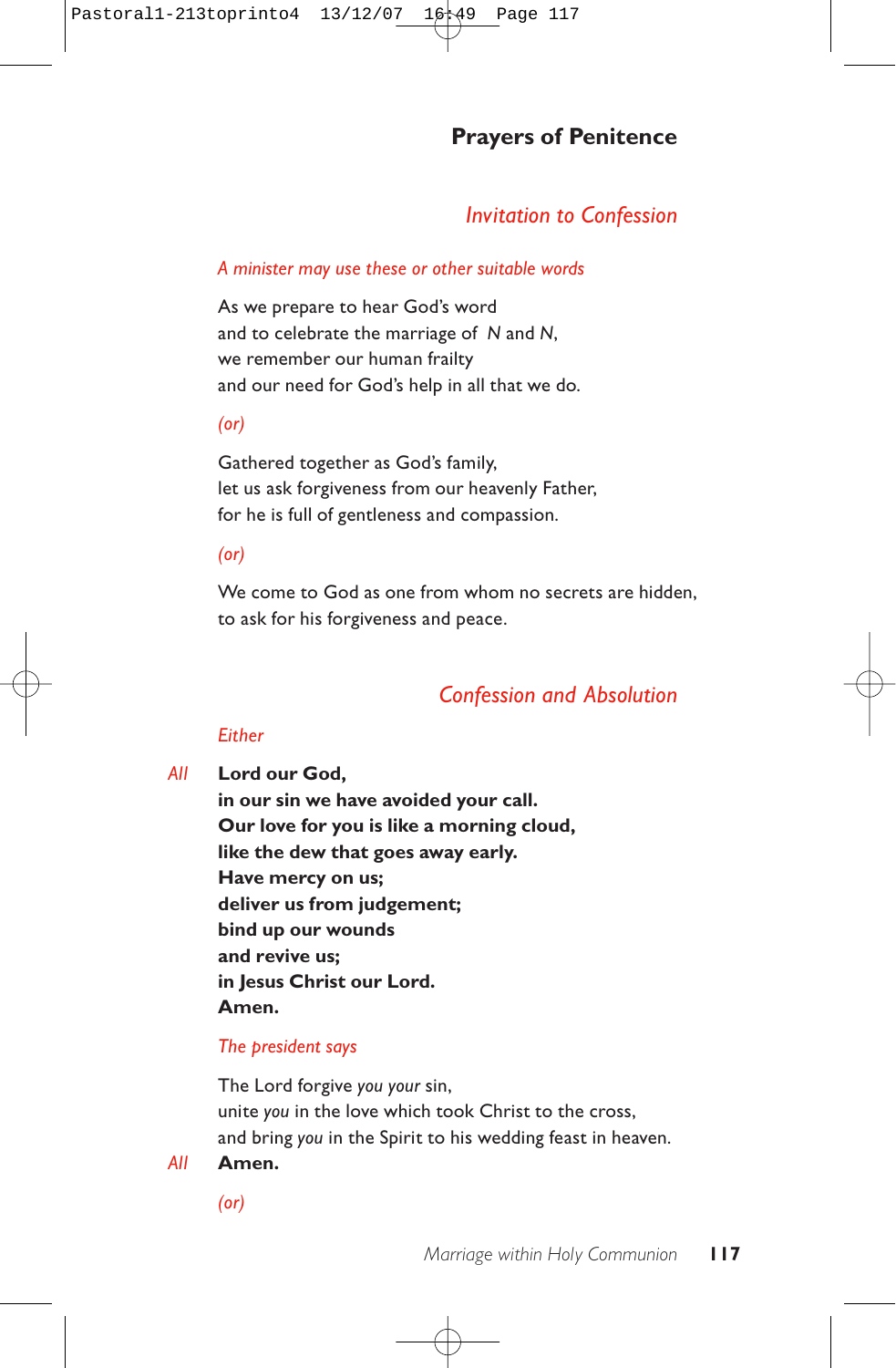Lord, in our weakness you are our strength. Lord, have mercy.

## *All* **Lord, have mercy.**

Lord, when we stumble, you raise us up. Christ, have mercy.

### *All* **Christ, have mercy.**

Lord, when we fail, you give us new life. Lord, have mercy.

## *All* **Lord, have mercy.**

#### *The president says*

May God in his goodness forgive *us our* sins, grant *us* strength in *our* weakness, and bring *us* to eternal life, through Jesus Christ our Lord.

*All* **Amen.**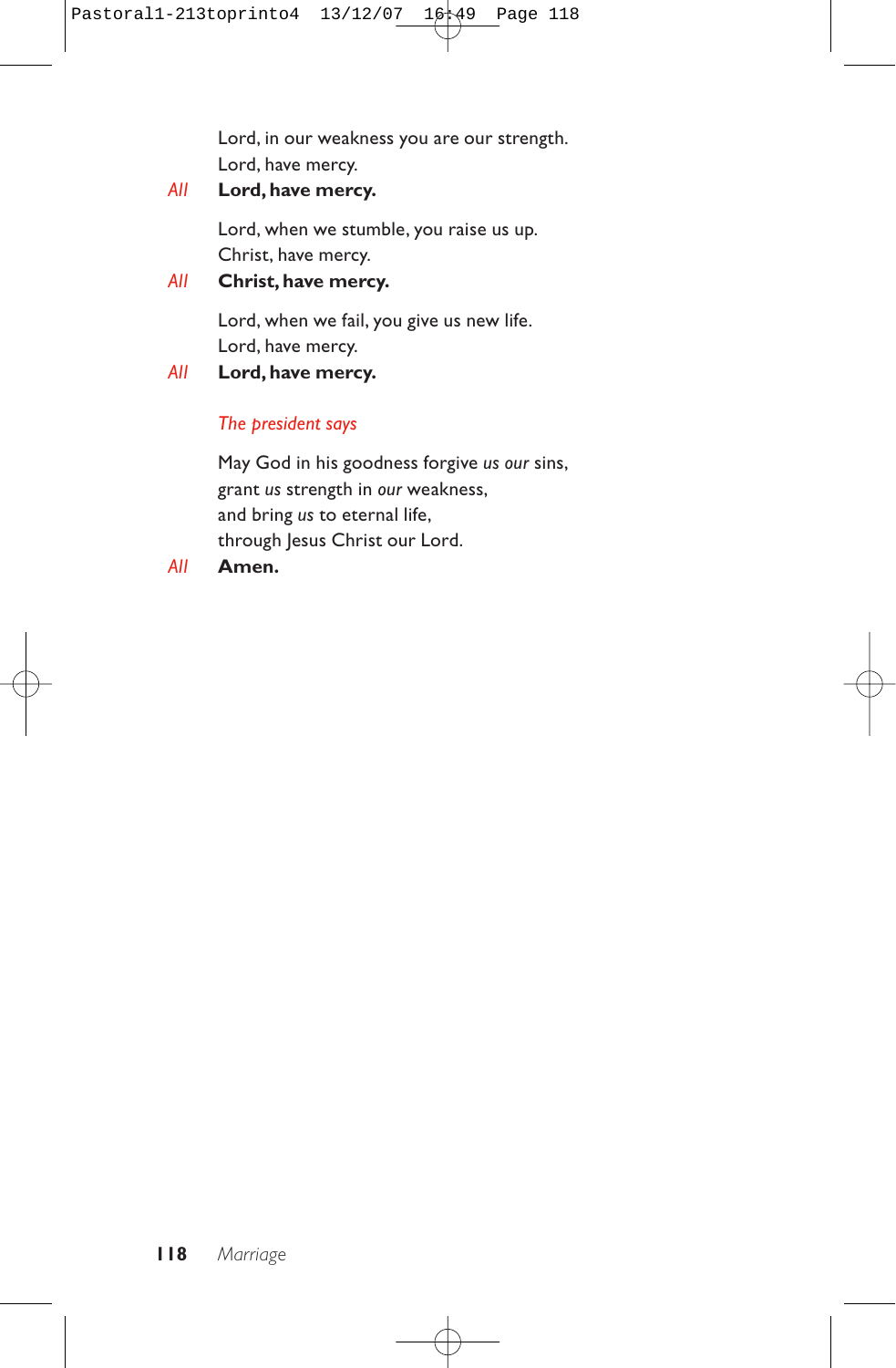## **Preface**

#### *These words or those on page 136 are used*

In the presence of God, Father, Son and Holy Spirit we have come together to witness the marriage of *N* and *N*, to pray for God's blessing on them, to share their joy and to celebrate their love.

Marriage is a gift of God in creation through which husband and wife may know the grace of God. It is given that as man and woman grow together in love and trust, they shall be united with one another in heart, body and mind, as Christ is united with his bride, the Church.

The gift of marriage brings husband and wife together in the delight and tenderness of sexual union and joyful commitment to the end of their lives. It is given as the foundation of family life in which children are [born and] nurtured and in which each member of the family, in good times and in bad, may find strength, companionship and comfort, and grow to maturity in love.

Marriage is a way of life made holy by God, and blessed by the presence of our Lord Jesus Christ with those celebrating a wedding at Cana in Galilee. Marriage is a sign of unity and loyalty which all should uphold and honour. It enriches society and strengthens community. No one should enter into it lightly or selfishly but reverently and responsibly in the sight of almighty God.

*N* and *N* are now to enter this way of life. They will each give their consent to the other and make solemn vows, and in token of this they will [each] give and receive a ring. We pray with them that the Holy Spirit will guide and strengthen them, that they may fulfil God's purposes for the whole of their earthly life together.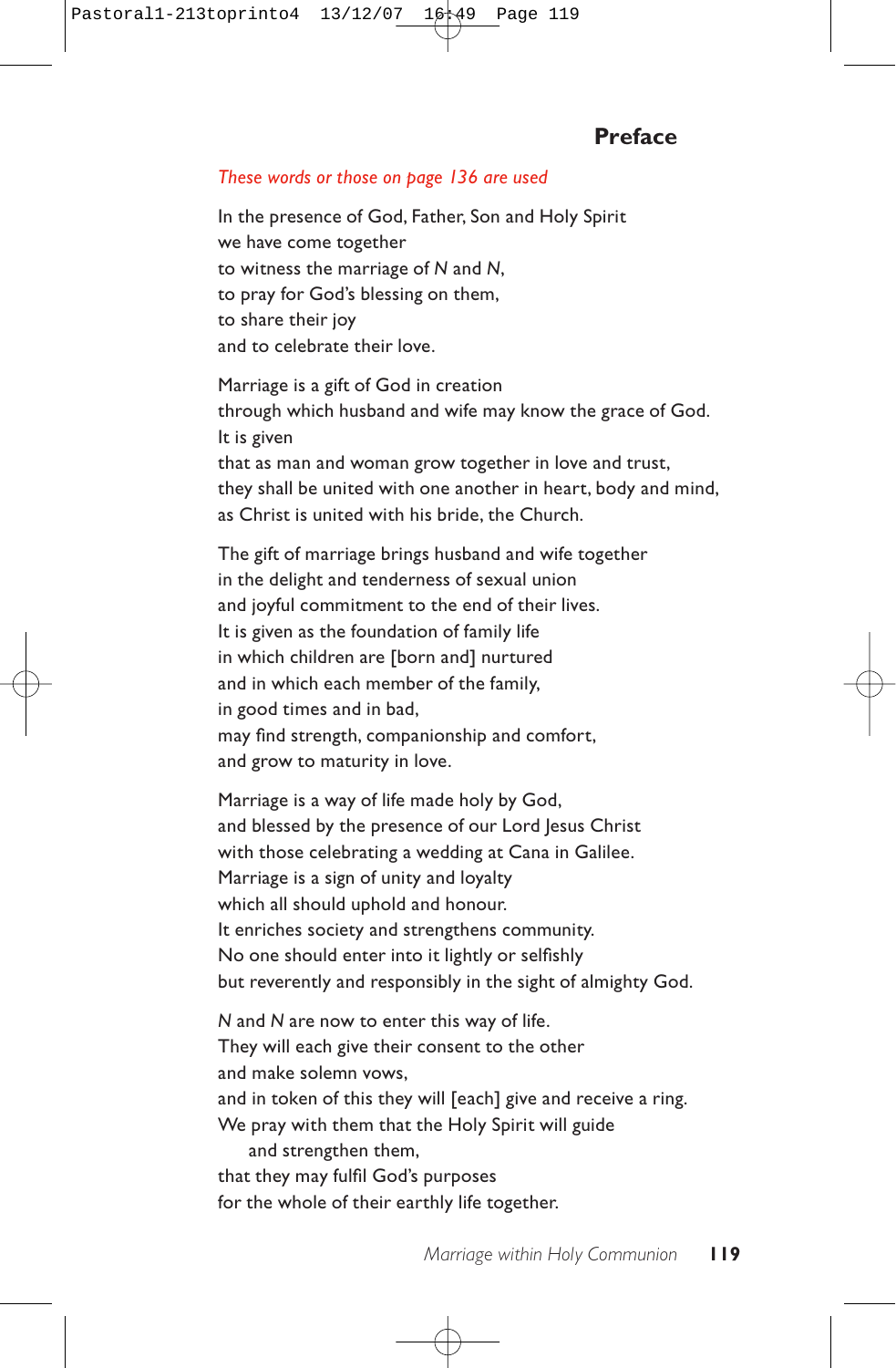#### *The minister says to the congregation*

First, I am required to ask anyone present who knows a reason why these persons may not lawfully marry, to declare it now.

#### *The minister says to the couple*

The vows you are about to take are to be made in the presence of God, who is judge of all and knows all the secrets of our hearts; therefore if either of you knows a reason why you may not lawfully marry, you must declare it now.

#### *The minister says to the bridegroom*

*N*, will you take *N* to be your wife? Will you love her, comfort her, honour and protect her, and, forsaking all others, be faithful to her as long as you both shall live?

#### *He answers*

I will.

#### *The minister says to the bride*

*N*, will you take *N* to be your husband? Will you love him, comfort him, honour and protect him, and, forsaking all others, be faithful to him as long as you both shall live?

#### *She answers*

I will.

#### *The minister says to the congregation*

Will you, the families and friends of *N* and *N,* support and uphold them in their marriage now and in the years to come?

*All* **We will.**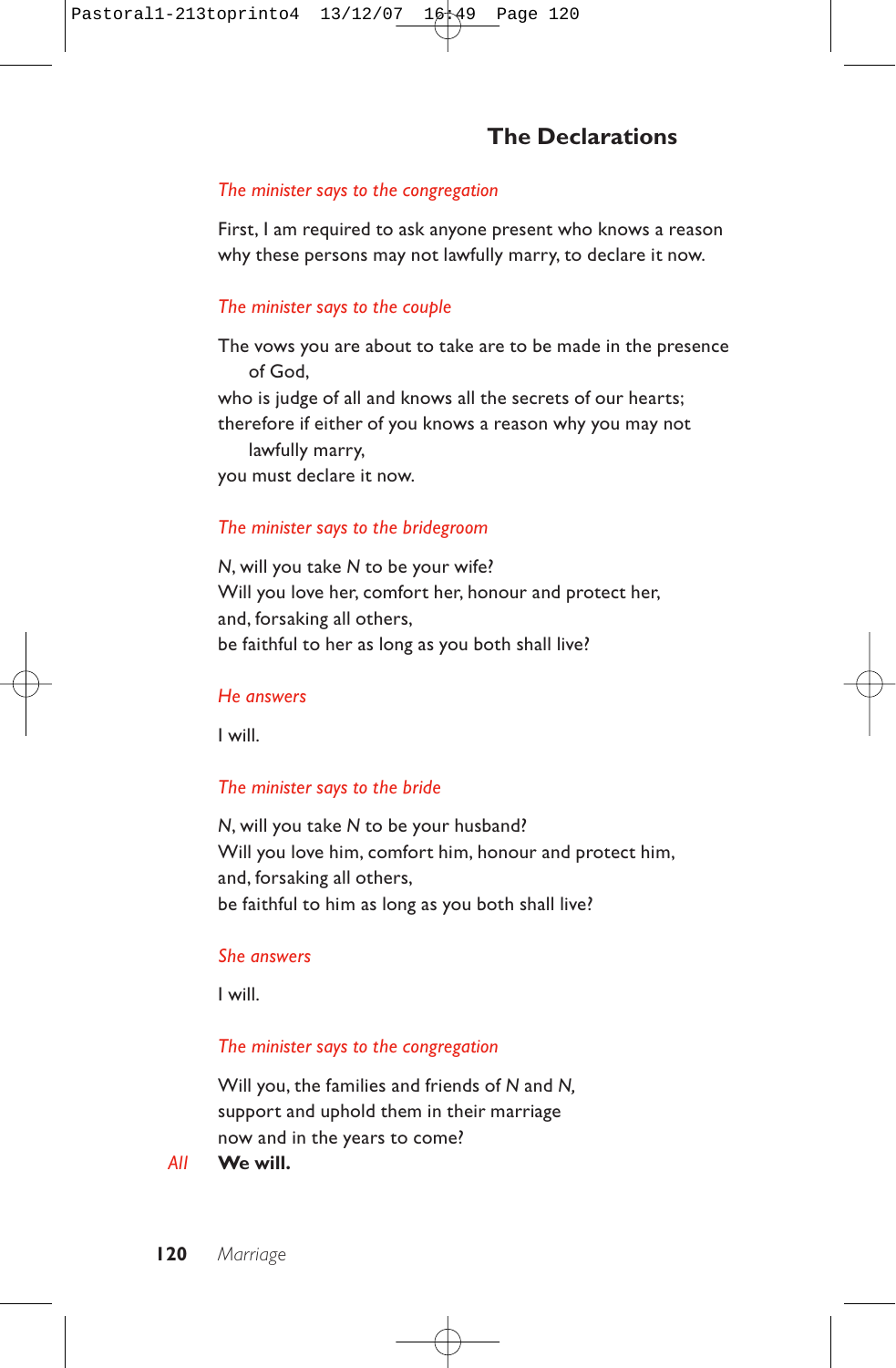*The minister invites the people to pray, silence is kept and the minister says the Collect*

God our Father, from the beginning you have blessed creation with abundant life. Pour out your blessings upon *N* and *N,* that they may be joined in mutual love and companionship, in holiness and commitment to each other. We ask this through our Lord Jesus Christ your Son, who is alive and reigns with you, in the unity of the Holy Spirit, one God, now and for ever.

*All* **Amen.**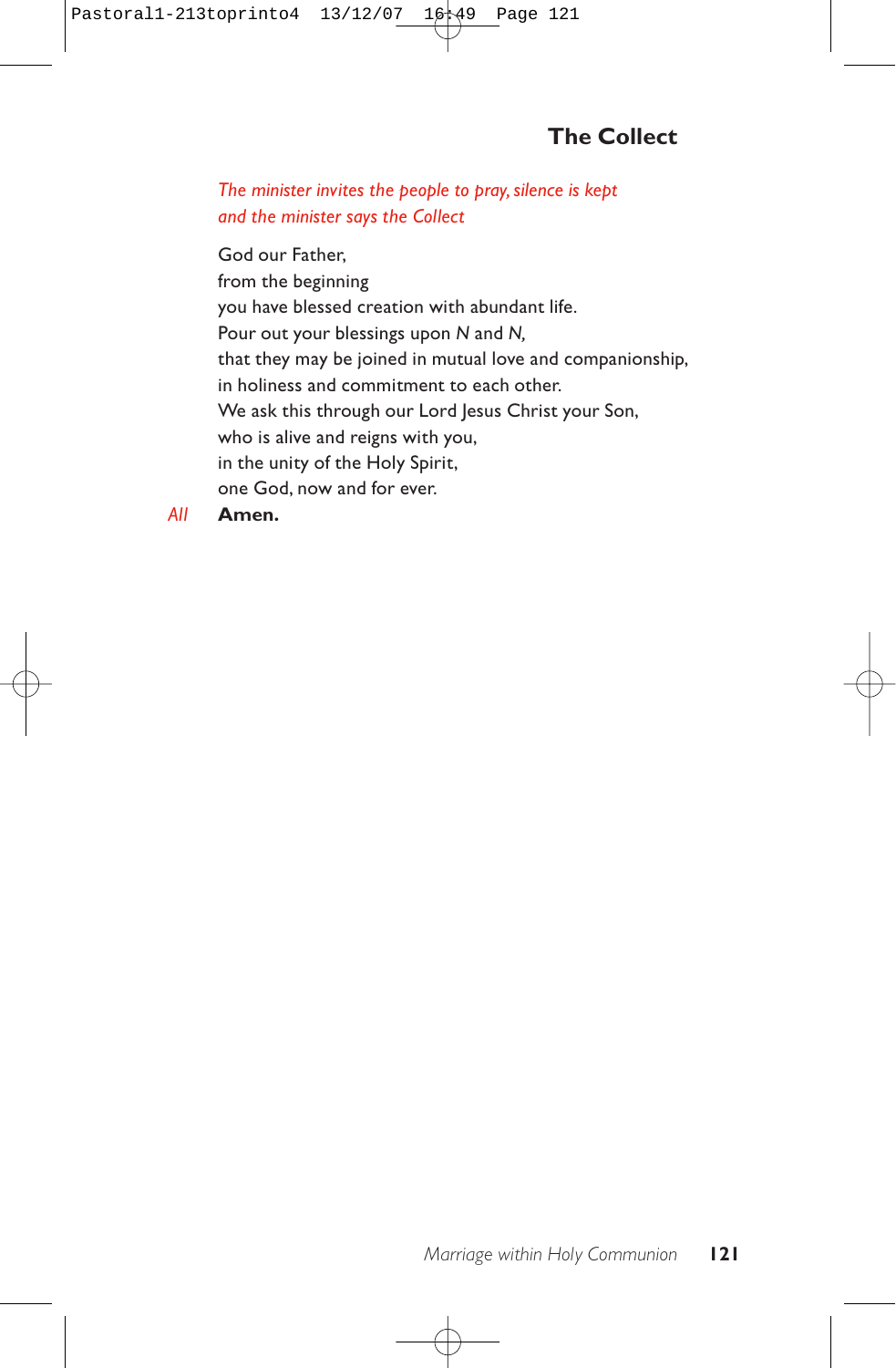# *¶ The Liturgy of the Word*

# **Readings**

*Either one or two readings from Scripture precede the Gospel reading (see pages 137–149).*

*At the end of each the reader may say*

This is the word of the Lord.

*All* **Thanks be to God.**

*The psalm or canticle (pages 169–172) follows the first reading; other hymns and songs may be used between the readings.*

# **Gospel Reading**

## *An acclamation may herald the Gospel reading. One of the following may be used*

Alleluia, alleluia. God made them male and female and the two will become one.

*All* **Alleluia.** *cf Mark 10.8*

#### *(or)*

Alleluia, alleluia. God is love; let us love one another as God has loved us.

*All* **Alleluia.** *cf 1 John 4.8-11*

### *When the Gospel is announced the reader says*

Hear the Gospel of our Lord Jesus Christ according to *N*.

*All* **Glory to you, O Lord.**

#### *At the end*

This is the Gospel of the Lord.

*All* **Praise to you, O Christ.**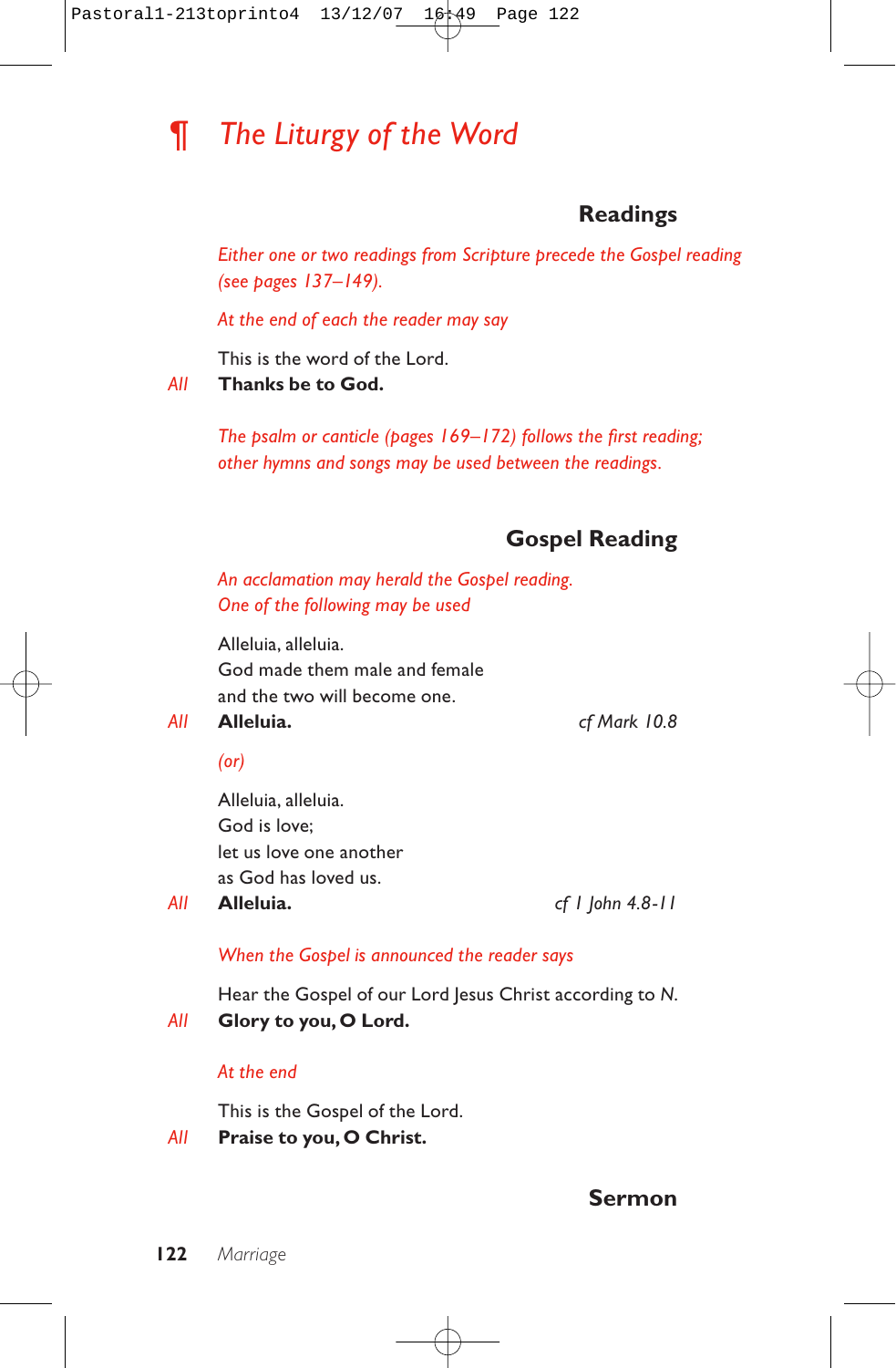

*A hymn may be sung.*

*The couple stand before the minister.*

## **The Vows**

#### *The minister introduces the vows in these or similar words*

*N* and *N,* I now invite you to join hands and make your vows, in the presence of God and his people.

*The bride and bridegroom face each other. The bridegroom takes the bride's right hand in his.*

#### *These words, or those on page 150 are used*

I, *N*, take you, *N*, to be my wife, to have and to hold from this day forward; for better, for worse, for richer, for poorer, in sickness and in health, to love and to cherish, till death us do part; according to God's holy law. In the presence of God I make this vow.

#### *They loose hands.*

*The bride takes the bridegroom's right hand in hers, and says*

I, *N*, take you, *N*, to be my husband, to have and to hold from this day forward; for better, for worse, for richer, for poorer, in sickness and in health, to love and to cherish, till death us do part; according to God's holy law. In the presence of God I make this vow.

*They loose hands.*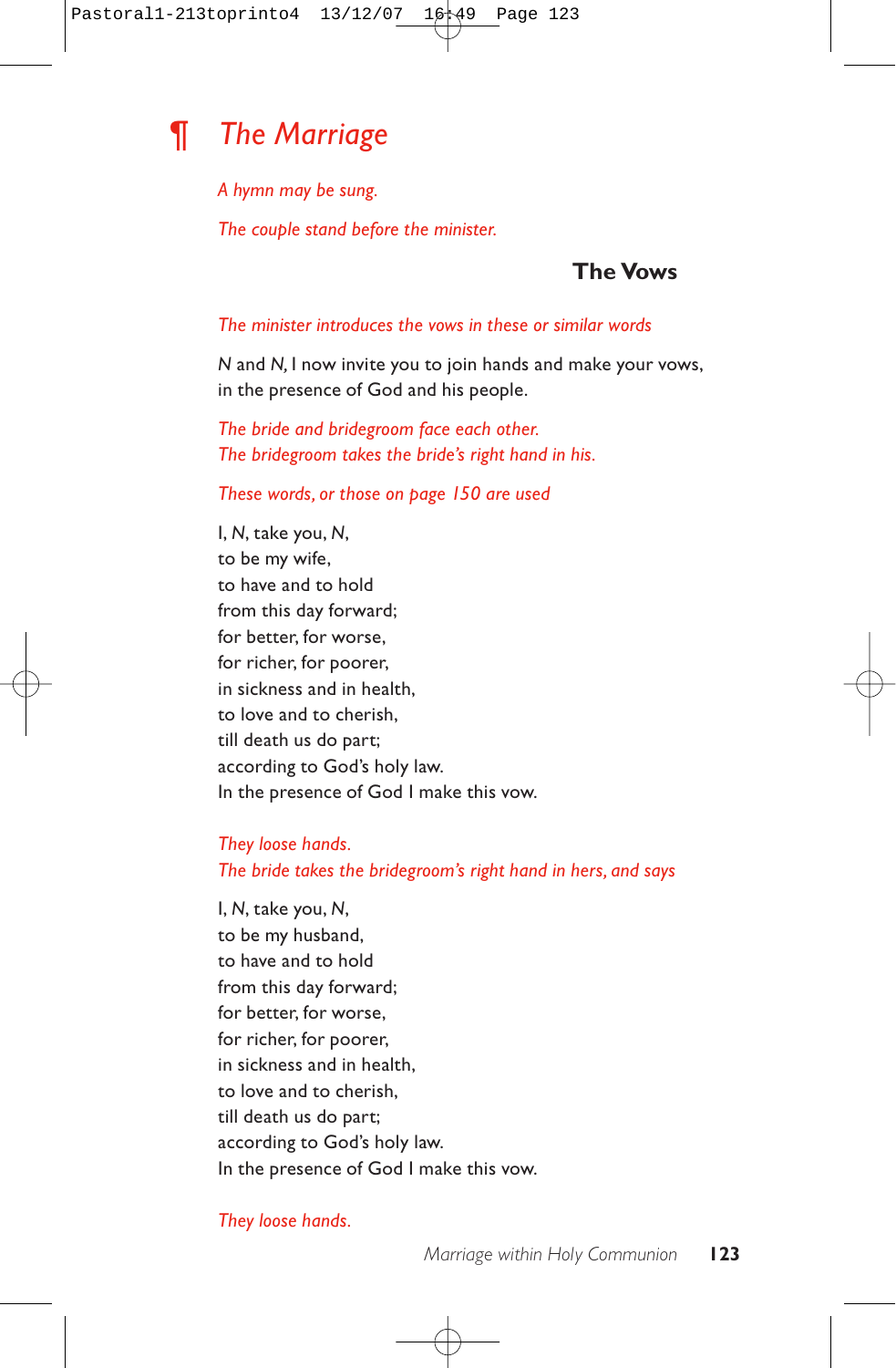# **The Giving of Rings**

*The minister receives the ring(s), and says this prayer or the prayer on page 151*

Heavenly Father, by your blessing let *these rings* be to *N* and *N* a symbol of unending love and faithfulness, to remind them of the vow and covenant which they have made this day through Jesus Christ our Lord.

*All* **Amen.**

#### *The bridegroom places the ring on the fourth finger of the bride's left hand, and, holding it there, says*

*N*, I give you this ring as a sign of our marriage. With my body I honour you, all that I am I give to you, and all that I have I share with you, within the love of God, Father, Son and Holy Spirit.

### *If rings are exchanged, they loose hands and the bride places a ring on the fourth finger of the bridegroom's left hand, and, holding it there, says*

*N,* I give you this ring as a sign of our marriage. With my body I honour you, all that I am I give to you, and all that I have I share with you, within the love of God, Father, Son and Holy Spirit.

#### *If only one ring is used, before they loose hands the bride says*

*N,* I receive this ring as a sign of our marriage. With my body I honour you, all that I am I give to you, and all that I have I share with you, within the love of God, Father, Son and Holy Spirit.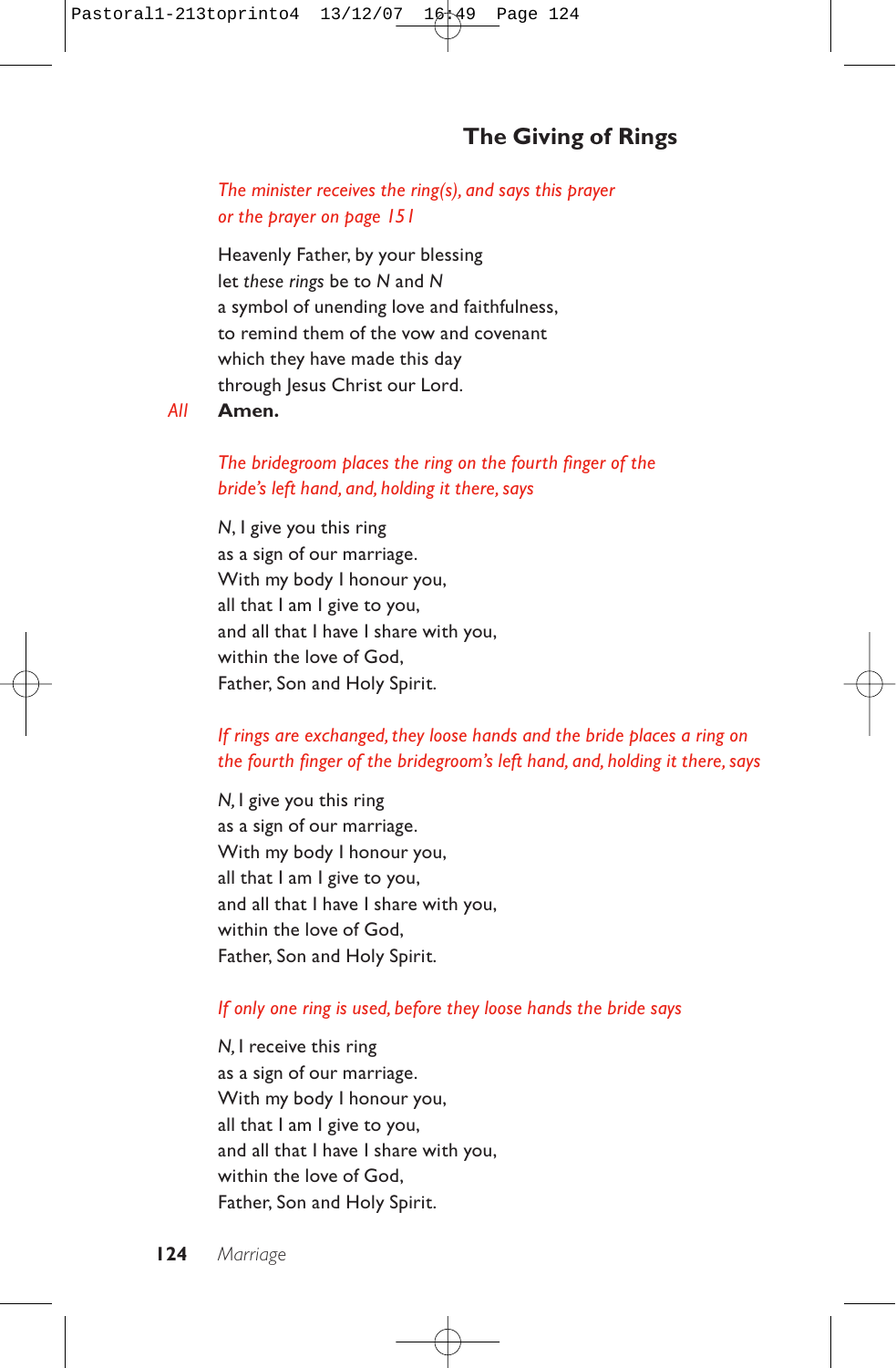# **The Proclamation**

#### *The minister addresses the people*

In the presence of God, and before this congregation, *N* and *N* have given their consent and made their marriage vows to each other. They have declared their marriage by the joining of hands and by the giving and receiving of *rings.* I therefore proclaim that they are husband and wife.

#### *The minister joins their right hands together and says*

Those whom God has joined together let no one put asunder.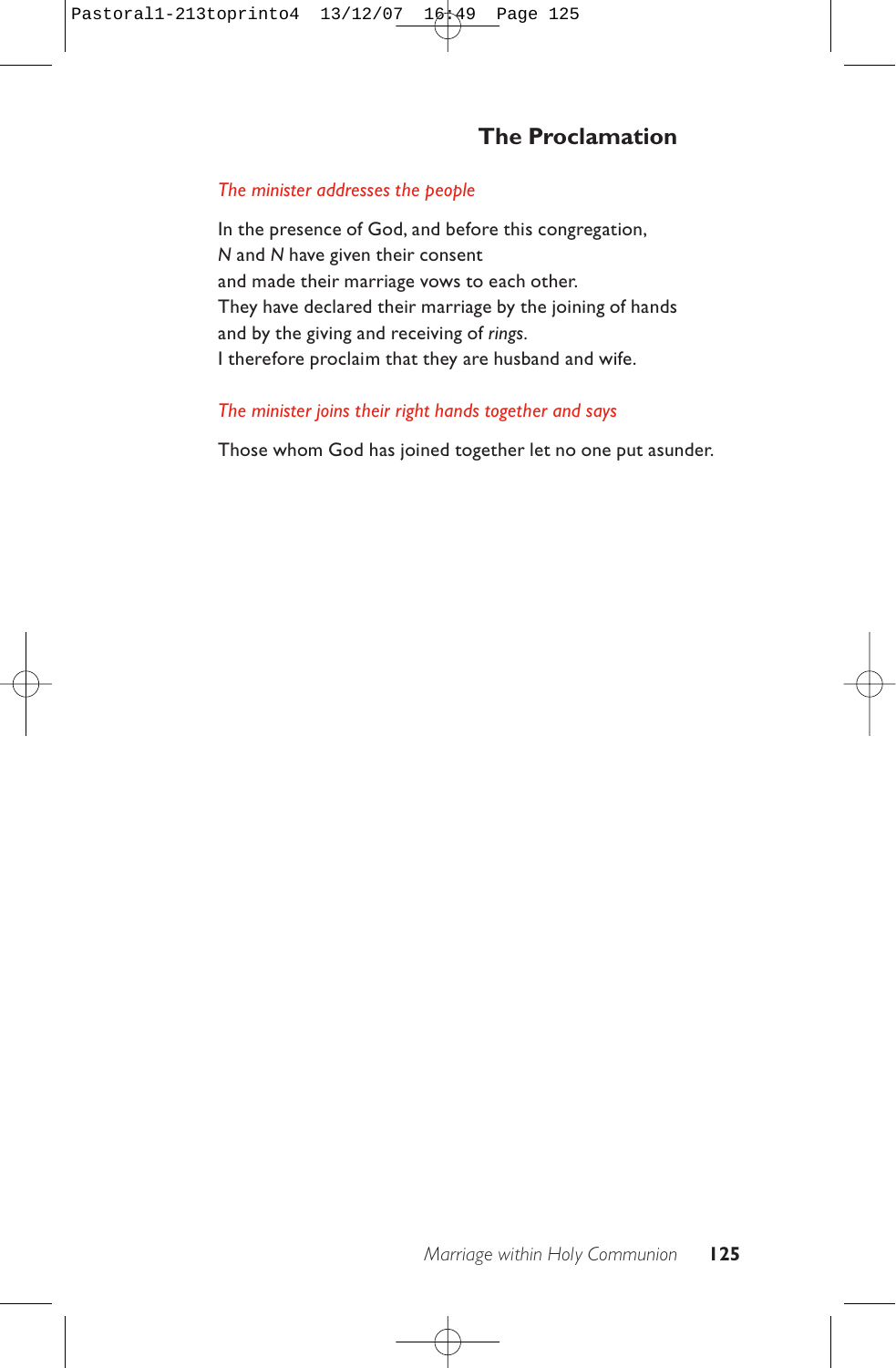# **The Blessing of the Marriage**

*The Blessing of the Marriage may be used here or after the Lord's Prayer.*

*The husband and wife kneel. The minister may use the following blessing or one of those on pages 152–155.*

Blessed are you, O Lord our God, for you have created joy and gladness, pleasure and delight, love, peace and fellowship. Pour out the abundance of your blessing upon *N* and *N* in their new life together. Let their love for each other be a seal upon their hearts and a crown upon their heads. Bless them in their work and in their companionship; awake and asleep, in joy and in sorrow, in life and in death. Finally, in your mercy, bring them to that banquet where your saints feast for ever in your heavenly home. We ask this through Jesus Christ your Son, our Lord, who lives and reigns with you and the Holy Spirit, one God, now and for ever.

#### *All* **Amen.**

#### *The minister says to the couple*

God the Father, God the Son, God the Holy Spirit, bless, preserve and keep you; the Lord mercifully grant you the riches of his grace, that you may please him both in body and soul, and, living together in faith and love, may receive the blessings of eternal life.

*All* **Amen.**

# **Registration of the Marriage**

*See Note 10 on page 134.*

*A hymn or psalm may be used (see pages 148–149).*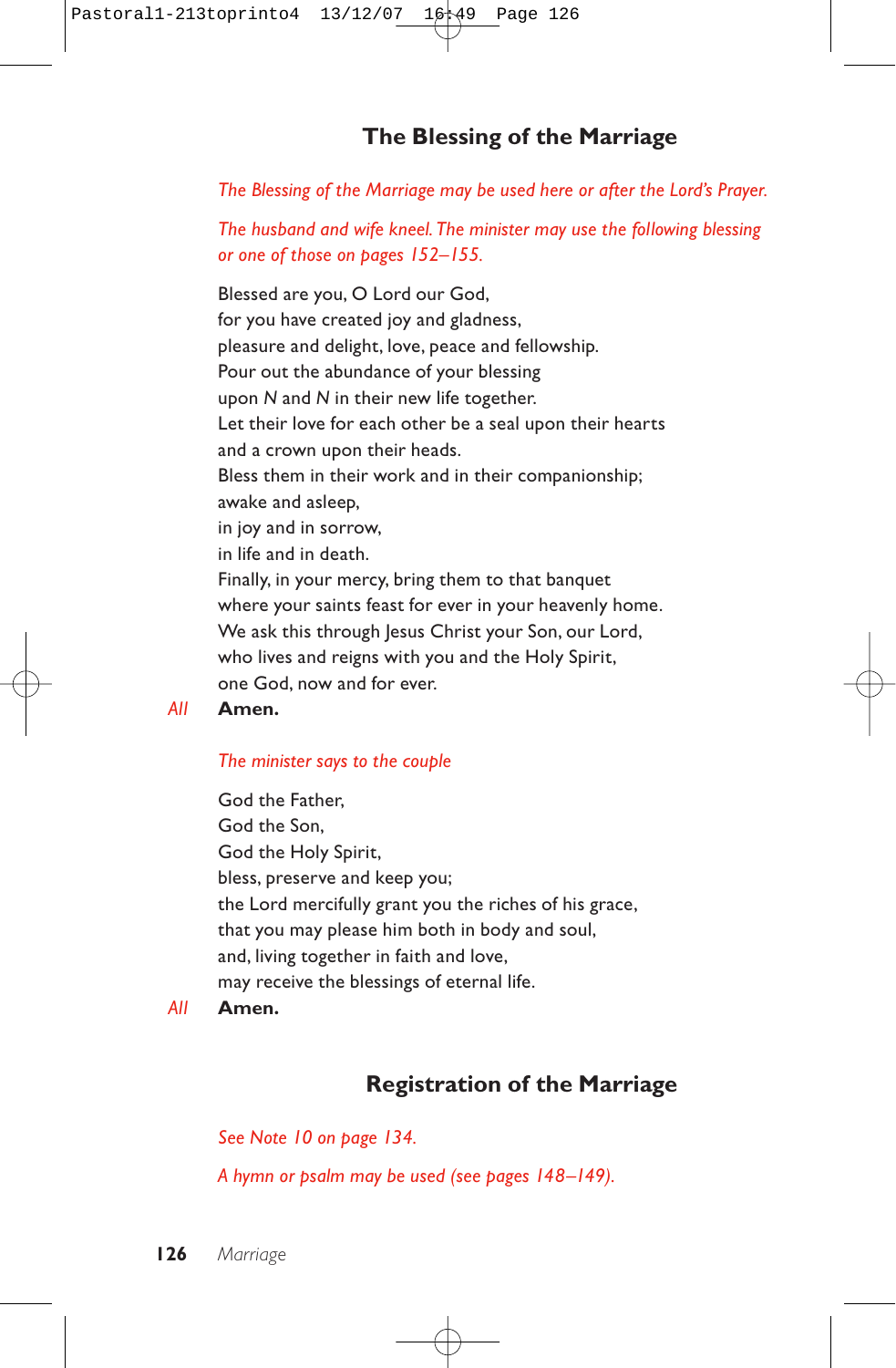*These or other suitable prayers are used (see Note 9 on page 133 and pages 156–168). The prayers usually include these concerns and may follow this sequence:*

- ¶ *Thanksgiving*
- ¶ *Spiritual growth*
- ¶ *Faithfulness, joy, love, forgiveness and healing*
- ¶ *Children, other family members and friends*

#### Faithful God,

holy and eternal, source of life and spring of love, we thank and praise you for bringing *N* and *N* to this day, and we pray for them. Lord of life and love:

#### *All* **hear our prayer.**

May their marriage be life-giving and life-long, enriched by your presence and strengthened by your grace; may they bring comfort and confidence to each other in faithfulness and trust. Lord of life and love:

#### *All* **hear our prayer.**

May the hospitality of their home bring refreshment and joy to all around them; may their love overflow to neighbours in need and embrace those in distress. Lord of life and love:

#### *All* **hear our prayer.**

May they discern in your word order and purpose for their lives; and may the power of your Holy Spirit lead them in truth and defend them in adversity. Lord of life and love:

#### *All* **hear our prayer.**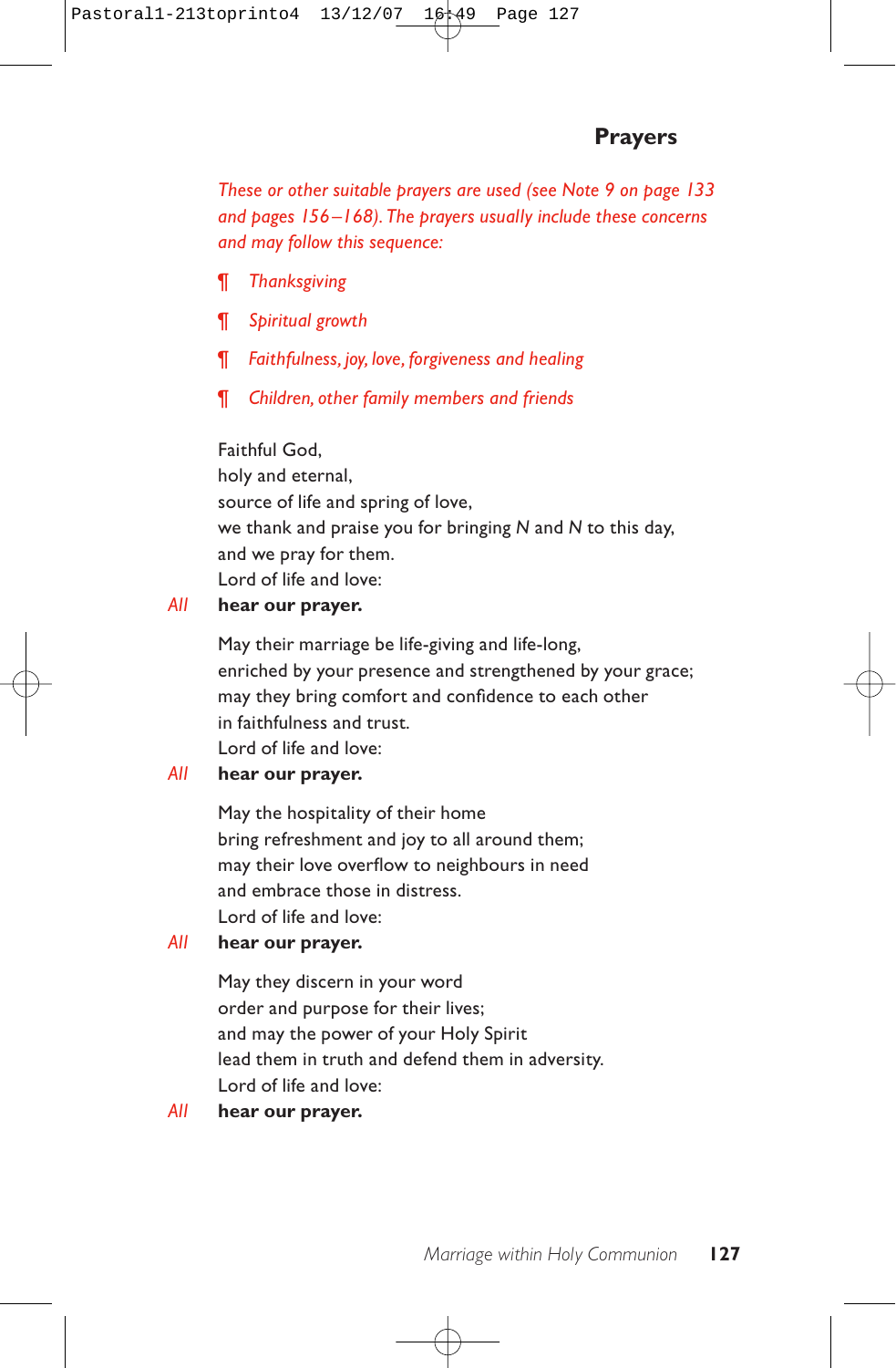May they nurture their family with devotion, see their children grow in body, mind and spirit and come at last to the end of their lives with hearts content and in joyful anticipation of heaven. Lord of life and love:

### *All* **hear our prayer.**

Father of all, in Jesus Christ you open to us the treasures of your kingdom; guide us by your Holy Spirit that we may receive your redeeming grace and reflect the perfect unity of your love, for you live and reign, one God, now and for ever.

#### *All* **Amen.**

#### *A hymn may be sung.*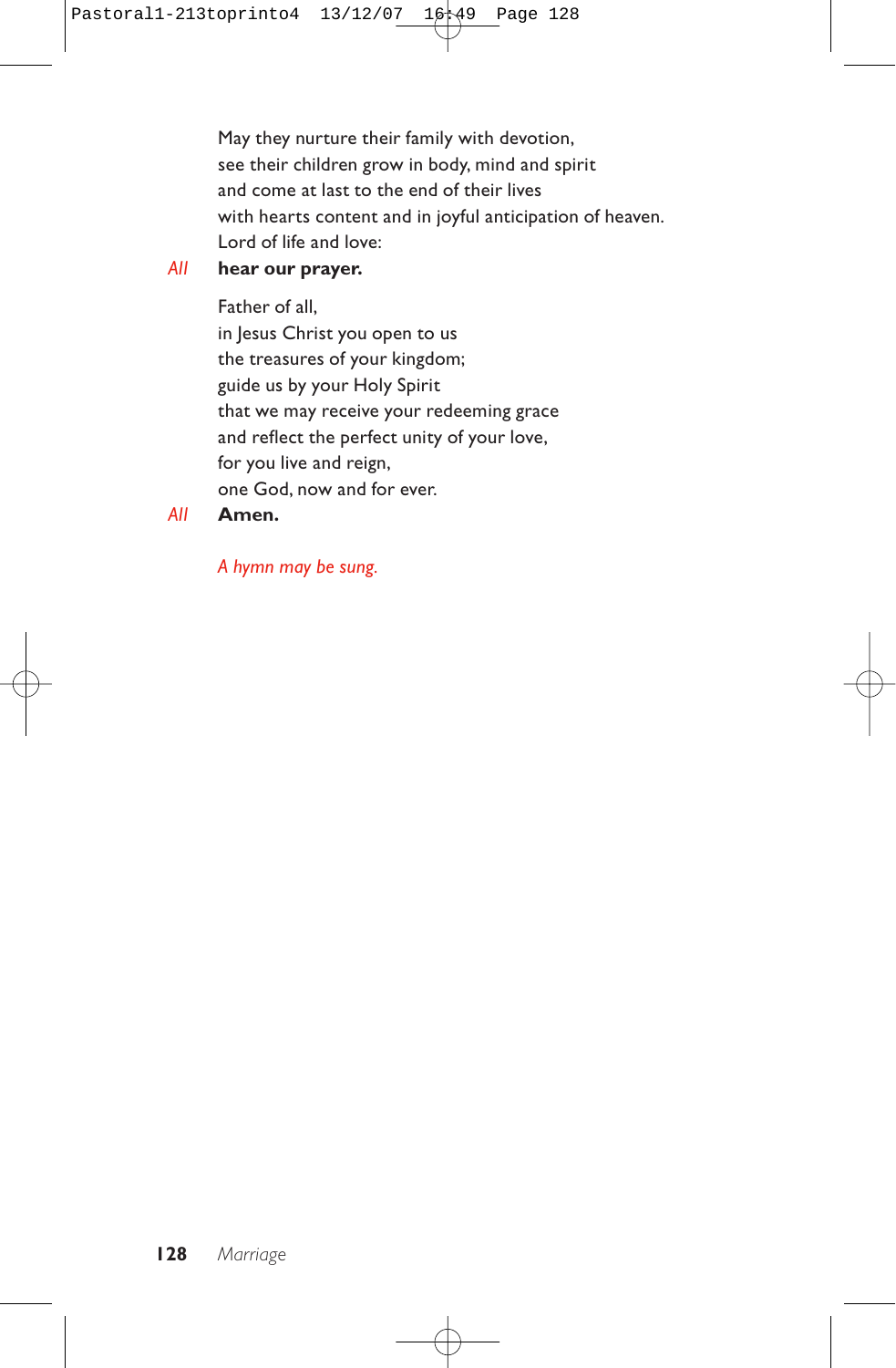# *¶ The Liturgy of the Sacrament*

## **The Peace**

*The president may introduce the Peace with a suitable sentence. The following may be used*

To crown all things there must be love. Let the peace of Christ rule in your hearts. The peace of the Lord be always with you

*All* **and also with you.**

*(or)*

We have celebrated the love of *N* and *N*. We now celebrate God's love for all of us. Peace, in Christ, to all of you *cf 1 Peter 5.14*

*All* **and also with you.**

*These words may be added*

Let us offer one another a sign of peace.

*All may exchange a sign of peace.*

*The service continues with the Preparation of the Table. Presidential texts for the rest of the service are to be found in Common Worship: Services and Prayers for the Church of England (pages 155–335) and the President's edition (pages 381–524).*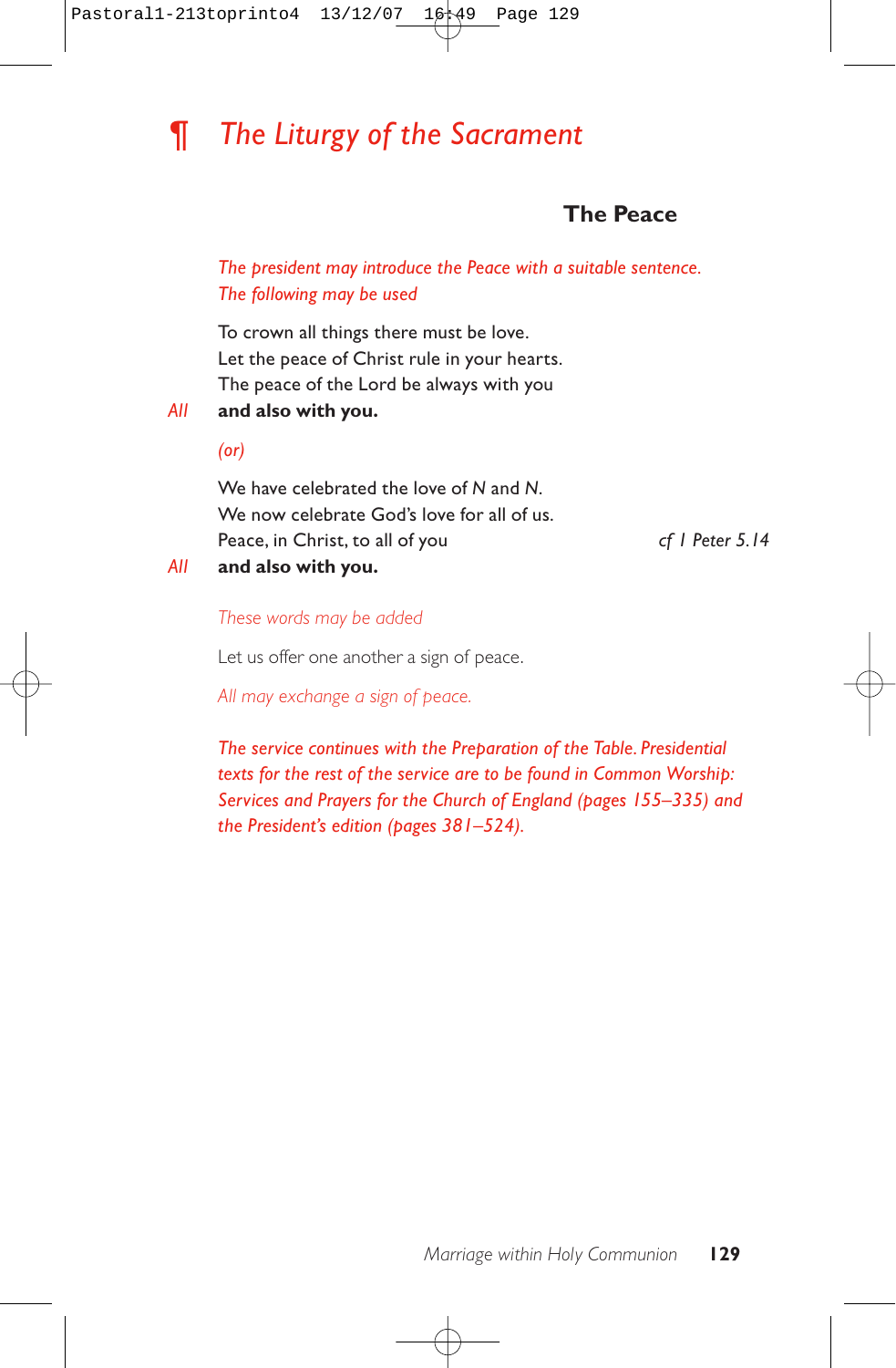# **Preparation of the Table Taking of the Bread and Wine**

### *The following prayer may be used*

In your goodness, Lord, accept the gift of our love, and with a father's affection watch over this couple you have joined in the covenant of marriage; through Jesus Christ our Lord.

*All* **Amen.**

# **The Eucharistic Prayer**

#### *An authorized Eucharistic Prayer is used.*

#### *One of these Proper Prefaces may be used*

## *Short Proper Preface*

And now we give you thanks because you have made the union between Christ and his Church a pattern for the marriage between husband and wife. Therefore with angels ...

# *Extended Proper Preface*

All glory, honour, thanks and praise be given to you, creator of heaven and earth. When you made us in your image, creating us male and female, you gave us the gift of marriage. When sin marred that image you healed our brokenness, giving your Son to die for us. Therefore we raise our voices, with all who have served you in every age, to proclaim the glory of your name: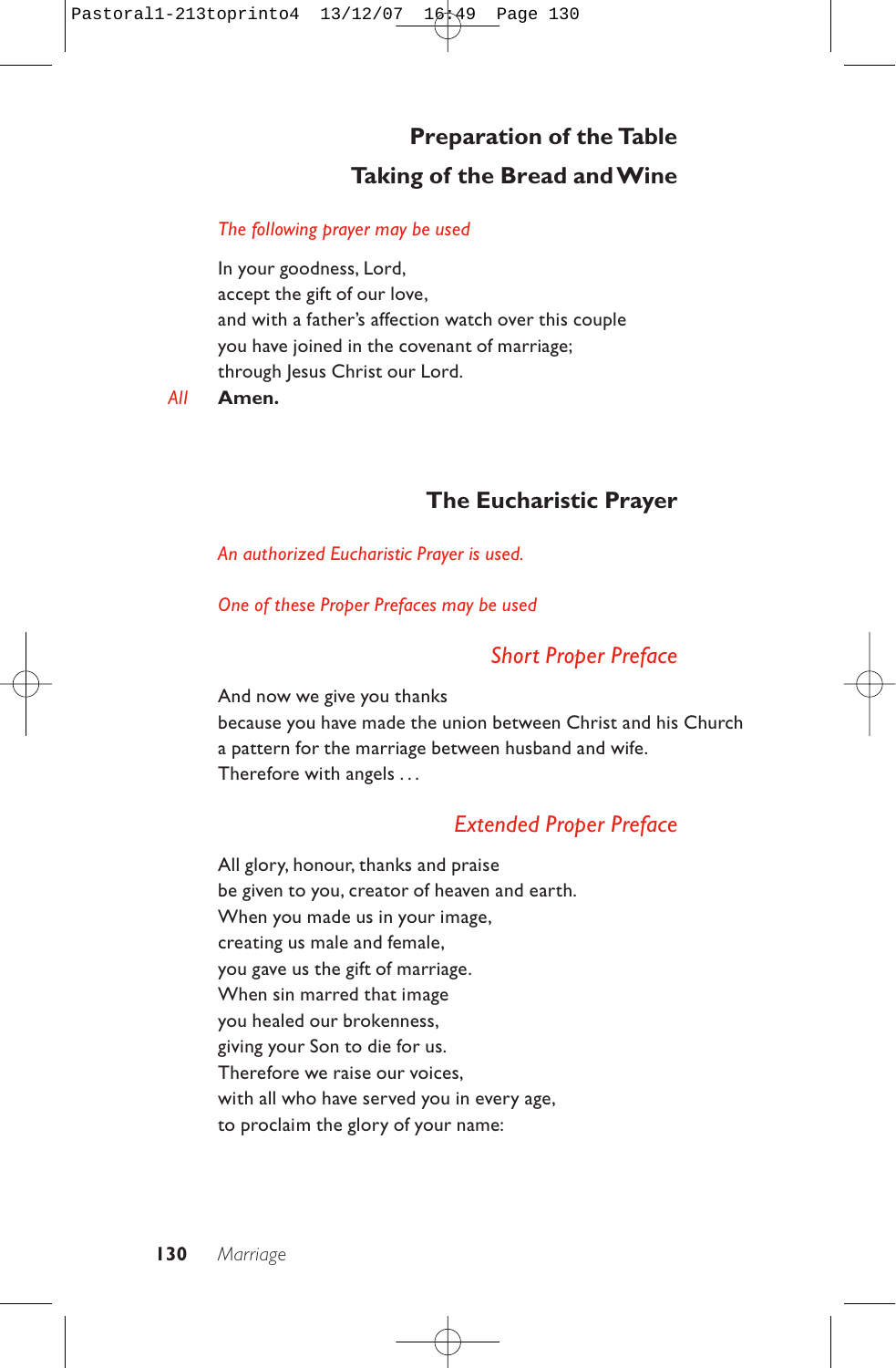## **The Lord's Prayer**

## **The Blessing of the Marriage**

*(if not used earlier)*

## **Breaking of the Bread**

**Giving of Communion**

# **Prayer after Communion**

### *The following Post Communion may be used*

Gracious God, may *N* and *N*, who have been bound together in these holy mysteries, become one in body and soul. May they live in faithfulness and peace and obtain those eternal joys prepared for all who love you; through your Son Jesus Christ our Lord.

*All* **Amen.**

# *¶ The Dismissal*

#### *The minister says*

The Lord bless you and keep you:

| All | Amen.                                                |                 |
|-----|------------------------------------------------------|-----------------|
|     | The Lord make his face to shine upon you,            |                 |
|     | and be gracious to you:                              |                 |
| All | Amen.                                                |                 |
|     | The Lord lift up his countenance upon you            |                 |
|     | and give you peace:                                  | Numbers 6.24-26 |
| All | Amen.                                                |                 |
|     | The Lord God almighty, Father, Son, and Holy Spirit, |                 |
|     | the holy and undivided Trinity,                      |                 |
|     | guard you, save you,                                 |                 |
|     | and bring you to that heavenly city,                 |                 |
|     | where he lives and reigns for ever and ever.         |                 |
|     |                                                      |                 |

### *All* **Amen.**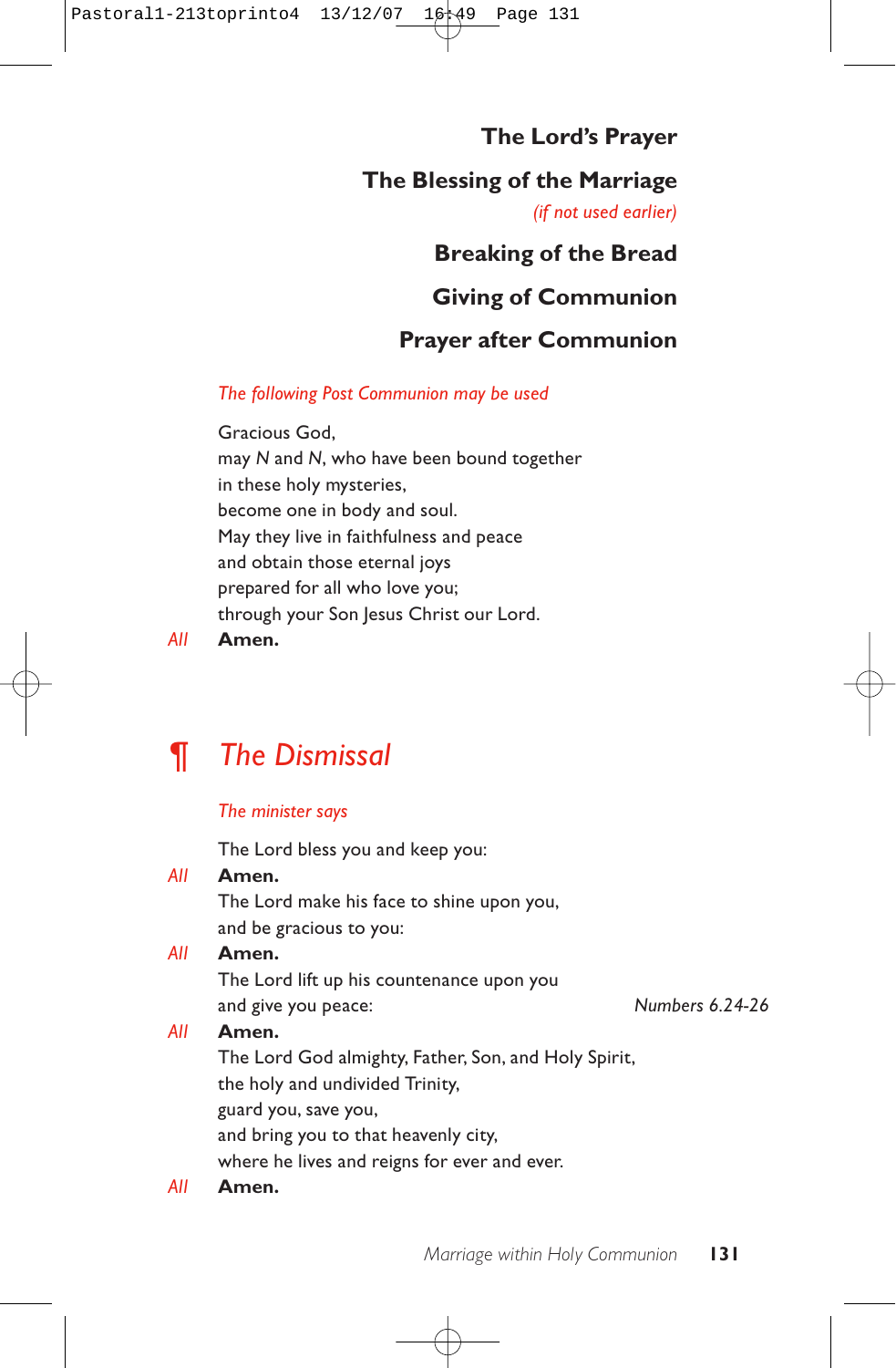# **Notes to the Marriage Service**

#### **1 Preparation**

It is the custom and practice of the Church of England to offer preparation for marriage for couples who are soon to be married, as well as to be available for support and counselling in the years that follow.

#### **2 The Banns**

The banns are to be published in the church on three Sundays at the time of Divine Service by the officiant in the form set out in *The Book of Common Prayer* or in the following form:

I publish the banns of marriage between *NN* of … and *NN* of … This is the *first / second / third* time of asking. If any of you know any reason in law why they may not marry each other you are to declare it.

We pray for these couples *(or N and N)* as they prepare for their wedding*(s)*.

A suitable prayer may be said (see page 135).

#### **3 Hymns and Canticles**

These may be used at suitable points during the service.

#### **4 Entry**

The bride may enter the church escorted by her father or a representative of the family, or the bride and groom may enter church together.

#### **5 Readings and Sermon**

At least one reading from the Bible must be used. Suggested readings are printed on pages 137–149. If occasion demands, either the Sermon or the Readings and Sermon may come after the Blessing of the Marriage. Chairs may be provided for the bride and bridegroom.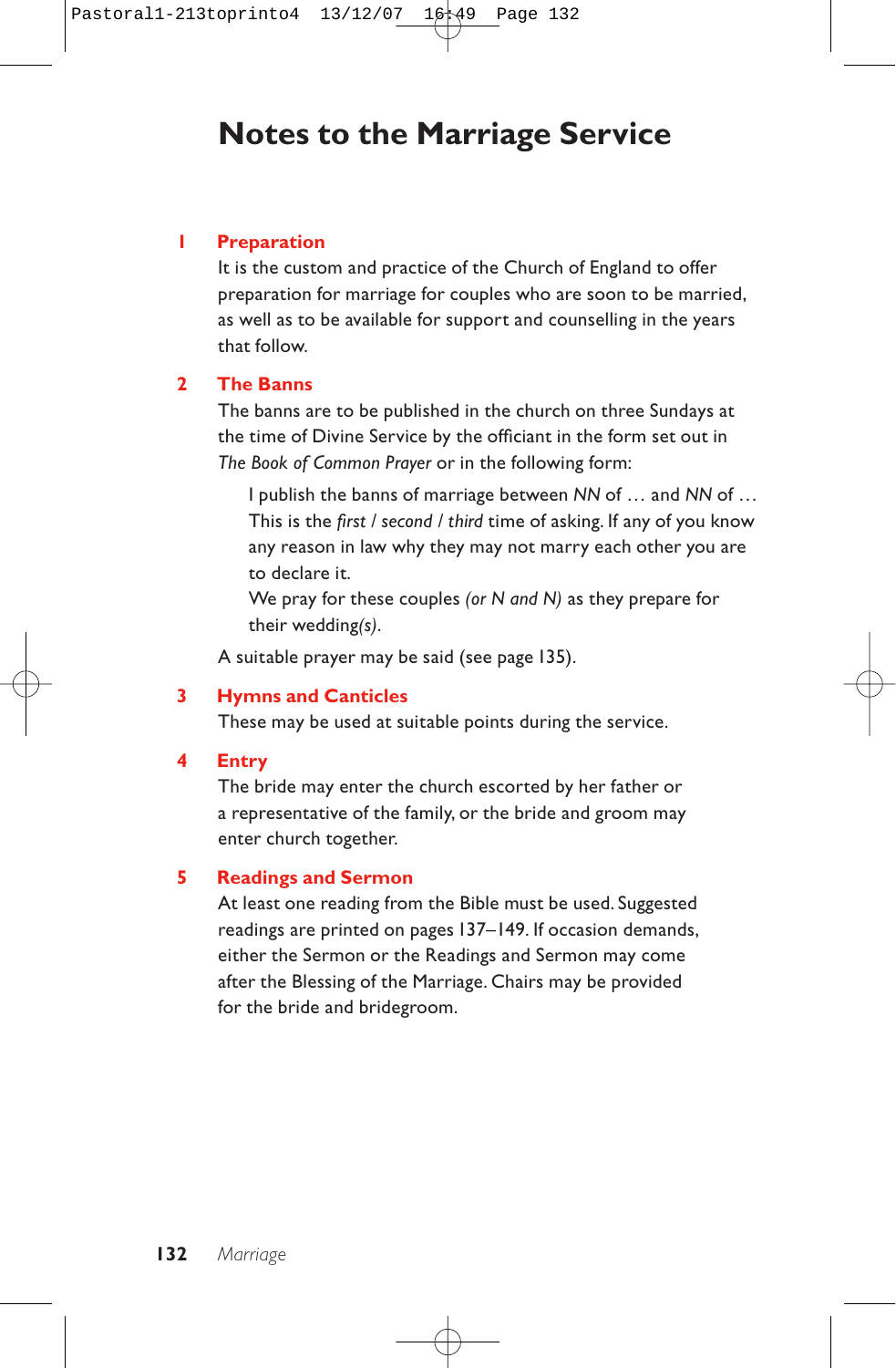### **6 'Giving Away'**

This traditional ceremony is optional. Immediately before the couple exchange vows (pages 108 and 123), the minister may ask:

Who brings this woman to be married to this man? The bride's father (or mother, or another member of her family or a friend representing the family) gives the bride's right hand to the minister who puts it in the bridegroom's right hand. Alternatively, after the bride and bridegroom have made their Declarations, the minister may ask the parents of bride and bridegroom in these or similar words:

*N* and *N* have declared their intention towards each other. As their parents,

will you now entrust your son and daughter to one another as they come to be married?

Both sets of parents respond:

We will.

#### **7 The Declarations and the Vows**

The *Book of Common Prayer* version of the Declarations, and / or the alternative vows on pages 150–151, may be used. The couple repeat the vows after the minister, or may read them. If preferred, the question to the bride, and her vow, may come before the question to the bridegroom and his vow.

#### **8 The Giving of Rings**

If desired, the bride and bridegroom may each place a ring on the fourth finger of the other's hand, and may then say together the words '*N*, I give you this ring …'. The prayer on page 151 may be used instead of the prayer on pages 109 and 124.

#### **9 The Prayers**

Several forms of intercession are provided. Other suitable forms may be used, especially prayers which the couple have written or selected in co-operation with the minister.Whatever form is used, silence may be kept as part of the intercession. Free prayer may be offered.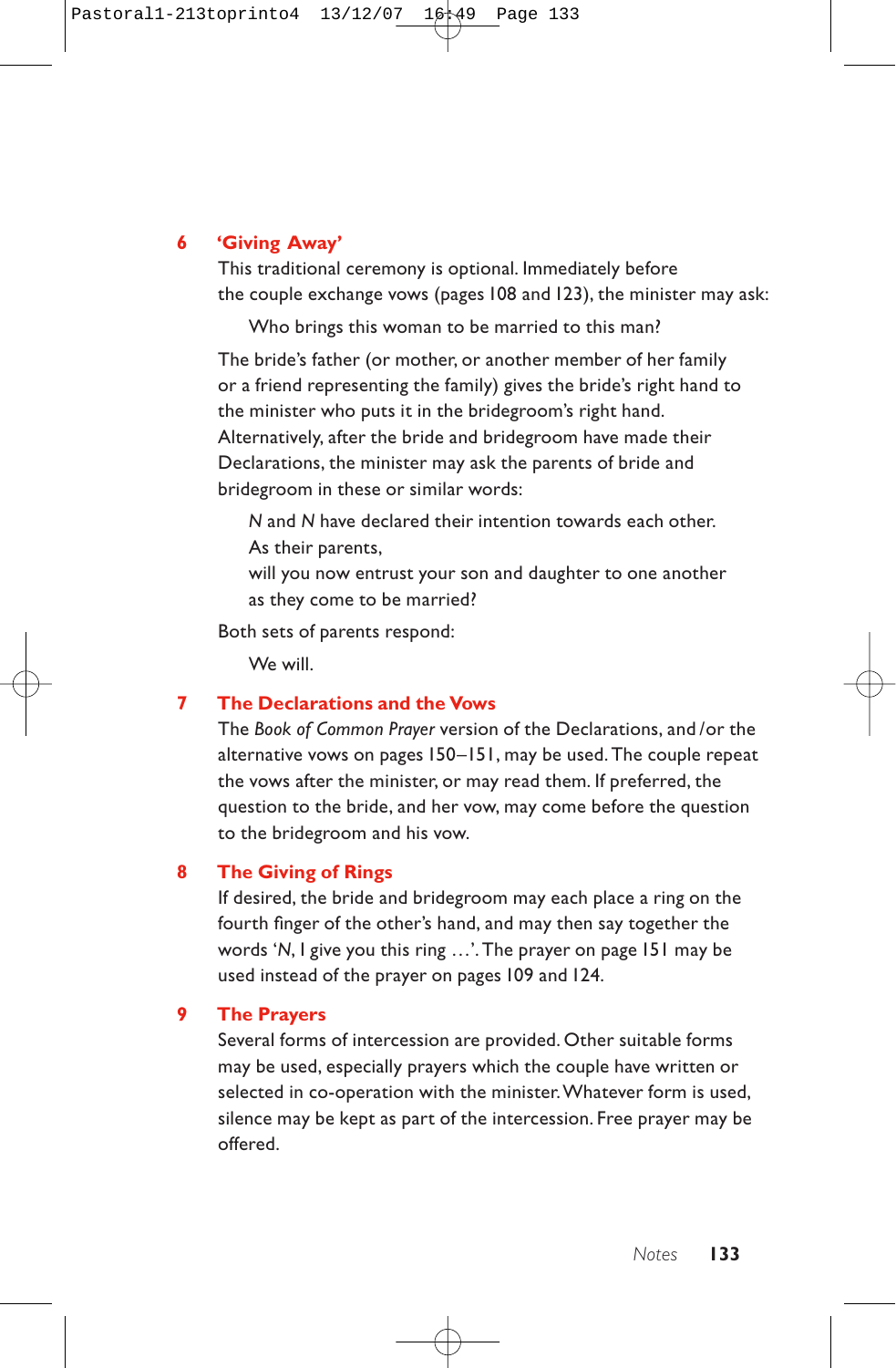#### **10 Registration of the Marriage**

The law requires that the Registers are filled in immediately after the solemnization of a marriage. This may take place either after the Proclamation or at the end of the service.

#### **11 Holy Communion**

For communicant members of the Church it is appropriate that they receive communion soon after their marriage. For some this may make it appropriate for the marriage to take place within the context of a Celebration of Holy Communion.

## **12 The Marriage Service within a Celebration of Holy Communion**

The Notes to the Order for the Celebration of Holy Communion, as well as the Notes to the Marriage Service, apply equally to this service. Texts are suggested at different points, but other suitable texts may be used. Authorized Prayers of Penitence may be used. In the Liturgy of the Word, there should be a Gospel reading, preceded by either one or two other readings from the Bible. If desired, the Blessing of the Marriage may take place between the Lord's Prayer and the Breaking of the Bread.

#### **13 Ecumenical Provisions**

Where a minister of another Christian Church is invited to assist at the Solemnization of Matrimony, the permissions and procedures set out in Canon B 43 are to be followed. The Church of England minister who solemnizes the marriage must establish the absence of impediment, direct the exchange of vows, declare the existence of the marriage, say the final blessing, and sign the registers. A minister invited to assist may say all or part of the opening address, lead the declarations of intent, supervise the exchange of rings, and join in the blessing of the marriage. He or she may also read a lesson and lead all or part of the prayers.Where the couple come from different Christian communions the bishop may authorize such variations to the marriage service as are set out in *An Order for the Marriage of Christians from Different Churches*, which is published separately.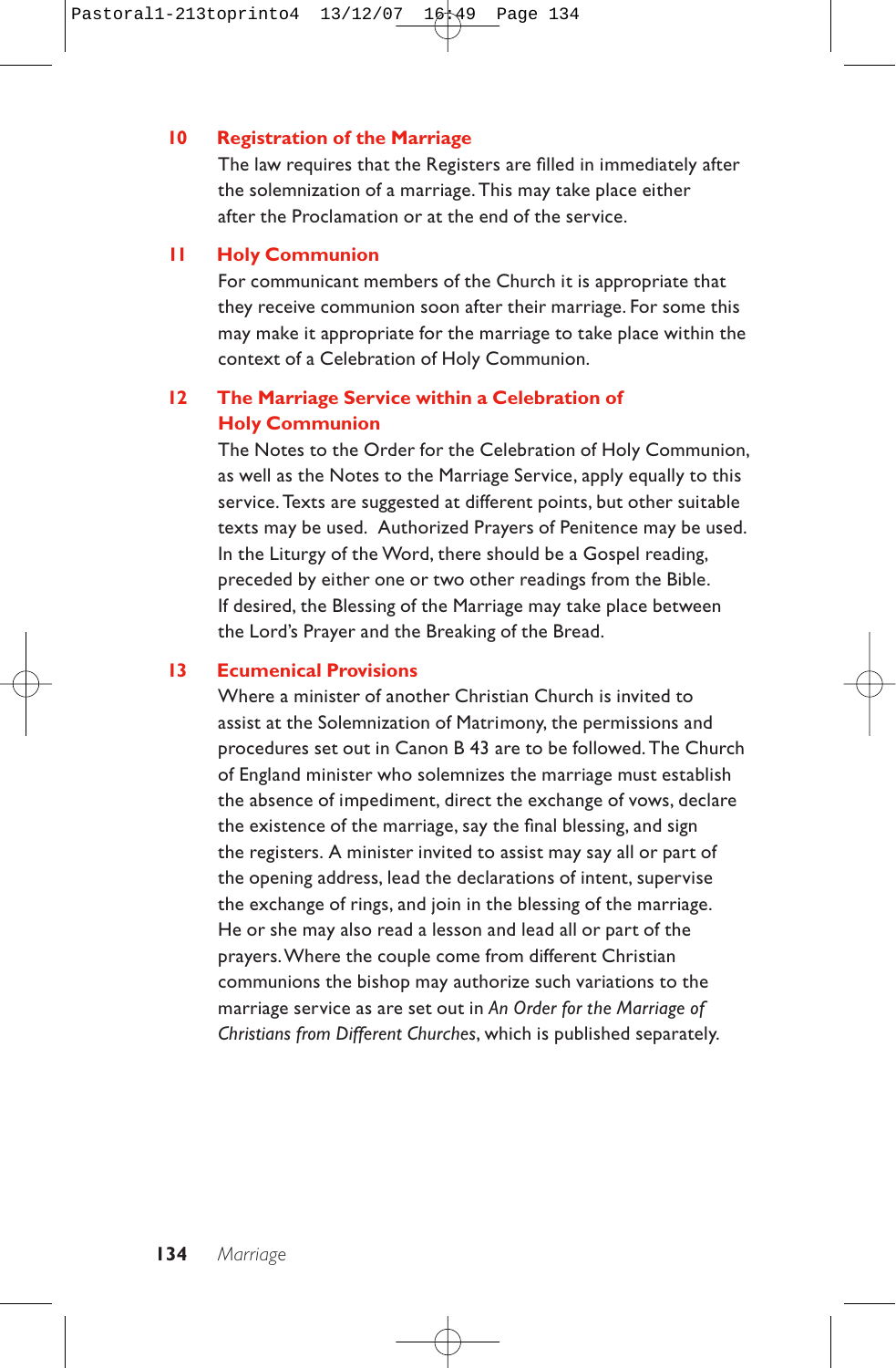# **Supplementary Texts**

# *¶ Prayers at the Calling of the Banns*

#### *Prayers such as the following may be used*

Lord, the source of all true love, we pray for *these couples*. Grant to them joy of heart. seriousness of mind and reverence of spirit, that as they enter into the oneness of marriage they may be strengthened and guided by you, through Jesus Christ our Lord.

### *All* **Amen.**

Lord of love,

we pray for *N* and *N.* Be with them in all their preparations and on their wedding day. Give them your love in their hearts throughout their married life together, through Jesus Christ our Lord.

*All* **Amen.**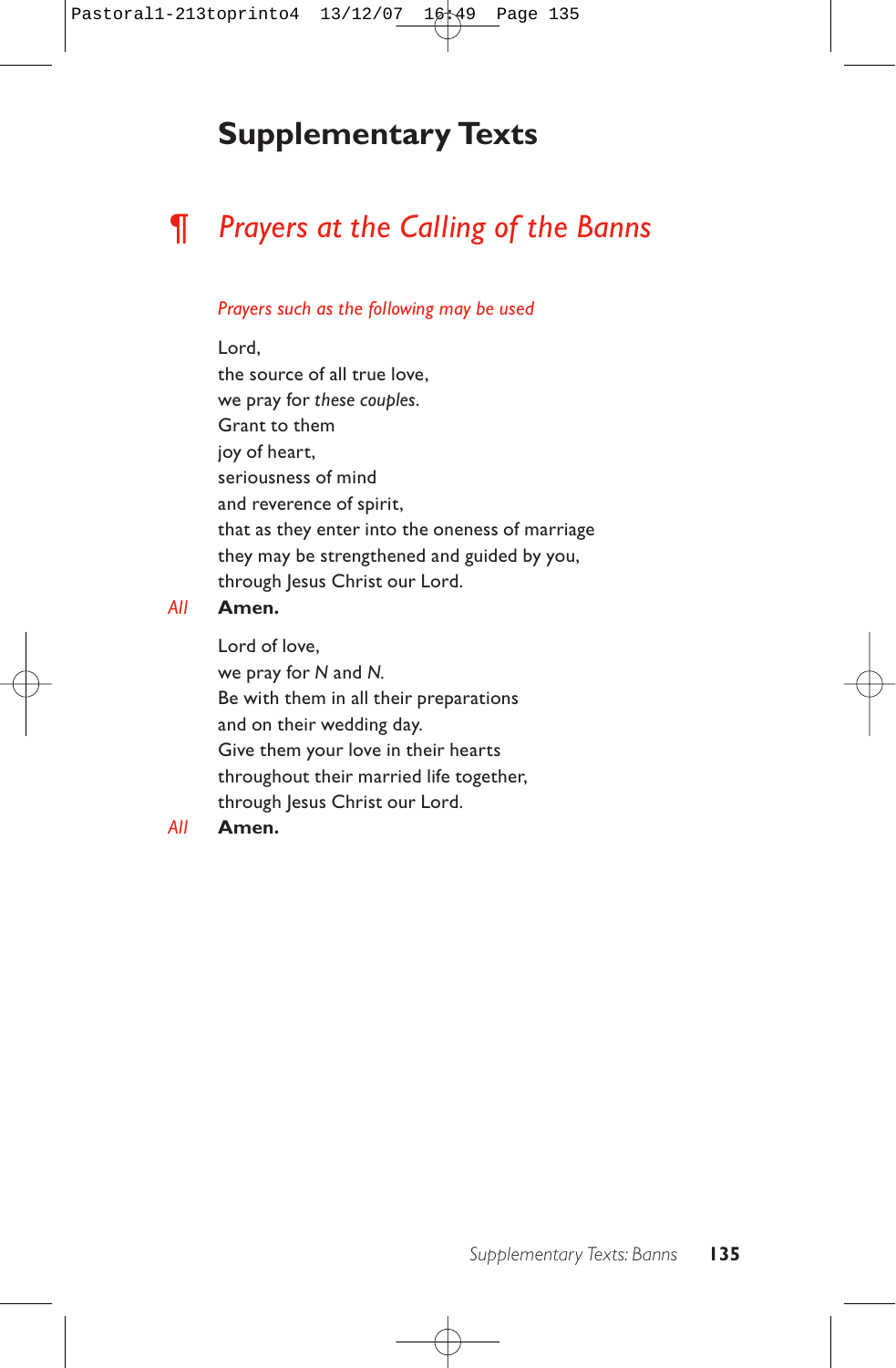# *¶ Alternative Preface*

We have come together in the presence of God, to witness the marriage of *N* and *N,* to ask his blessing on them, and to share in their joy. Our Lord Jesus Christ was himself a guest at a wedding in Cana of Galilee, and through his Spirit he is with us now.

The Bible teaches us that marriage is a gift of God in creation and a means of his grace, a holy mystery in which man and woman become one flesh. It is God's purpose that, as husband and wife give themselves to each other in love throughout their lives, they shall be united in that love as Christ is united with his Church.

Marriage is given, that husband and wife may comfort and help each other, living faithfully together in need and in plenty, in sorrow and in joy. It is given, that with delight and tenderness they may know each other in love, and, through the joy of their bodily union, may strengthen the union of their hearts and lives. It is given as the foundation of family life in which children may be born and nurtured in accordance with God's will, to his praise and glory.

In marriage husband and wife belong to one another, and they begin a new life together in the community. It is a way of life that all should honour; and it must not be undertaken carelessly, lightly, or selfishly, but reverently, responsibly, and after serious thought.

This is the way of life, created and hallowed by God, that *N* and *N* are now to begin. They will each give their consent to the other; they will join hands and exchange solemn vows, and in token of this they will [each] give and receive a ring.

Therefore, on this their wedding day we pray with them, that, strengthened and guided by God, they may fulfil his purpose for the whole of their earthly life together.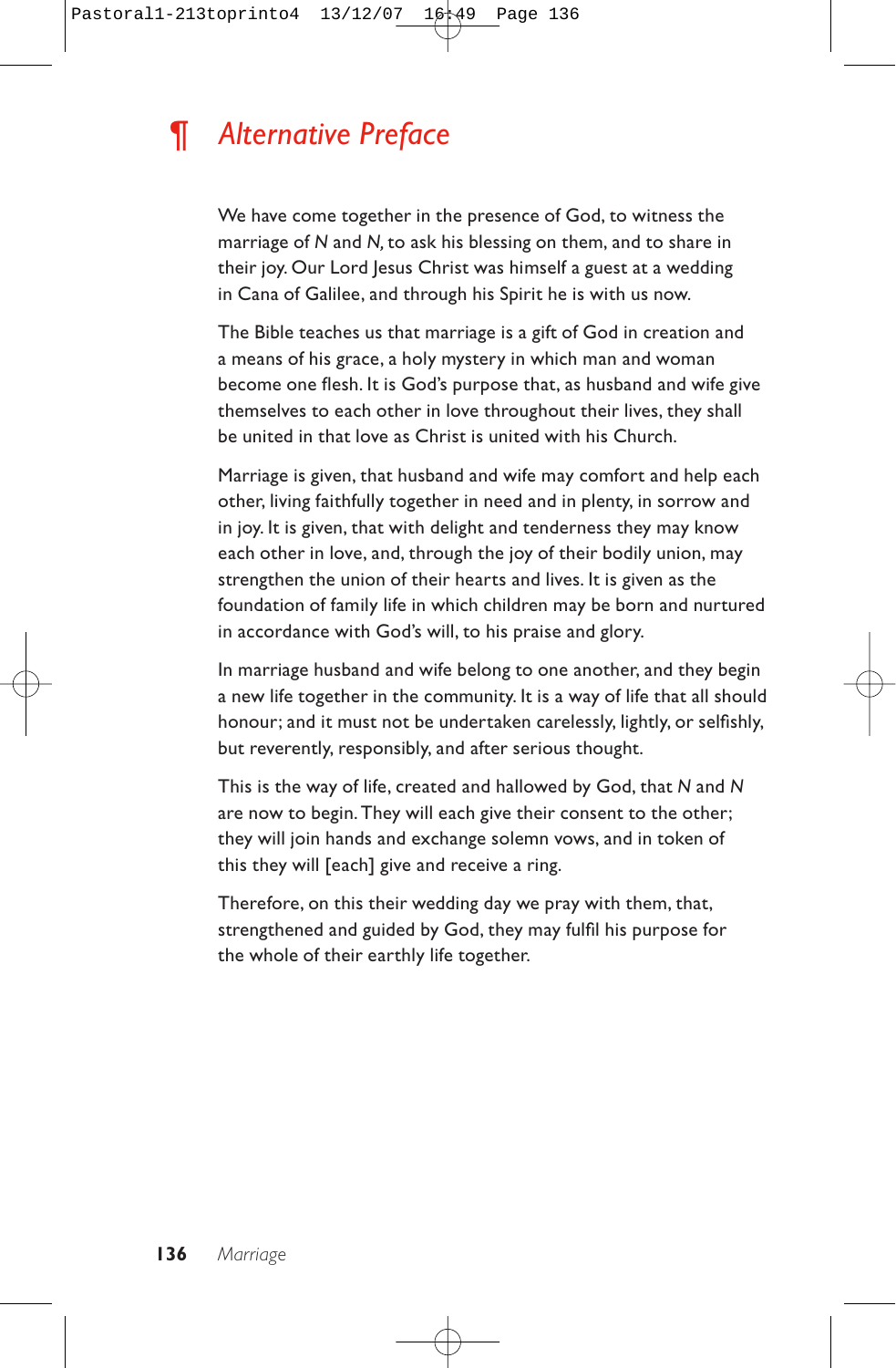# *¶ Readings and Psalms*

*Any suitable translation may be used.*

## **Old Testament and Apocrypha**

## *Genesis 1.26-28*

Then God said, 'Let us make humankind in our image, according to our likeness; and let them have dominion over the fish of the sea, and over the birds of the air, and over the cattle, and over all the wild animals of the earth, and over every creeping thing that creeps upon the earth.'

So God created humankind in his image, in the image of God he created them; male and female he created them.

God blessed them, and God said to them, 'Be fruitful and multiply, and fill the earth and subdue it; and have dominion over the fish of the sea and over the birds of the air and over every living thing that moves upon the earth.'

## *Song of Solomon 2.10-13; 8.6,7*

My beloved speaks and says to me: 'Arise, my love, my fair one, and come away; for now the winter is past, the rain is over and gone. The flowers appear on the earth; the time of singing has come, and the voice of the turtle dove is heard in our land. The fig tree puts forth its figs, and the vines are in blossom; they give forth fragrance. Arise, my love, my fair one, and come away.'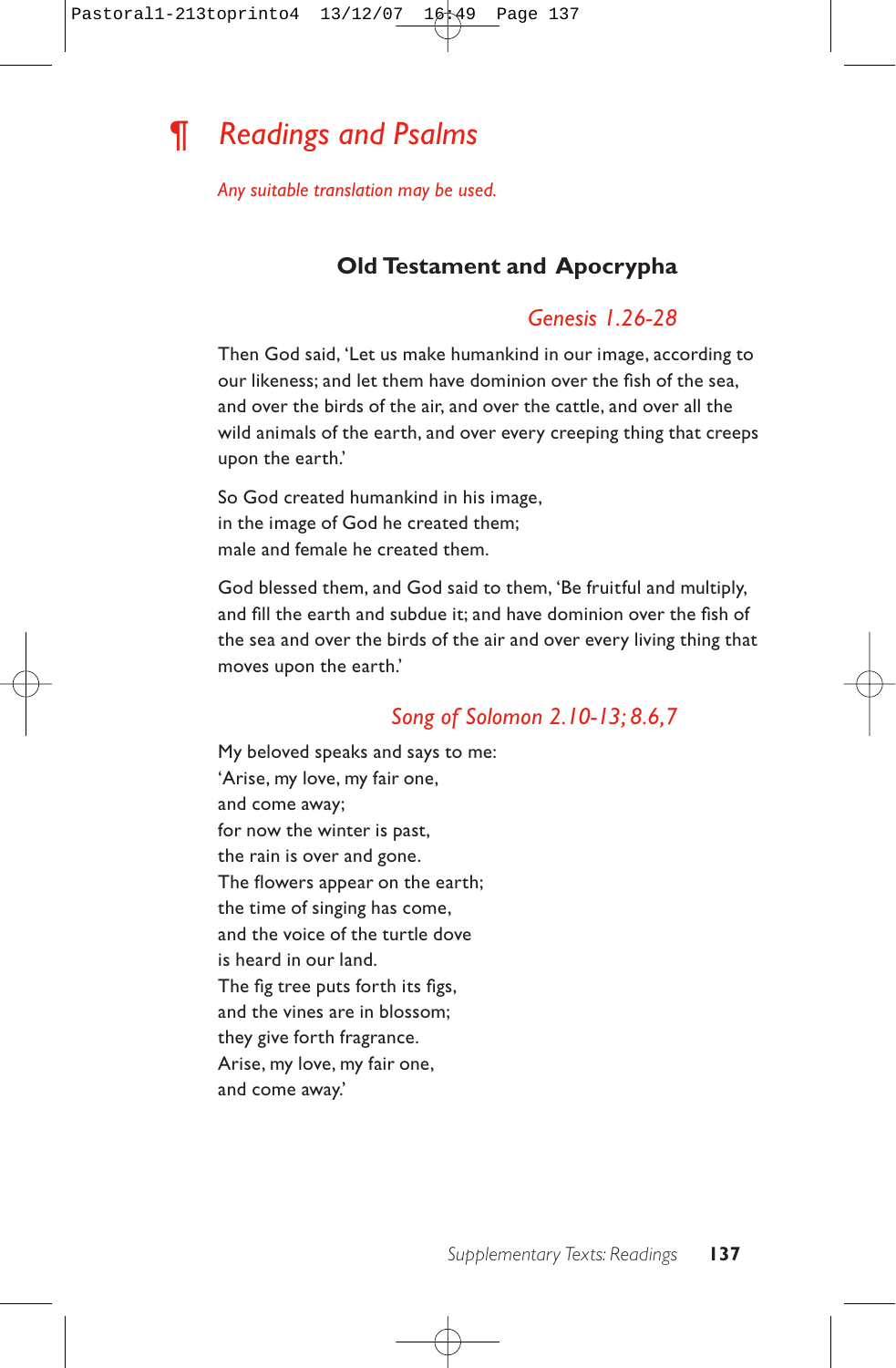Set me as a seal upon your heart, as a seal upon your arm; for love is strong as death, passion fierce as the grave. Its flashes are flashes of fire, a raging flame. Many waters cannot quench love, neither can floods drown it. If one offered for love all the wealth of one's house, it would be utterly scorned.

## *Jeremiah 31.31-34*

The days are surely coming, says the Lord, when I will make a new covenant with the house of Israel and the house of Judah. It will not be like the covenant that I made with their ancestors when I took them by the hand to bring them out of the land of Egypt – a covenant that they broke, though I was their husband, says the Lord. But this is the covenant that I will make with the house of Israel after those days, says the Lord: I will put my law within them, and I will write it on their hearts; and I will be their God, and they shall be my people. No longer shall they teach one another, or say to each other, 'Know the Lord', for they shall all know me, from the least of them to the greatest, says the Lord; for I will forgive their iniquity, and remember their sin no more.

## *Tobit 8.4-8*

When the parents had gone out and shut the door of the room, Tobias got out of bed and said to Sarah, 'Sister, get up, and let us pray and implore our Lord that he grant us mercy and safety.' So she got up, and they began to pray and implore that they might be kept safe. Tobias began by saying, 'Blessed are you, O God of our ancestors, and blessed is your name in all generations for ever. Let the heavens and the whole creation bless you for ever. You made Adam, and for him you made his wife Eve as a helper and support. From the two of them the human race has sprung. You said, "It is not good that the man should be alone; let us make a helper for him like himself."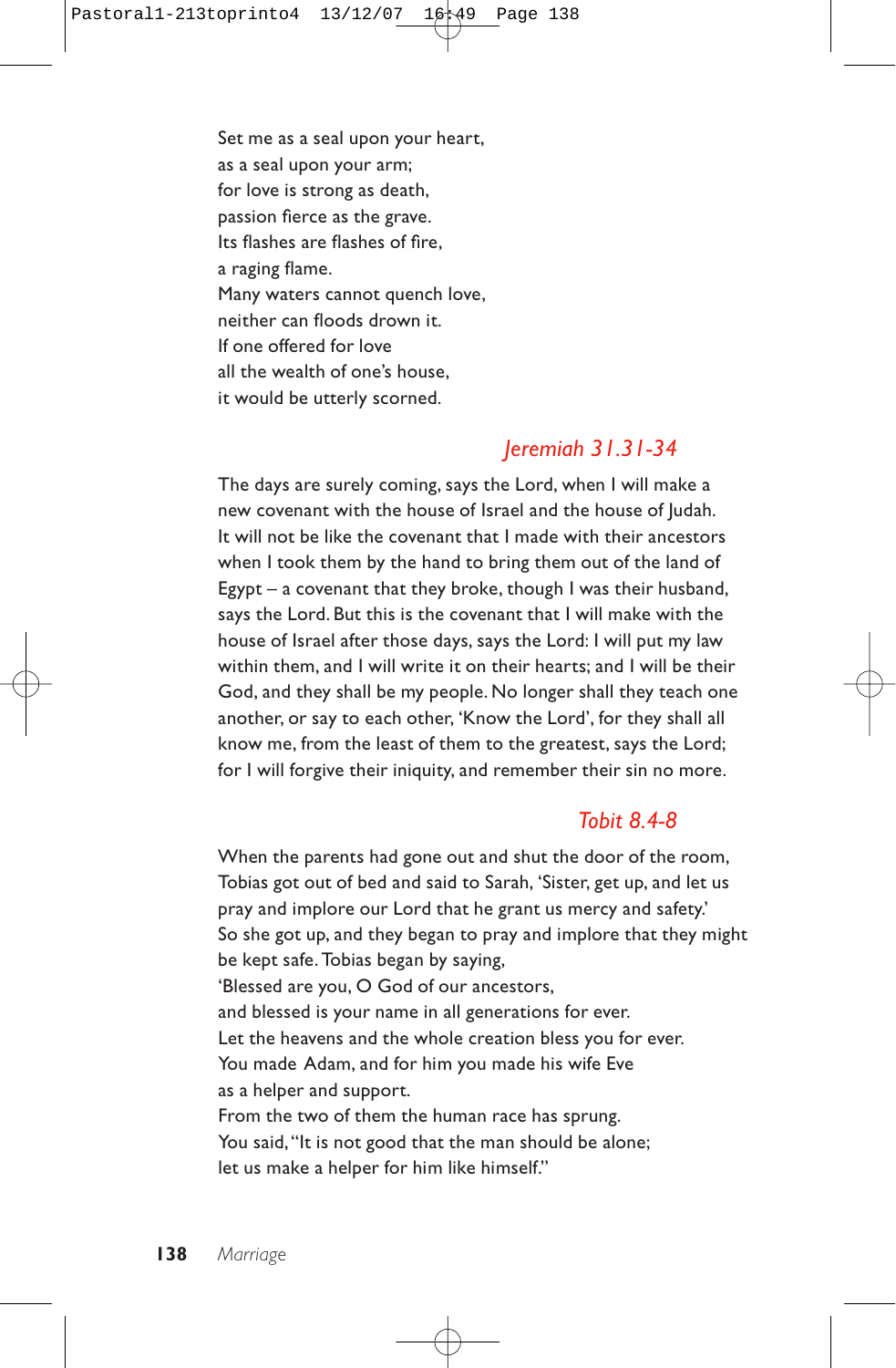I now am taking this kinswoman of mine, not because of lust, but with sincerity. Grant that she and I may find mercy and that we may grow old together.'

And they both said, 'Amen, amen.'

## **Epistle**

## *Romans 7.1,2,9-18*

Do you not know, brothers and sisters – for I am speaking to those who know the law – that the law is binding on a person only during that person's lifetime? Thus a married woman is bound by the law to her husband as long as he lives; but if her husband dies, she is discharged from the law concerning the husband.

I was once alive apart from the law, but when the commandment came, sin revived and I died, and the very commandment that promised life proved to be death to me. For sin, seizing an opportunity in the commandment, deceived me and through it killed me. So the law is holy, and the commandment is holy and just and good.

Did what is good, then, bring death to me? By no means! It was sin, working death in me through what is good, in order that sin might be shown to be sin, and through the commandment might become sinful beyond measure.

For we know that the law is spiritual; but I am of the flesh, sold into slavery under sin. I do not understand my own actions. For I do not do what I want, but I do the very thing I hate. Now if I do what I do not want, I agree that the law is good. But in fact it is no longer I that do it, but sin that dwells within me. For I know that nothing good dwells within me, that is, in my flesh. I can will what is right, but I cannot do it.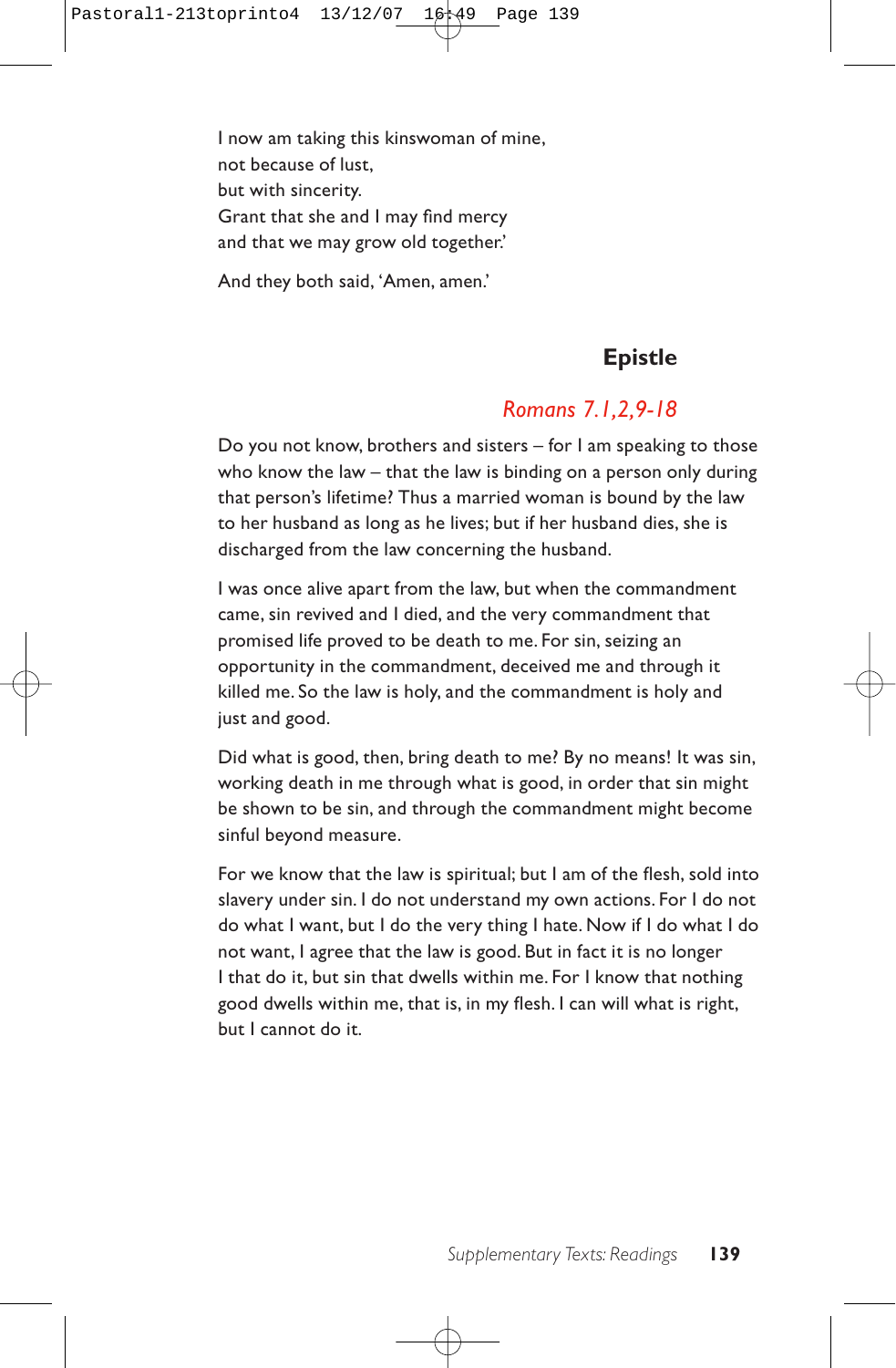## *Romans 8.31-35,37-39*

What then are we to say about these things? If God is for us, who is against us? He who did not withhold his own Son, but gave him up for all of us, will he not with him also give us everything else? Who will bring any charge against God's elect? It is God who justifies. Who is to condemn? It is Christ Jesus, who died, yes, who was raised, who is at the right hand of God, who indeed intercedes for us.Who will separate us from the love of Christ? Will hardship, or distress, or persecution, or famine, or nakedness, or peril, or sword?

No, in all these things we are more than conquerors through him who loved us. For I am convinced that neither death, nor life, nor angels, nor rulers, nor things present, nor things to come, nor powers, nor height, nor depth, nor anything else in all creation, will be able to separate us from the love of God in Christ Jesus our Lord.

## *Romans 12.1,2,9-13*

I appeal to you therefore, brothers and sisters, by the mercies of God, to present your bodies as a living sacrifice, holy and acceptable to God, which is your spiritual worship. Do not be conformed to this world, but be transformed by the renewing of your minds, so that you may discern what is the will of God – what is good and acceptable and perfect.

Let love be genuine; hate what is evil, hold fast to what is good; love one another with mutual affection; outdo one another in showing honour. Do not lag in zeal, be ardent in spirit, serve the Lord. Rejoice in hope, be patient in suffering, persevere in prayer. Contribute to the needs of the saints; extend hospitality to strangers.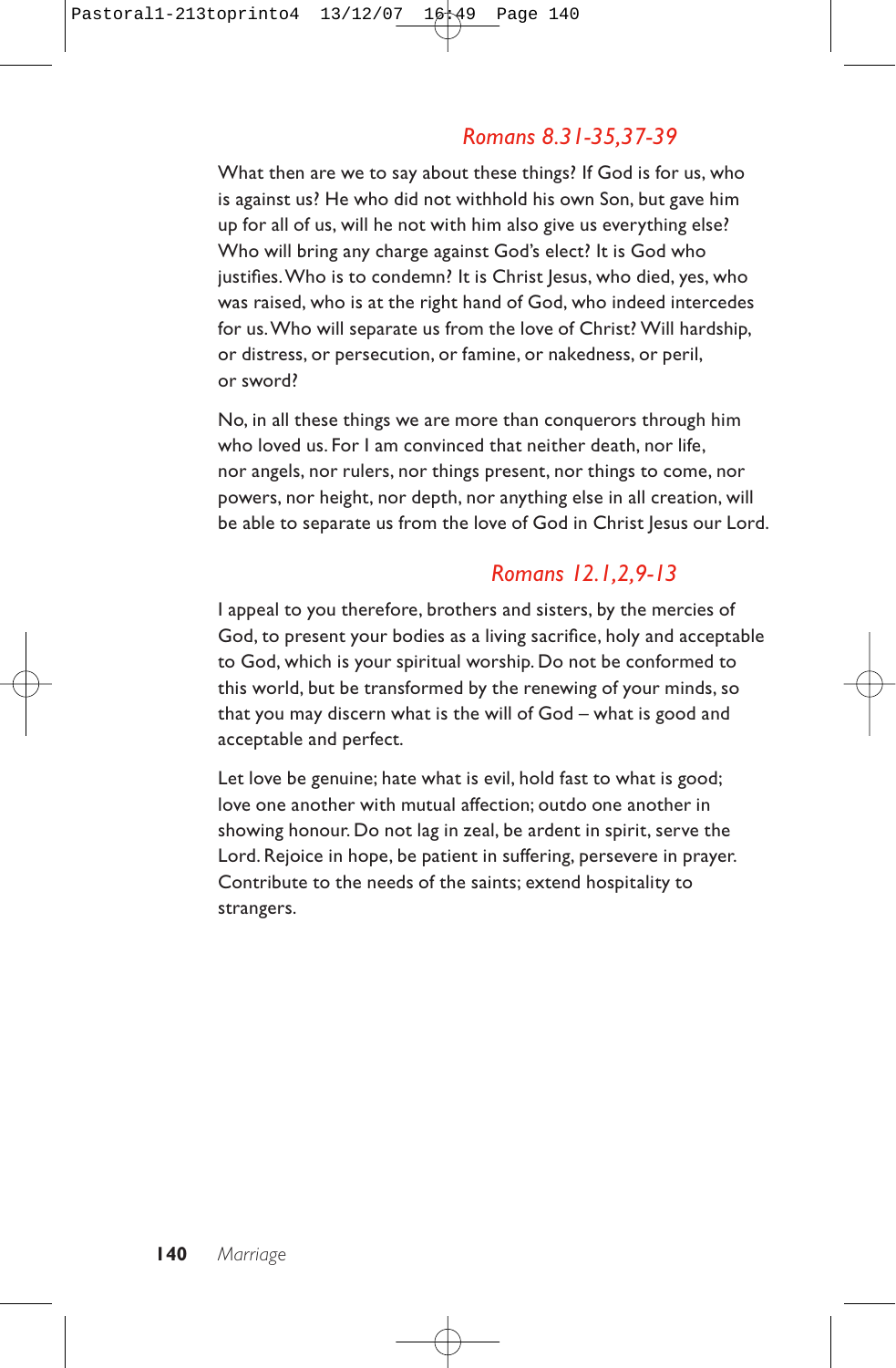## *Romans 15.1-3,5-7,13*

We who are strong ought to put up with the failings of the weak, and not to please ourselves. Each of us must please our neighbour for the good purpose of building up the neighbour. For Christ did not please himself; but, as it is written, 'The insults of those who insult you have fallen on me.'

May the God of steadfastness and encouragement grant you to live in harmony with one another, in accordance with Christ Jesus, so that together you may with one voice glorify the God and Father of our Lord Jesus Christ.Welcome one another, therefore, just as Christ has welcomed you, for the glory of God.

May the God of hope fill you with all joy and peace in believing, so that you may abound in hope by the power of the Holy Spirit.

## *1 Corinthians 13*

If I speak in the tongues of mortals and of angels, but do not have love, I am a noisy gong or a clanging cymbal. And if I have prophetic powers, and understand all mysteries and all knowledge, and if I have all faith, so as to remove mountains, but do not have love, I am nothing. If I give away all my possessions, and if I hand over my body so that I may boast, but do not have love, I gain nothing.

Love is patient; love is kind; love is not envious or boastful or arrogant or rude. It does not insist on its own way; it is not irritable or resentful; it does not rejoice in wrongdoing, but rejoices in the truth. It bears all things, believes all things, hopes all things, endures all things.

Love never ends. But as for prophecies, they will come to an end; as for tongues, they will cease; as for knowledge, it will come to an end. For we know only in part, and we prophesy only in part; but when the complete comes, the partial will come to an end.When I was a child, I spoke like a child, I thought like a child, I reasoned like a child; when I became an adult, I put an end to childish ways. For now we see in a mirror, dimly, but then we will see face to face. Now I know only in part; then I will know fully, even as I have been fully known. And now faith, hope, and love abide, these three; and the greatest of these is love.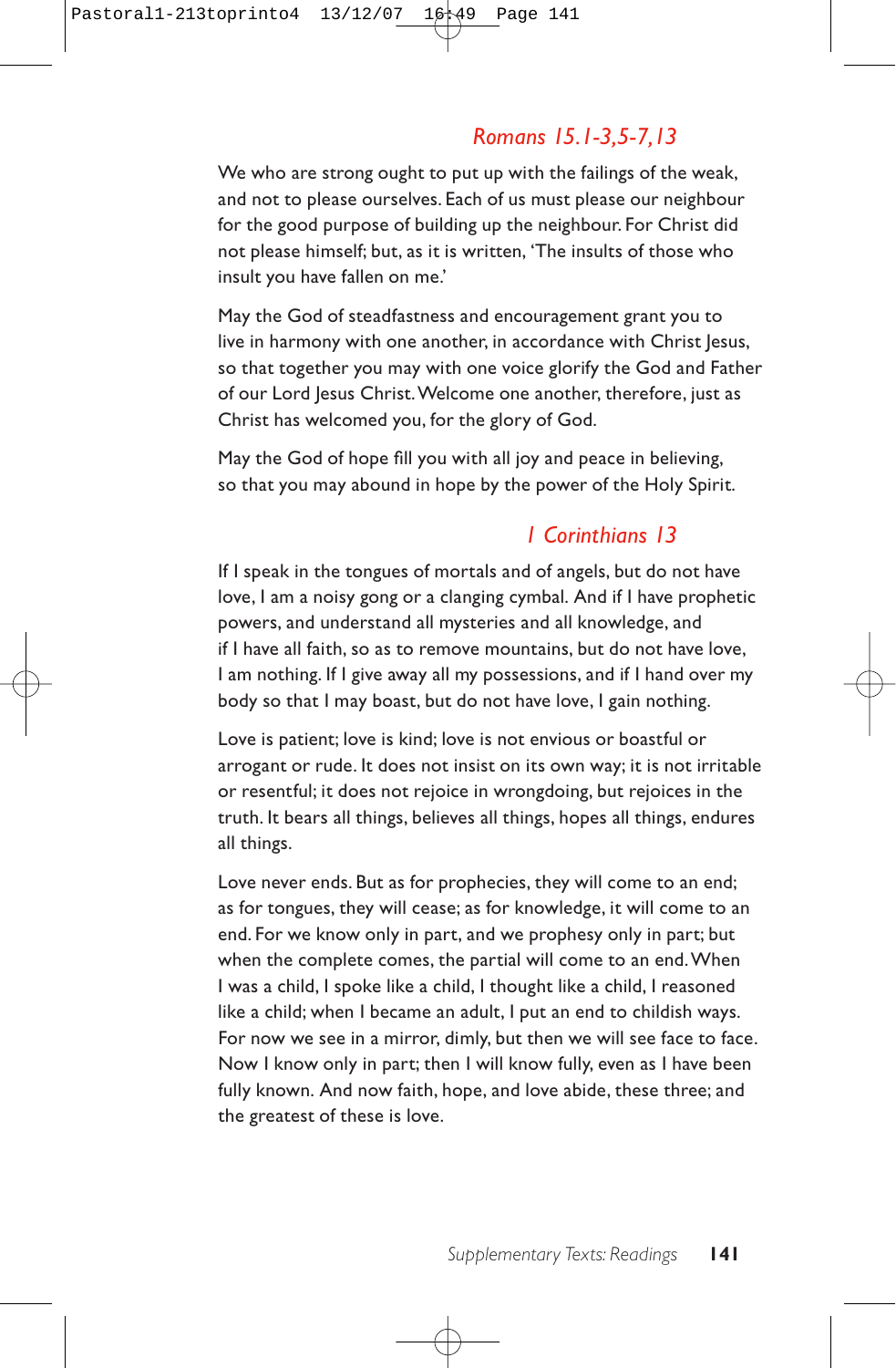## *Ephesians 3.14-end*

I bow my knees before the Father, from whom every family in heaven and on earth takes its name. I pray that, according to the riches of his glory, he may grant that you may be strengthened in your inner being with power through his Spirit, and that Christ may dwell in your hearts through faith, as you are being rooted and grounded in love. I pray that you may have the power to comprehend, with all the saints, what is the breadth and length and height and depth, and to know the love of Christ that surpasses knowledge, so that you may be filled with all the fullness of God.

Now to him who by the power at work within us is able to accomplish abundantly far more than all we can ask or imagine, to him be glory in the church and in Christ Jesus to all generations, for ever and ever. Amen.

## *Ephesians 4.1-6*

I, the prisoner in the Lord, beg you to lead a life worthy of the calling to which you have been called, with all humility and gentleness, with patience, bearing with one another in love, making every effort to maintain the unity of the Spirit in the bond of peace. There is one body and one Spirit, just as you were called to the one hope of your calling, one Lord, one faith, one baptism, one God and Father of all, who is above all and through all and in all.

#### *Ephesians 5.21-end*

Be subject to one another out of reverence for Christ.

Wives, be subject to your husbands as you are to the Lord. For the husband is the head of the wife just as Christ is the head of the church, the body of which he is the Saviour. Just as the church is subject to Christ, so also wives ought to be, in everything, to their husbands.

Husbands, love your wives, just as Christ loved the church and gave himself up for her, in order to make her holy by cleansing her with the washing of water by the word, so as to present the church to himself in splendour, without a spot or wrinkle or anything of the kind – yes, so that she may be holy and without blemish. In the same way, husbands should love their wives as they do their own bodies. He who loves his wife loves himself. For no one ever hates his own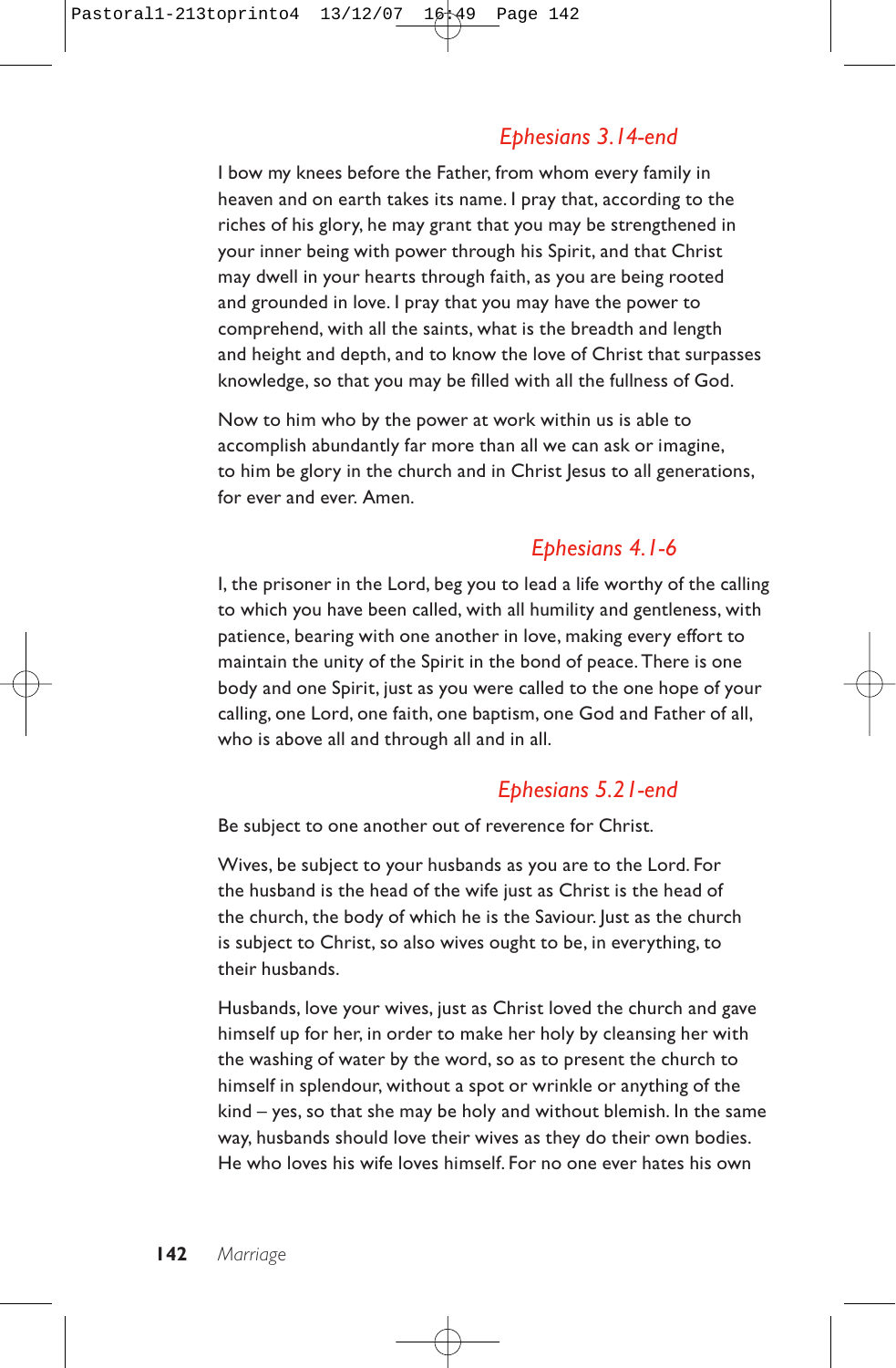body, but he nourishes and tenderly cares for it, just as Christ does for the church, because we are members of his body. 'For this reason a man will leave his father and mother and be joined to his wife, and the two will become one flesh.' This is a great mystery, and I am applying it to Christ and the church. Each of you, however, should love his wife as himself, and a wife should respect her husband.

## *Philippians 4.4-9*

Rejoice in the Lord always; again I will say, Rejoice. Let your gentleness be known to everyone. The Lord is near. Do not worry about anything, but in everything by prayer and supplication with thanksgiving let your requests be made known to God. And the peace of God, which surpasses all understanding, will guard your hearts and your minds in Christ Jesus.

Finally, beloved, whatever is true, whatever is honourable, whatever is just, whatever is pure, whatever is pleasing, whatever is commendable, if there is any excellence and if there is anything worthy of praise, think about these things. Keep on doing the things that you have learned and received and heard and seen in me, and the God of peace will be with you.

## *Colossians 3.12-17*

As God's chosen ones, holy and beloved, clothe yourselves with compassion, kindness, humility, meekness, and patience. Bear with one another and, if anyone has a complaint against another, forgive each other; just as the Lord has forgiven you, so you also must forgive. Above all, clothe yourselves with love, which binds everything together in perfect harmony. And let the peace of Christ rule in your hearts, to which indeed you were called in the one body. And be thankful. Let the word of Christ dwell in you richly; teach and admonish one another in all wisdom; and with gratitude in your hearts sing psalms, hymns, and spiritual songs to God. And whatever you do, in word or deed, do everything in the name of the Lord Jesus, giving thanks to God the Father through him.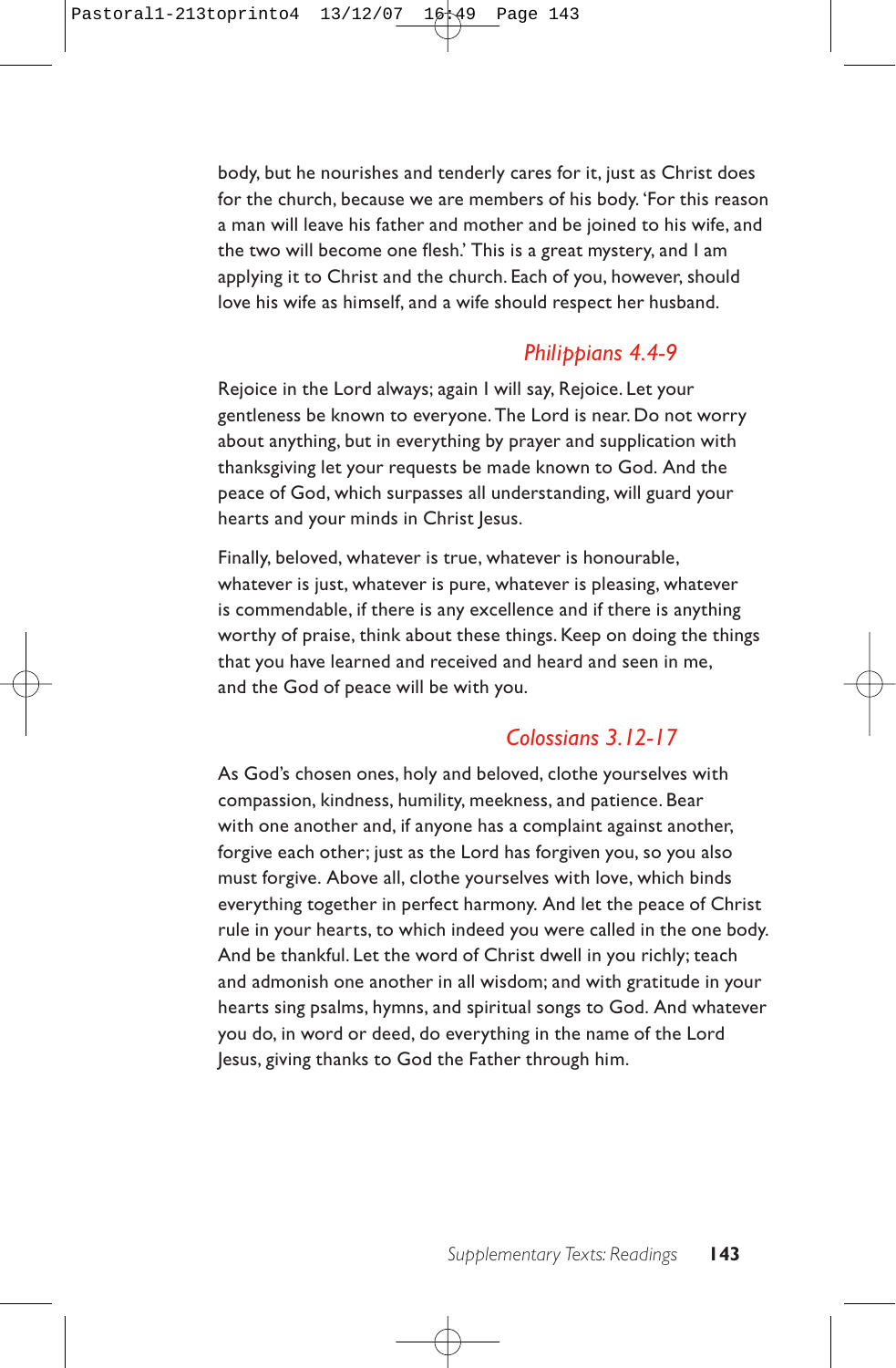## *1 John 3.18-end*

Little children, let us love, not in word or speech, but in truth and action. And by this we will know that we are from the truth and will reassure our hearts before him whenever our hearts condemn us; for God is greater than our hearts, and he knows everything. Beloved, if our hearts do not condemn us, we have boldness before God; and we receive from him whatever we ask, because we obey his commandments and do what pleases him.

And this is his commandment, that we should believe in the name of his Son Jesus Christ and love one another, just as he has commanded us. All who obey his commandments abide in him, and he abides in them. And by this we know that he abides in us, by the Spirit that he has given us.

## *1 John 4.7-12*

Beloved, let us love one another, because love is from God; everyone who loves is born of God and knows God.Whoever does not love does not know God, for God is love. God's love was revealed among us in this way: God sent his only Son into the world so that we might live through him. In this is love, not that we loved God but that he loved us and sent his Son to be the atoning sacrifice for our sins. Beloved, since God loved us so much, we also ought to love one another. No one has ever seen God; if we love one another, God lives in us, and his love is perfected in us.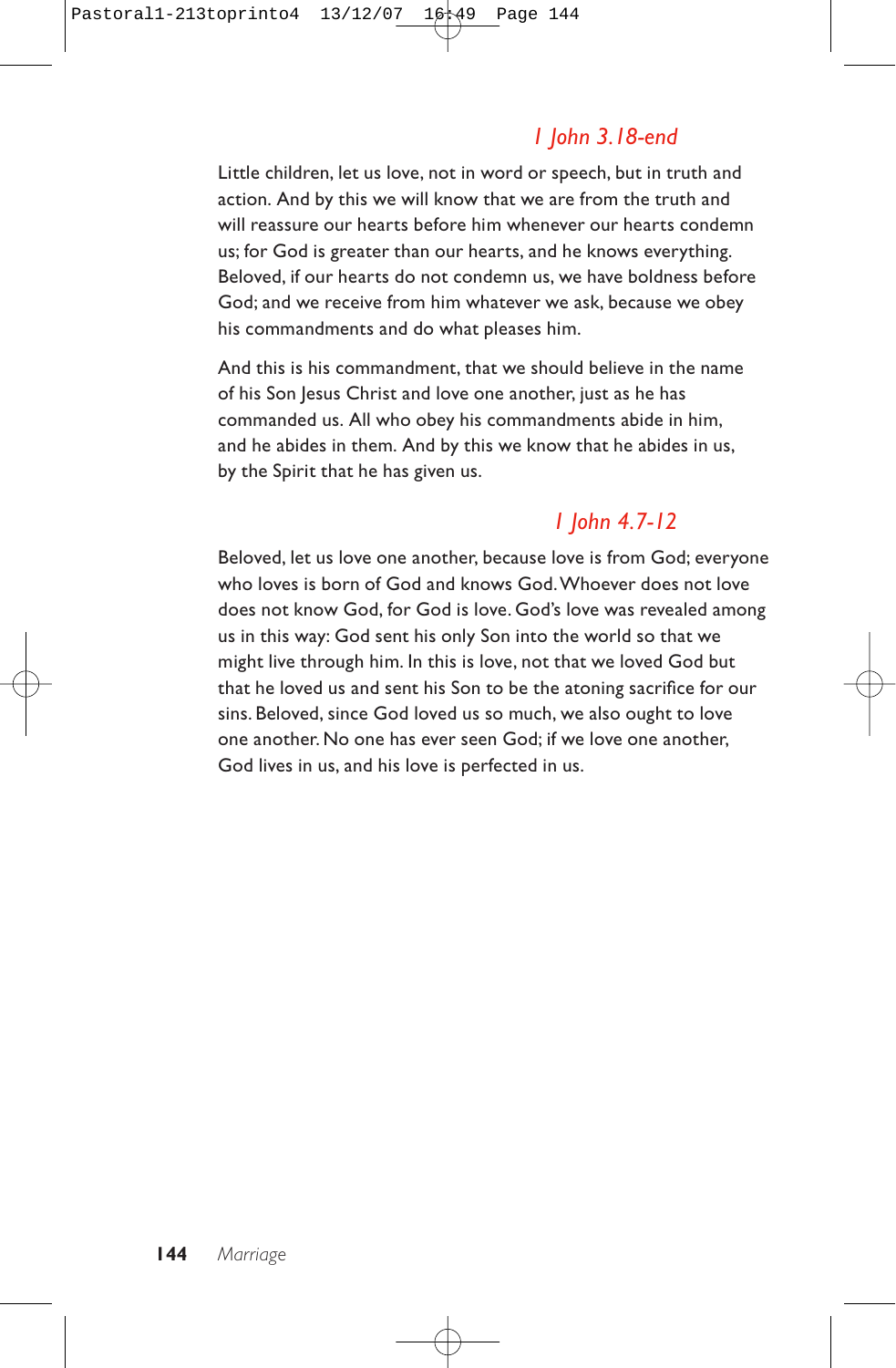## **Gospel**

## *Matthew 5.1-10*

When Jesus saw the crowds, he went up the mountain; and after he sat down, his disciples came to him. Then he began to speak, and taught them, saying:

'Blessed are the poor in spirit, for theirs is the kingdom of heaven. Blessed are those who mourn, for they will be comforted. Blessed are the meek, for they will inherit the earth. Blessed are those who hunger and thirst for righteousness,

for they will be filled.

Blessed are the merciful, for they will receive mercy.

Blessed are the pure in heart, for they will see God.

Blessed are the peacemakers, for they will be called children of God.

Blessed are those who are persecuted for righteousness' sake,

for theirs is the kingdom of heaven.'

## *Matthew 7.21,24-end*

Jesus said, 'Not everyone who says to me,"Lord, Lord", will enter the kingdom of heaven, but only one who does the will of my Father in heaven.

'Everyone then who hears these words of mine and acts on them will be like a wise man who built his house on rock. The rain fell, the floods came, and the winds blew and beat on that house, but it did not fall, because it had been founded on rock. And everyone who hears these words of mine and does not act on them will be like a foolish man who built his house on sand. The rain fell, and the floods came, and the winds blew and beat against that house, and it fell – and great was its fall!'

Now when Jesus had finished saying these things, the crowds were astounded at his teaching, for he taught them as one having authority, and not as their scribes.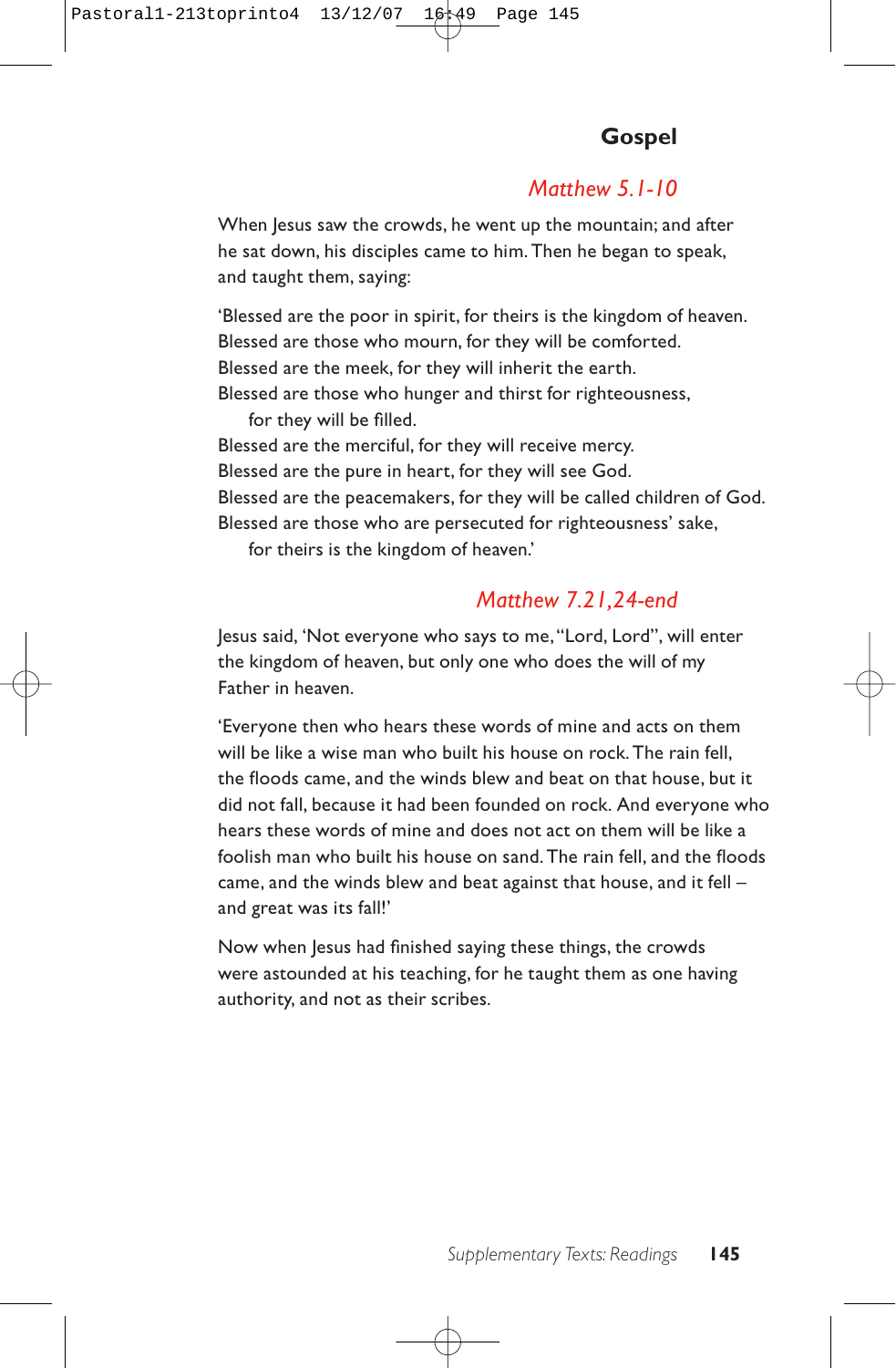## *Mark 10.6-9,13-16*

Jesus said, 'From the beginning of creation,"God made them male and female." "For this reason a man shall leave his father and mother and be joined to his wife, and the two shall become one flesh." So they are no longer two, but one flesh. Therefore what God has joined together, let no one separate.'

People were bringing little children to him in order that he might touch them; and the disciples spoke sternly to them. But when Jesus saw this, he was indignant and said to them, 'Let the little children come to me; do not stop them; for it is to such as these that the kingdom of God belongs. Truly I tell you, whoever does not receive the kingdom of God as a little child will never enter it.' And he took them up in his arms, laid his hands on them, and blessed them.

## *John 2.1-11*

On the third day there was a wedding in Cana of Galilee, and the mother of Jesus was there. Jesus and his disciples had also been invited to the wedding.When the wine gave out, the mother of Jesus said to him, 'They have no wine.' And Jesus said to her, 'Woman, what concern is that to you and to me? My hour has not yet come.' His mother said to the servants, 'Do whatever he tells you.' Now standing there were six stone water-jars for the Jewish rites of purification, each holding twenty or thirty gallons. Jesus said to them, 'Fill the jars with water.' And they filled them up to the brim. He said to them, 'Now draw some out, and take it to the chief steward.' So they took it.When the steward tasted the water that had become wine, and did not know where it came from (though the servants who had drawn the water knew), the steward called the bridegroom and said to him, 'Everyone serves the good wine first, and then the inferior wine after the guests have become drunk. But you have kept the good wine until now.' Jesus did this, the first of his signs, in Cana of Galilee, and revealed his glory; and his disciples believed in him.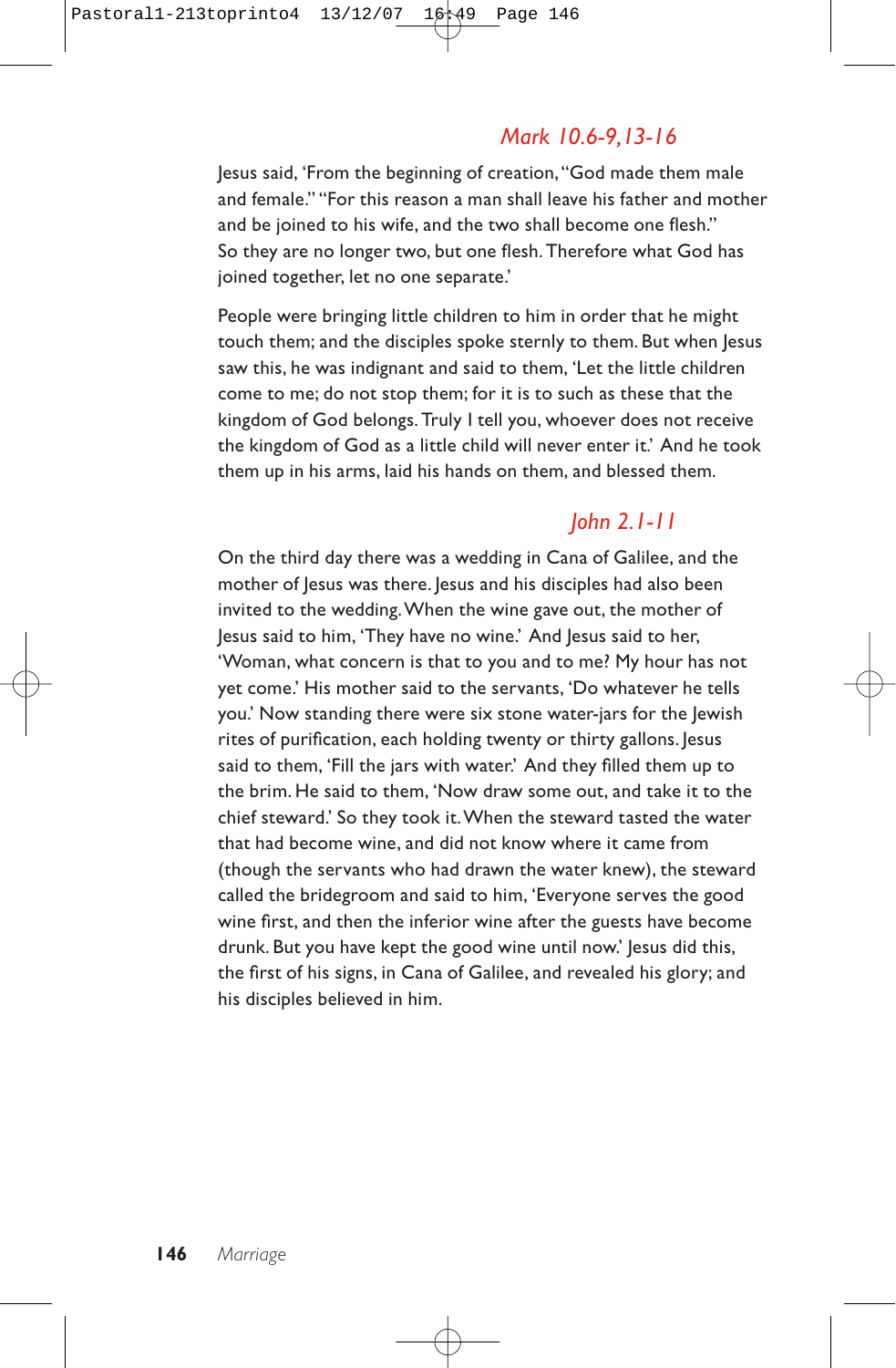## *John 15.1-8*

Jesus said to his disciples: 'I am the true vine, and my Father is the vinegrower. He removes every branch in me that bears no fruit. Every branch that bears fruit he prunes to make it bear more fruit. You have already been cleansed by the word that I have spoken to you. Abide in me as I abide in you. Just as the branch cannot bear fruit by itself unless it abides in the vine, neither can you unless you abide in me. I am the vine, you are the branches. Those who abide in me and I in them bear much fruit, because apart from me you can do nothing.Whoever does not abide in me is thrown away like a branch and withers; such branches are gathered, thrown into the fire, and burned. If you abide in me, and my words abide in you, ask for whatever you wish, and it will be done for you. My Father is glorified by this, that you bear much fruit and become my disciples.'

## *John 15.9-17*

Jesus said to his disciples: 'As the Father has loved me, so I have loved you; abide in my love. If you keep my commandments, you will abide in my love, just as I have kept my Father's commandments and abide in his love. I have said these things to you so that my joy may be in you, and that your joy may be complete.

This is my commandment, that you love one another as I have loved you. No one has greater love than this, to lay down one's life for one's friends. You are my friends if you do what I command you. I do not call you servants any longer, because the servant does not know what the master is doing; but I have called you friends, because I have made known to you everything that I have heard from my Father. You did not choose me but I chose you. And I appointed you to go and bear fruit, fruit that will last, so that the Father will give you whatever you ask him in my name. I am giving you these commands so that you may love one another.'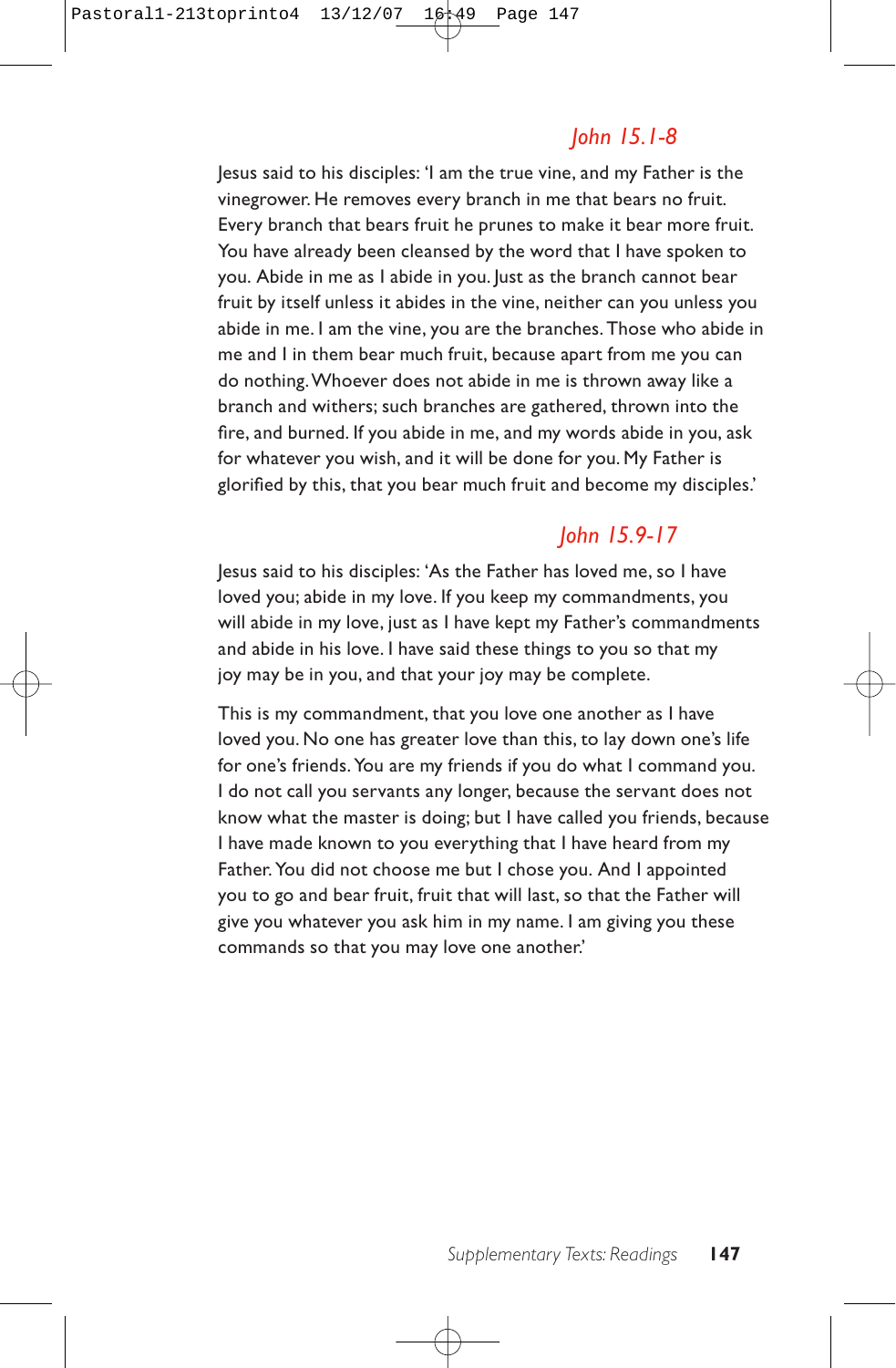## **Psalms**

## *Psalm 67*

- 1 God be gracious to us and bless us ♦ and make his face to shine upon us,
- 2 That your way may be known upon earth,  $\bullet$ your saving power among all nations.
- 3 *Let the peoples praise you, O God;* ♦ *let all the peoples praise you.*
- 4 O let the nations rejoice and be glad,  $\bullet$ for you will judge the peoples righteously and govern the nations upon earth.
- 5 *Let the peoples praise you, O God;* ♦ *let all the peoples praise you.*
- 6 Then shall the earth bring forth her increase, ♦ and God, our own God, will bless us.
- 7 God will bless us, ♦ and all the ends of the earth shall fear him.

## *Psalm 121*

- 1 I lift up my eyes to the hills; ♦ from where is my help to come?
- 2 My help comes from the Lord,  $\bullet$ the maker of heaven and earth.
- 3 He will not suffer your foot to stumble; ♦ he who watches over you will not sleep.
- 4 Behold, he who keeps watch over Israel  $\bullet$ shall neither slumber nor sleep.
- 5 The Lord himself watches over you;  $\bullet$ the Lord is your shade at your right hand,
- 6 So that the sun shall not strike you by day,  $\bullet$ neither the moon by night.
- 7 The Lord shall keep you from all evil;  $\bullet$ it is he who shall keep your soul.
- 8 The Lord shall keep watch over your going out and your coming in, ♦ from this time forth for evermore.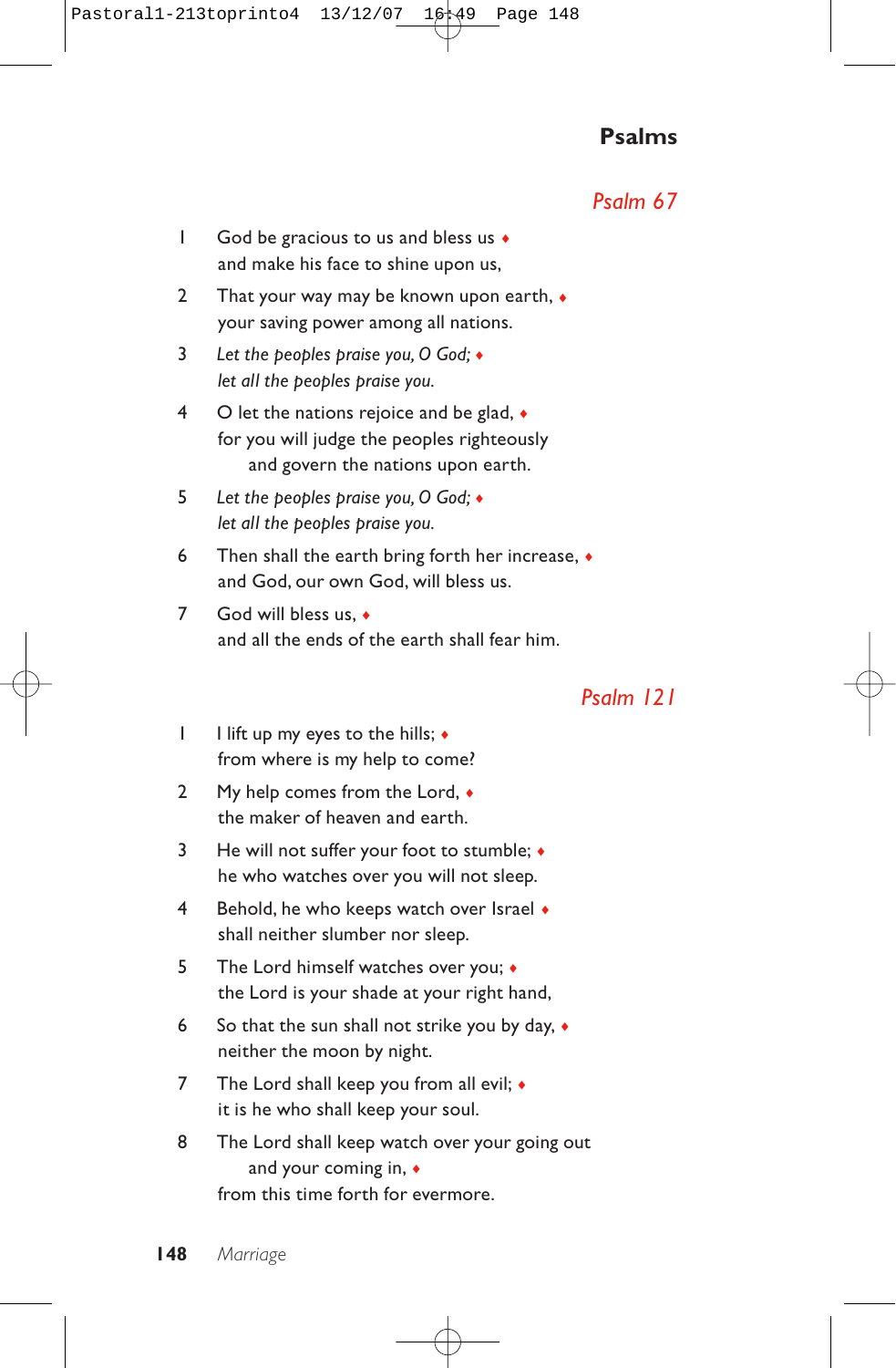## *Psalm 127*

- 1 Unless the Lord builds the house, ♦ those who build it labour in vain.
- 2 Unless the Lord keeps the city,  $\bullet$ the guard keeps watch in vain.
- 3 It is in vain that you hasten to rise up early and go so late to rest, eating the bread of toil,  $\bullet$ for he gives his beloved sleep.
- 4 Children are a heritage from the Lord  $\bullet$ and the fruit of the womb is his gift.
- 5 Like arrows in the hand of a warrior, ♦ so are the children of one's youth.
- 6 Happy are those who have their quiver full of them: ♦ they shall not be put to shame when they dispute with their enemies in the gate.

#### *Psalm 128*

- 1 Blessed are all those who fear the Lord.  $\bullet$ and walk in his ways.
- 2 You shall eat the fruit of the toil of your hands; ♦ it shall go well with you, and happy shall you be.
- 3 Your wife within your house shall be like a fruitful vine; ♦ your children round your table, like fresh olive branches.
- 4 Thus shall the one be blest ♦ who fears the Lord.
- 5 The Lord from out of Zion bless you, ♦ that you may see Jerusalem in prosperity all the days of your life.
- 6 May you see your children's children, ♦ and may there be peace upon Israel.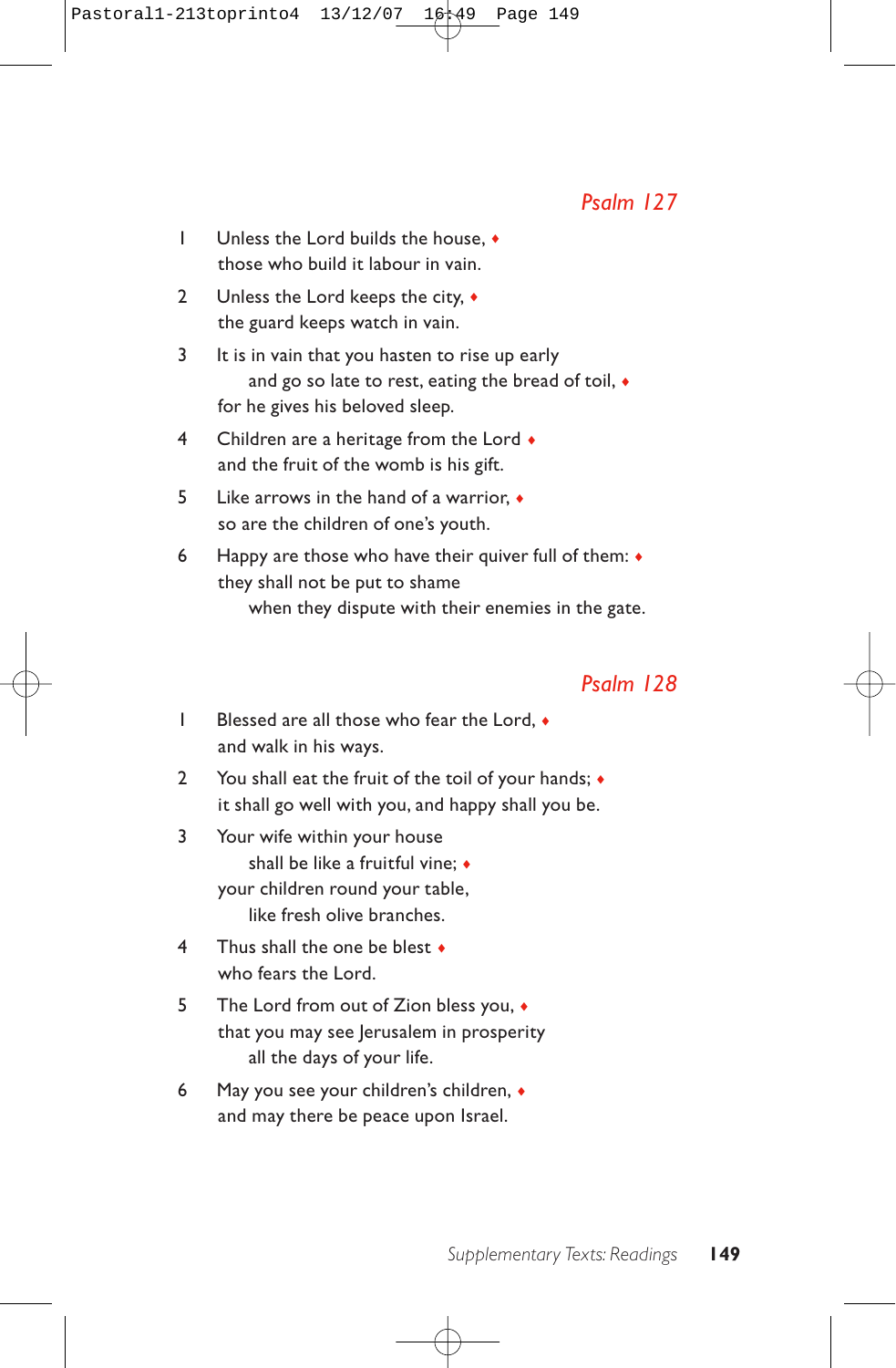# *¶ Alternative Vows*

#### *Form 1*

#### *The bridegroom takes the bride's right hand in his, and says*

I, *N*, take you, *N*, to be my wife, to have and to hold from this day forward; for better, for worse, for richer, for poorer, in sickness and in health, to love and to cherish, till death us do part, according to God's holy law. In the presence of God I make this vow.

#### *They loose hands.*

#### *The bride takes the bridegroom's right hand in hers, and says*

I, *N*, take you, *N*, to be my husband, to have and to hold from this day forward; for better, for worse, for richer, for poorer, in sickness and in health, to love, cherish, and obey, till death us do part, according to God's holy law. In the presence of God I make this vow.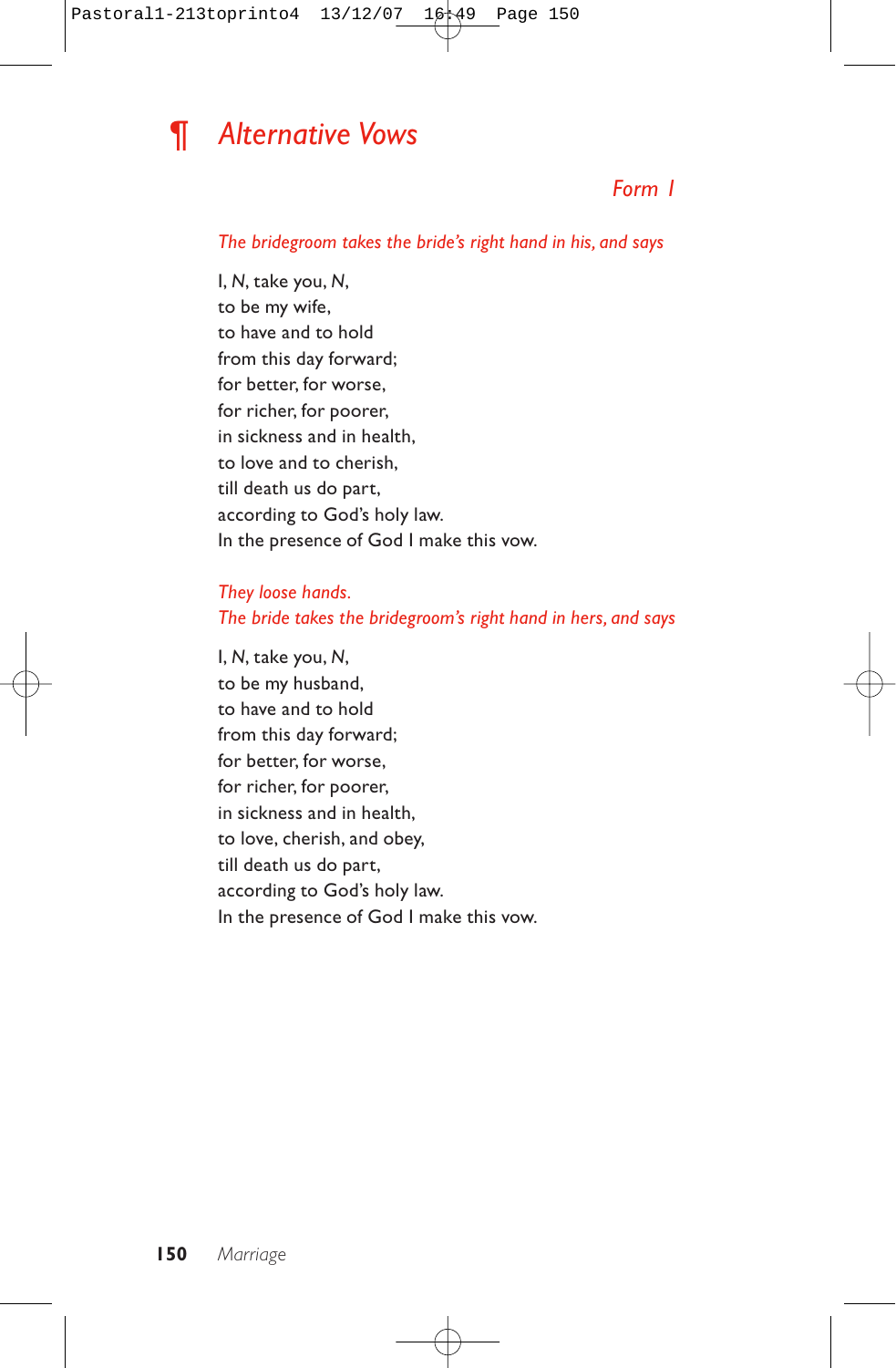## *Form 2*

#### *The bridegroom takes the bride's right hand in his, and says*

I, *N*, take thee, *N*, to my wedded wife, to have and to hold from this day forward, for better for worse, for richer for poorer, in sickness and in health, to love and to cherish, till death us do part, according to God's holy ordinance; and thereto I plight thee my troth.

#### *They loose hands. The bride takes the bridegroom's right hand in hers, and says*

I, *N*, take thee, *N*, to my wedded husband, to have and to hold from this day forward, for better for worse, for richer for poorer, in sickness and in health, to love, cherish, and to obey, till death us do part, according to God's holy ordinance; and thereto I give thee my troth.

#### *[If desired, the word 'obey' may be omitted, as follows*

I, *N*, take thee, *N*, to my wedded husband, to have and to hold from this day forward, for better for worse, for richer for poorer, in sickness and in health, to love and to cherish, till death us do part, according to God's holy ordinance; and thereto I give thee my troth.]

## *¶ Prayer at the Giving of the Ring(s)*

Heavenly Father, source of everlasting love, revealed to us in Jesus Christ and poured into our hearts through your Holy Spirit; that love which many waters cannot quench, neither the floods drown; that love which is patient and kind, enduring all things without end; by your blessing, let these rings be to *N* and *N* symbols to remind them of the covenant made this day through your grace in the love of your Son and in the power of your Spirit.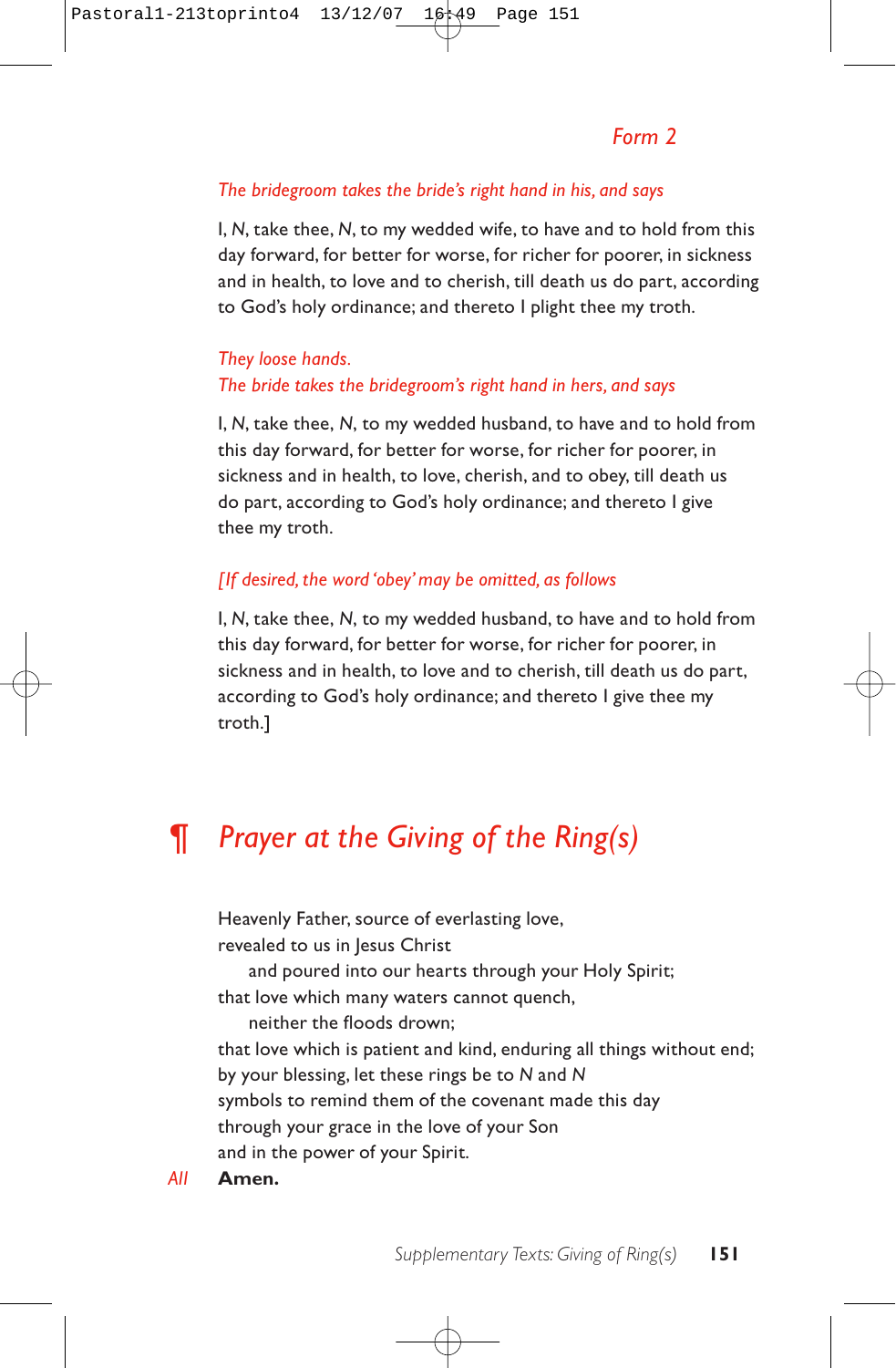# *¶ The Blessing of the Marriage*

#### *One of the following forms may be used*

**1** God of life and beginnings, you created man and woman in your likeness and joined them together in union of body and heart; God of love and forgiveness, you loved us in Jesus Christ who humbled himself to death on a cross; God of grace and strength, you bring your people to faith and fill them with your presence. Blessed are you, O Lord our God, for you have created joy and gladness, pleasure and delight, love, peace and fellowship. Pour out the abundance of your blessing upon *N* and *N* in their new life together. Let their love for each other be a seal upon their hearts, and a crown upon their heads. Bless them in their work and in their companionship; awake and asleep, in joy and in sorrow, in life and in death. Finally, in your mercy, bring them to that banquet where your saints feast for ever in your heavenly home. We ask this through Jesus Christ your Son, our Lord, who lives and reigns with you and the Holy Spirit, one God, now and for ever.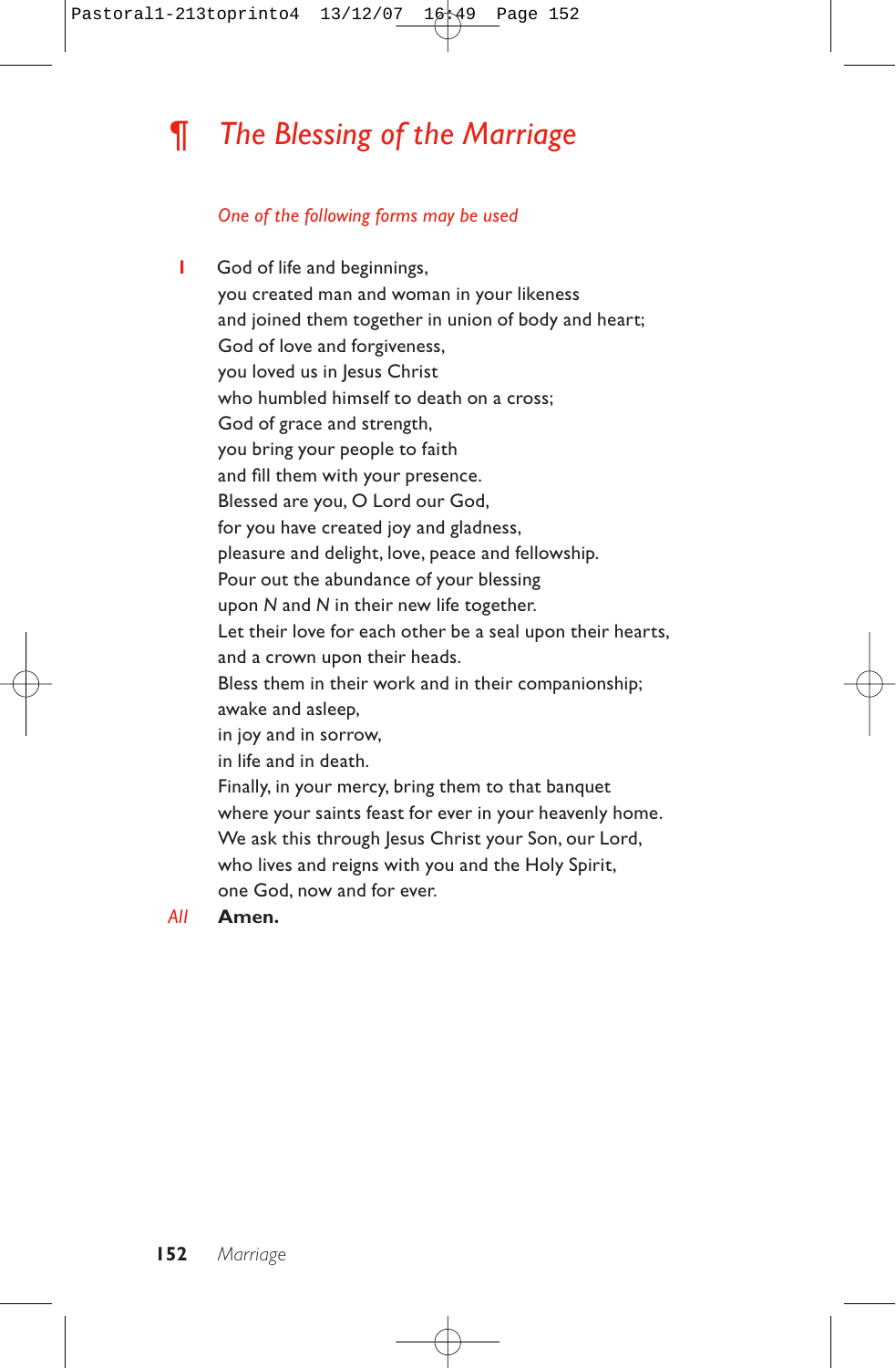**2** All praise and blessing to you, God of love, creator of the universe, maker of man and woman in your likeness, source of blessing for married life. All praise to you, for you have created courtship and marriage, joy and gladness, feasting and laughter, pleasure and delight. May your blessing come in full upon *N* and *N.* May they know your presence in their joys and in their sorrows. May they reach old age in the company of friends and come at last to your eternal kingdom, through Jesus Christ our Lord.

#### *All* **Amen.**

#### **3** Eternal God,

you create us out of love that we should love you and one another. Bless this man and this woman, made in your image, who today become a sign of your faithful love to us in Christ our Lord.

### *All* **Amen.**

By your Holy Spirit,

fill bride and bridegroom with wisdom and hope that they may delight in your gift of marriage and enrich one another in love and faithfulness; through Jesus Christ our Lord.

#### *All* **Amen.**

Bring them to that table where your saints celebrate for ever in your heavenly home; through Jesus Christ our Lord, who with you and the Holy Spirit lives and reigns, one God, for ever and ever.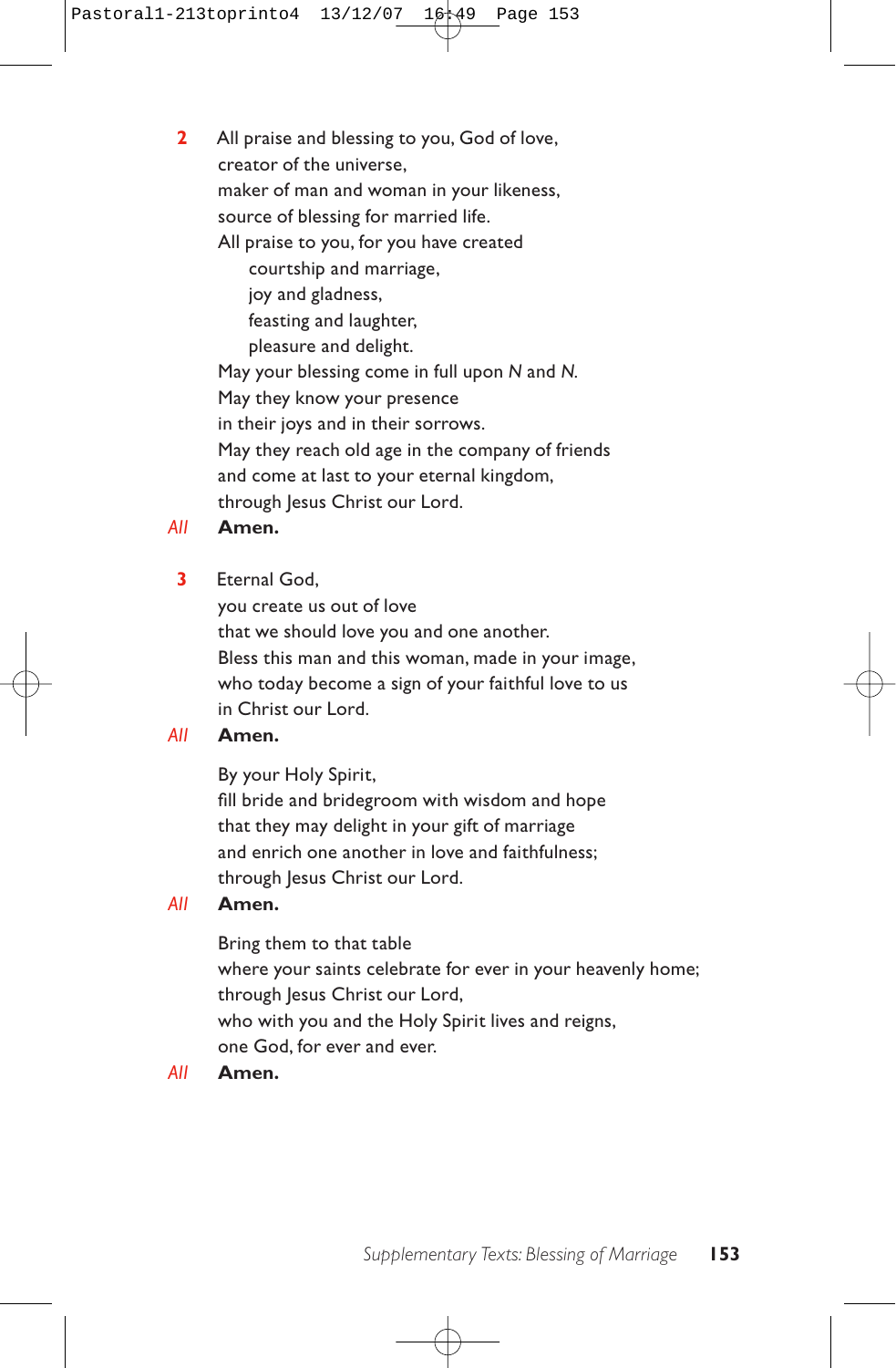- **4** Blessed are you, Lord our God, God of love, creator of all.
- *All* **Blessed be God for ever.**

*Bridegroom* Blessed are you, Lord our God,

you make us in your image and likeness.

- *All* **Blessed be God for ever.**
- *Bride* Blessed are you, Lord our God, you make man and woman to reflect your glory.
	- *All* **Blessed be God for ever.**

*Bridegroom* Blessed are you, Lord our God, you make us for joy and promise us life.

- *All* **Blessed be God for ever.**
- *Bride* Blessed are you, Lord our God, you create a people to know your love.
	- *All* **Blessed be God for ever.**
- *Minister* May *N* and *N* enjoy the blessing of your kingdom. Give them faith and joy in their marriage. Blessed are you, Lord our God, you give joy to bride and groom.
	- *All* **Blessed be God for ever.**

May their love be fruitful and their home a place of peace. Blessed are you, Lord our God, you make marriage a sign of your love.

*All* **Blessed be God for ever.**

May they know the love of the Father, the life of the Son, and the joy of the Spirit. Blessed are you, Lord our God, Lover, Beloved and Friend of Love.

*All* **Blessed be God for ever.**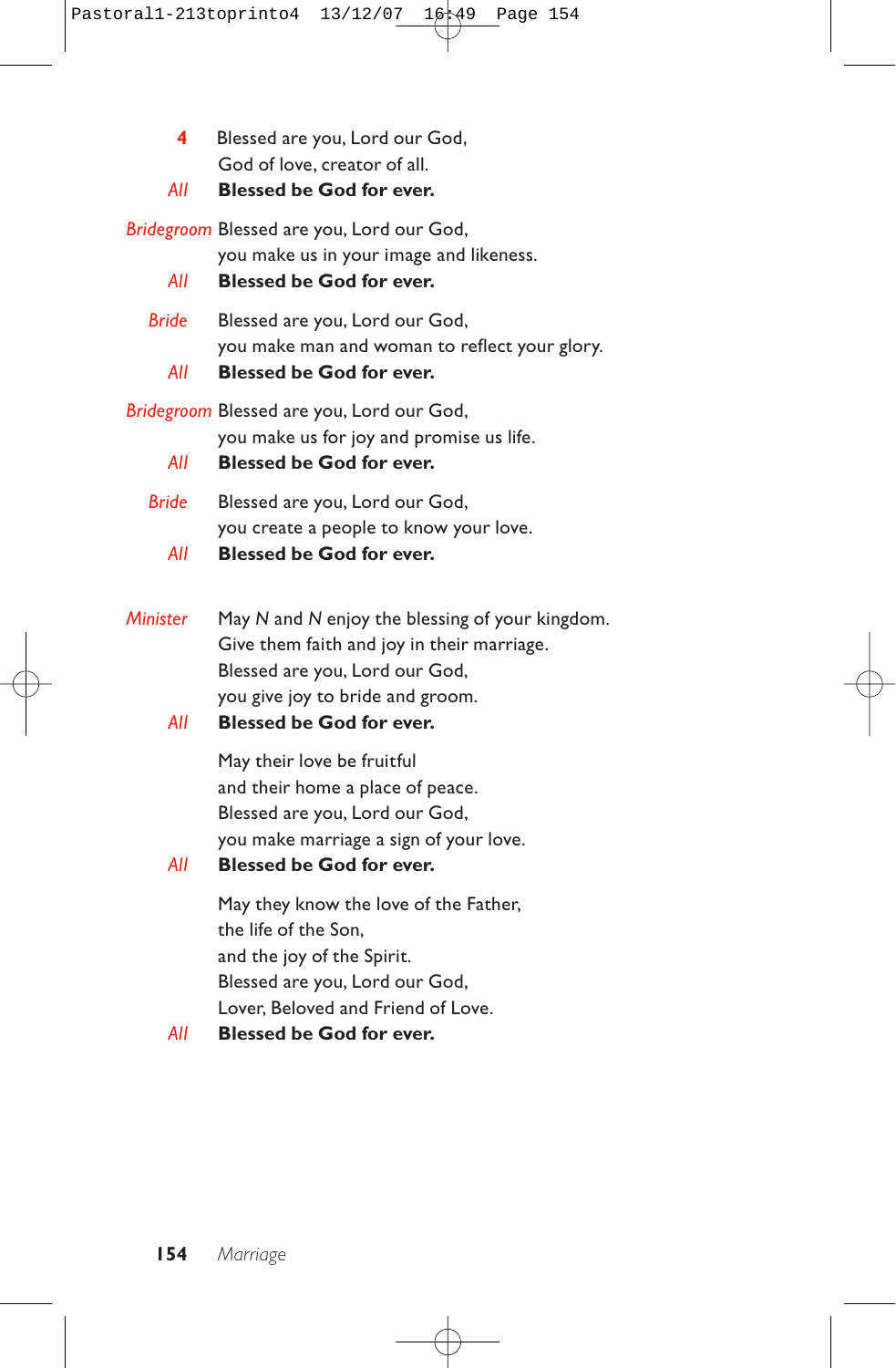## **5** *This form may be added to any of the preceding blessings, or may be used on its own*

Blessed are you, heavenly Father.

#### *All* **You give joy to bridegroom and bride.**

Blessed are you, Lord Jesus Christ.

*All* **You bring life to the world.**

Blessed are you, Holy Spirit of God.

#### *All* **You bind us together in love.**

Blessed are you, Father, Son, and Holy Spirit, now and for ever.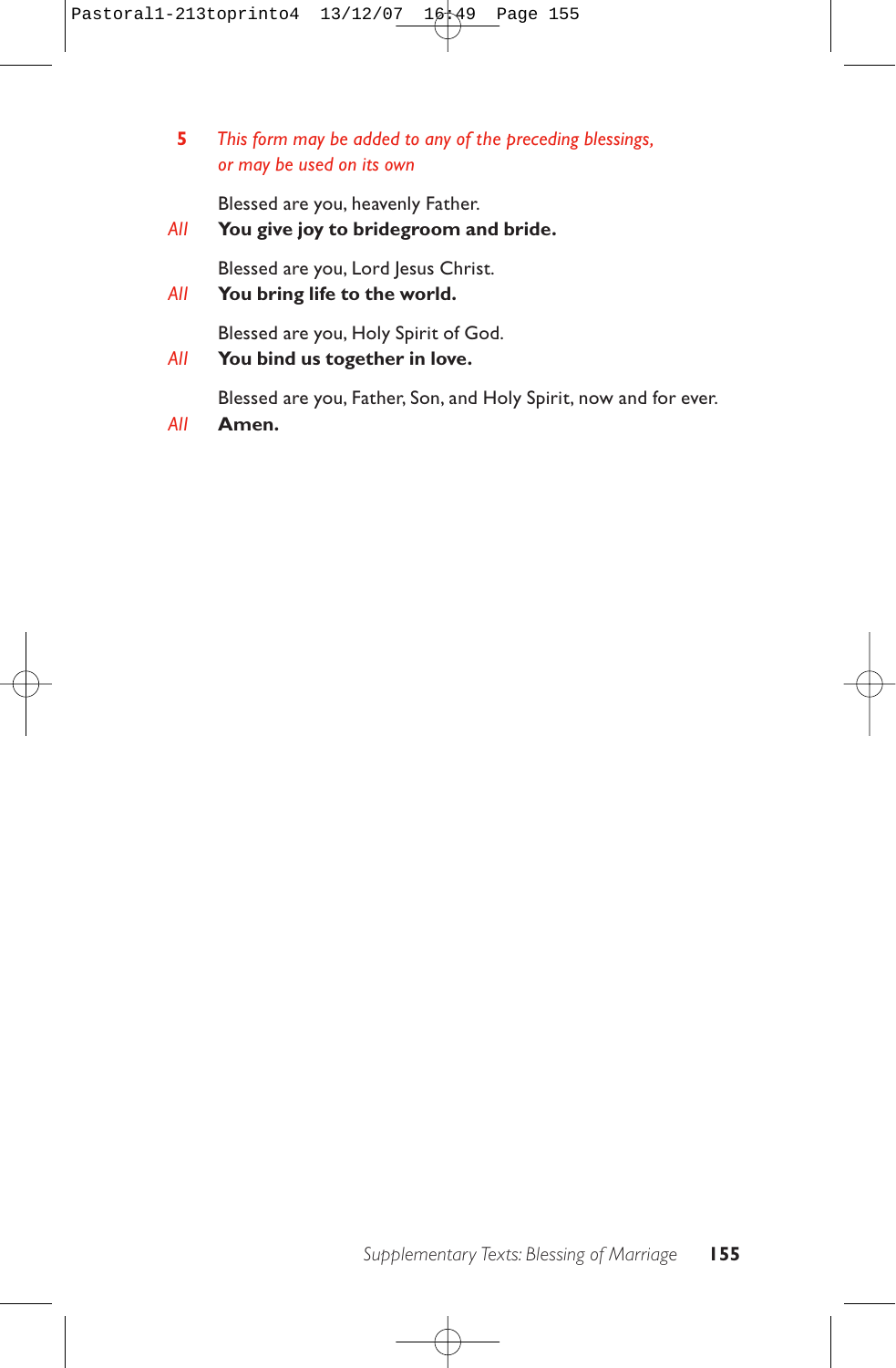# *¶ Additional Prayers*

## **Longer Prayers and Litanies**

**1** Eternal God,

creator and redeemer, from whom comes every good and perfect gift, fill *N* and *N* with the riches of your grace and breathe into their marriage the strength of your holy and life-giving Spirit. Lord, hear us:

#### *All* **Lord, graciously hear us.**

Send upon them the gift of love that puts no limit to its faith and forbearance. Lord, hear us:

#### *All* **Lord, graciously hear us.**

Sow in their lives the joy that comes from sharing and grows with giving. Lord, hear us:

#### *All* **Lord, graciously hear us.**

Let peace spring from their faithfulness to each other and flow deeper with the passing years. Lord, hear us:

#### *All* **Lord, graciously hear us.**

Give them patience with their failures and persistence with their hopes. Lord, hear us:

#### *All* **Lord, graciously hear us.**

May their kindness, born of a gracious heart, be shown to others in a generous spirit. Lord, hear us:

#### *All* **Lord, graciously hear us.**

Let goodness flower with forgiveness and be the fruit of their married life. Lord, hear us:

#### *All* **Lord, graciously hear us.**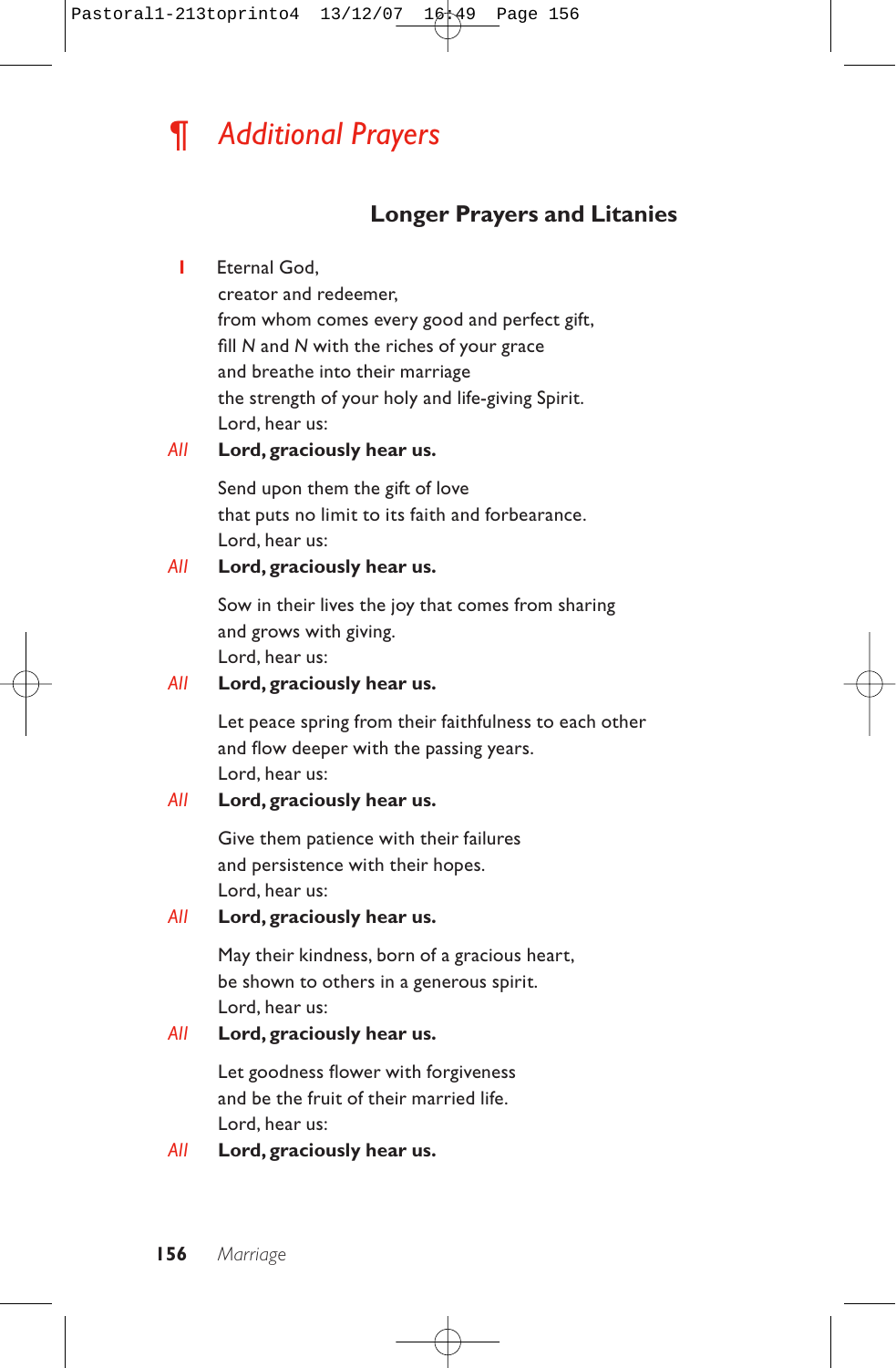In gentleness let them be tender with each other's dreams and healing of each other's wounds. Lord, hear us:

#### *All* **Lord, graciously hear us.**

Gracious God, accept our prayers for *N* and *N*, that as their love ripens and their marriage matures they may reap the harvest of the Spirit, rejoice in your gifts and reflect your glory in Christ Jesus our Lord.

#### *All* **Amen.**

#### **2 A prayer for all people**

Almighty God, look graciously on the world which you have made and for which your Son gave his life. Bless all whom you make one flesh in marriage. May their life together be a sign of your love to this broken world, so that unity may overcome estrangement, forgiveness heal guilt, and joy overcome despair. Lord, in your mercy

#### *All* **hear our prayer.**

May *N* and *N* so live together that the strength of their love may reflect your love and enrich our common life. Lord, in your mercy

#### *All* **hear our prayer.**

May they be gentle and patient, ready to trust each other, and, when they fail, willing to recognize and acknowledge their fault and to give and receive forgiveness.

Lord, in your mercy

#### *All* **hear our prayer.**

[May *N* and *N* be blessed with the gift of children. Fill them with wisdom and love as they care for their family. Lord, in your mercy

#### *All* **hear our prayer.]**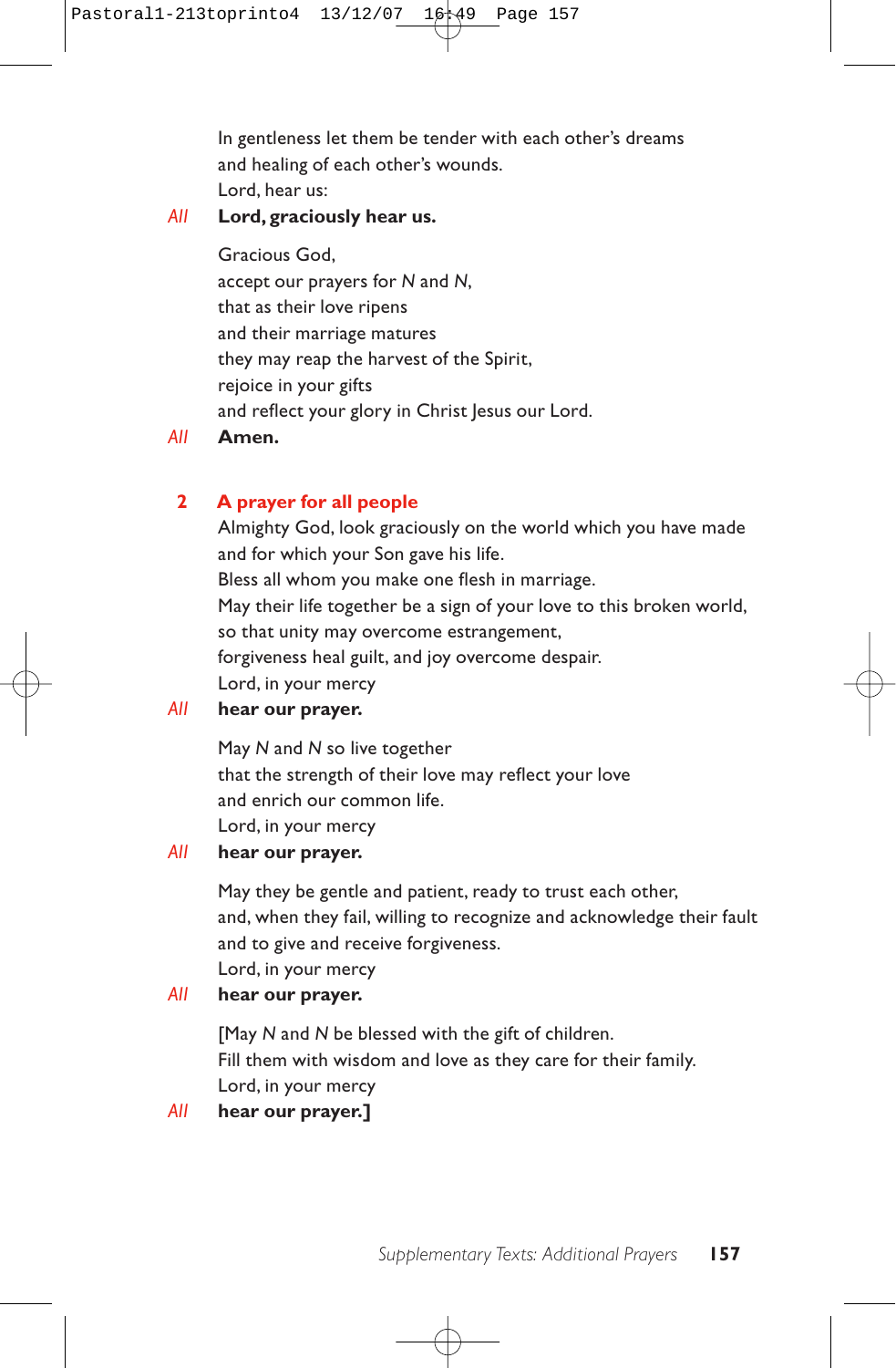May the lonely, the bereaved, and all who suffer want or anxiety, be defended by you, O Lord. Lord, in your mercy

#### *All* **hear our prayer.**

May those whose lives are today brought together be given wisdom, patience and courage to serve one another in Christ's name. Lord, in your mercy

#### *All* **hear our prayer.**

May friends and family gathered here, and those separated by distance, be strengthened and blessed this day. Lord, in your mercy

#### *All* **hear our prayer.**

We praise you, merciful God, for those who have died in the faith of Christ. May we be strengthened by their example.

Almighty God, you have promised to hear our prayers.

## *All* **Grant that what we have asked in faith we may by your grace receive, through Jesus Christ our Lord. Amen.**

#### **3** Eternal God,

creator and preserver of all life and giver of grace; look with favour on the world you have made, and especially on this man and this woman whom you in holy marriage have made one. Lord, in your mercy

#### *All* **hear our prayer.**

Give them wisdom and devotion in ordering their common life, that each may be to the other a strength in need, a counsellor in perplexity, a comfort in sorrow and a companion in joy. Lord, in your mercy

#### *All* **hear our prayer.**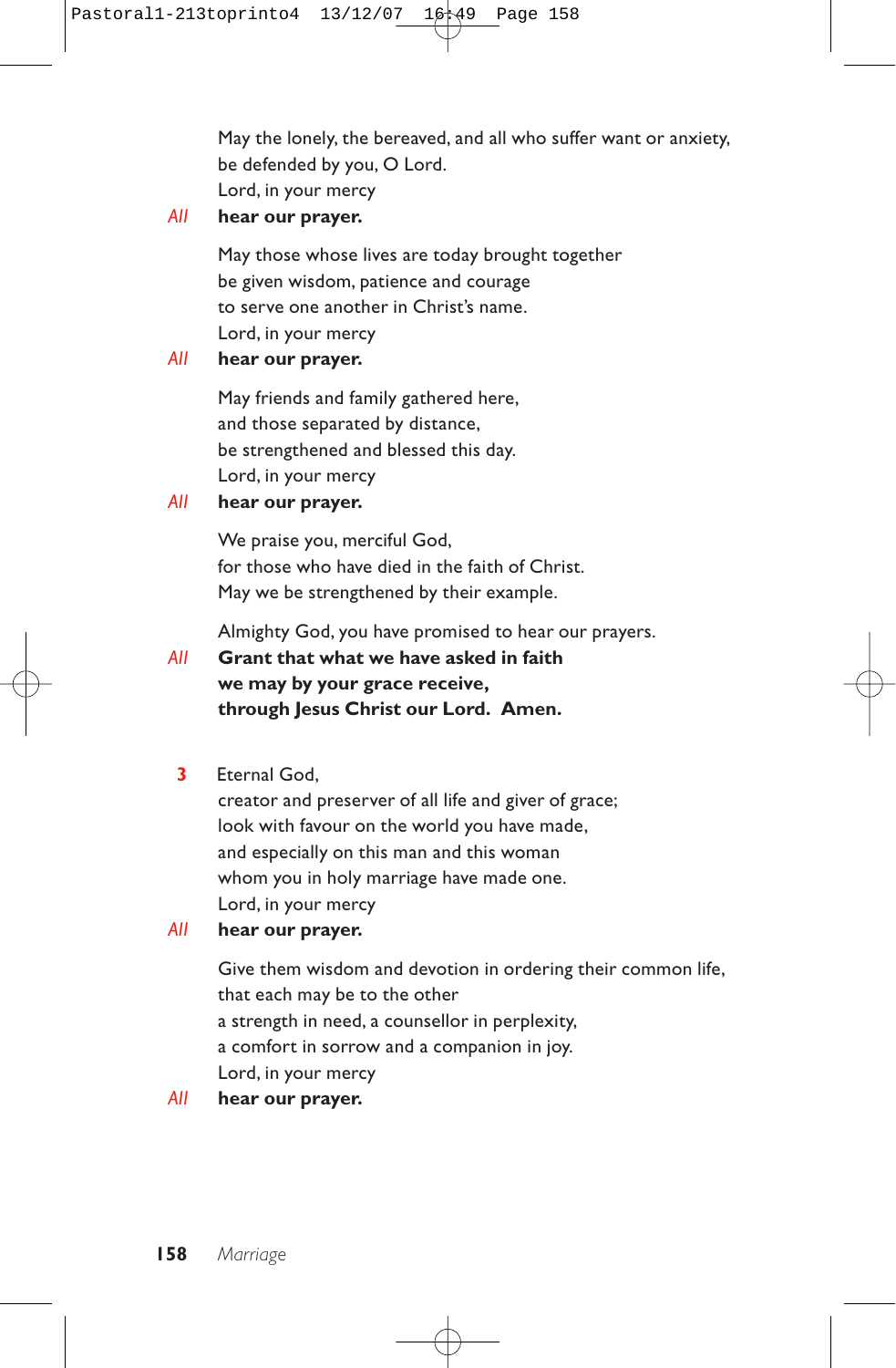Grant that their wills may be so knit together in your will, that they may grow together in love and peace with one another and with you all the days of their life. Lord, in your mercy

#### *All* **hear our prayer.**

Give them grace when they hurt one another to recognize and acknowledge their fault and to seek each other's forgiveness and your pardon and peace. Lord, in your mercy

#### *All* **hear our prayer.**

Make their life together a sign of Christ's love in this broken and disordered world, that unity may overcome estrangement, forgiveness heal injury and joy overcome despair. Lord, in your mercy

#### *All* **hear our prayer.**

[Bestow on them, if it is your will, the heritage and gift of children and the grace to bring them up to know you, to love you and to serve you. Lord, in your mercy

#### *All* **hear our prayer.**]

Give them such fulfilment of their affection that they may reach out in love and concern for others. Lord, in your mercy

#### *All* **hear our prayer.**

Grant that all those who have witnessed these vows may find their lives strengthened and their loyalties confirmed. Lord, in your mercy

#### *All* **hear our prayer.**

Grant that the bonds of our common humanity by which all your children are united to one another may be so transformed by your grace that your will may be done on earth as it is in heaven; where, O Father, with your Son and the Holy Spirit, you live and reign in perfect unity, now and for ever.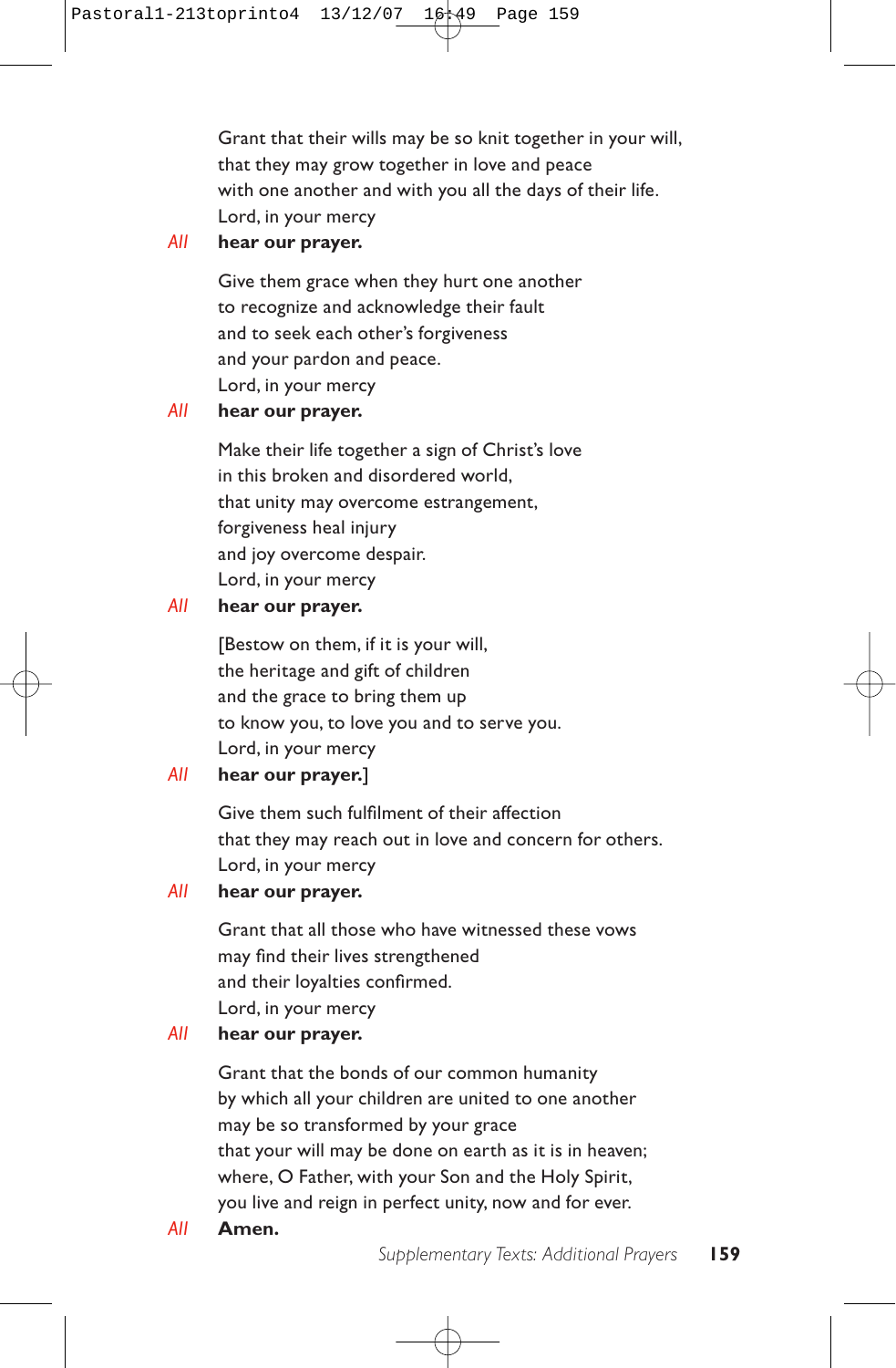**4** Almighty God, our heavenly Father, we lift up our hearts to you through Jesus Christ our Lord. Through him you have made a covenant of grace with your people by the outpouring of your Holy Spirit.

We praise you for the gift of marriage in which the love of husband and wife reveals your purposes of love for the world.

We thank you today for *N* and *N*, for leading them to each other in friendship and love, commitment and trust, and for bringing them here for the blessing of their marriage.

Living God,

by the presence of your Holy Spirit, may they know the risen Christ to be with them now, as they celebrate this covenant together. May their lives be a witness to your saving love in this troubled world.

As you pour out your love, may they grow together in your sight, and each be to the other a companion in joy, a comfort in sorrow and a strength in need.

As you blessed the earthly home at Nazareth with the presence of your Son, may their home be a place of security and peace. [Bless this couple with the gift and care of children, that they may grow up to know and love you in your Son.]

And bring us all at the last to that great marriage banquet of your Son in our home in heaven, where, with all your saints and angels, in the glory of your presence, we will for ever praise you; through Jesus Christ our Lord.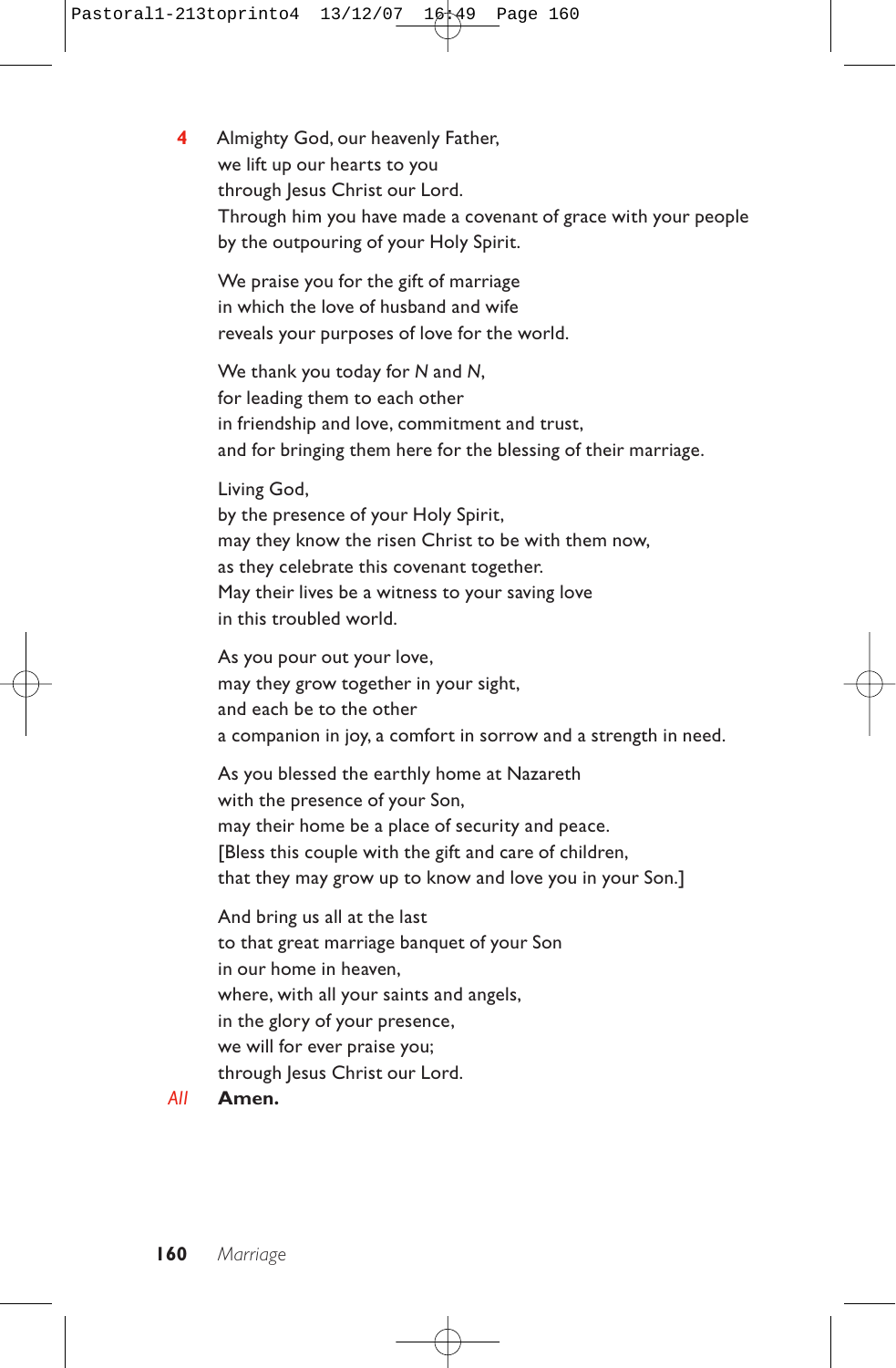#### **For the sharing of love**

**5** Father of all,

in Jesus Christ you open to us the treasures of your kingdom; guide us by your Holy Spirit that we may receive your redeeming grace and reflect the perfect unity of your love, for you live and reign Father, Son, and Holy Spirit, one God, now and for ever.

#### *All* **Amen.**

**6** God of love,

we thank you for the gift of marriage and for the joys it brings. Bless us as we share in this wedding. We thank you for the love which has brought *N* and *N* to each other and for their desire to share that love for the rest of their lives; through Jesus Christ our Lord.

*All* **Amen.**

## **Spiritual Growth**

#### **7 For the home**

Lord and Saviour Jesus Christ, who shared at Nazareth the life of an earthly home: reign in the home of these your servants as Lord and King; give them grace to minister to others

as you have ministered to them, and grant that by deed and word they may be witnesses of your saving love to those among whom they live; for the sake of your holy name.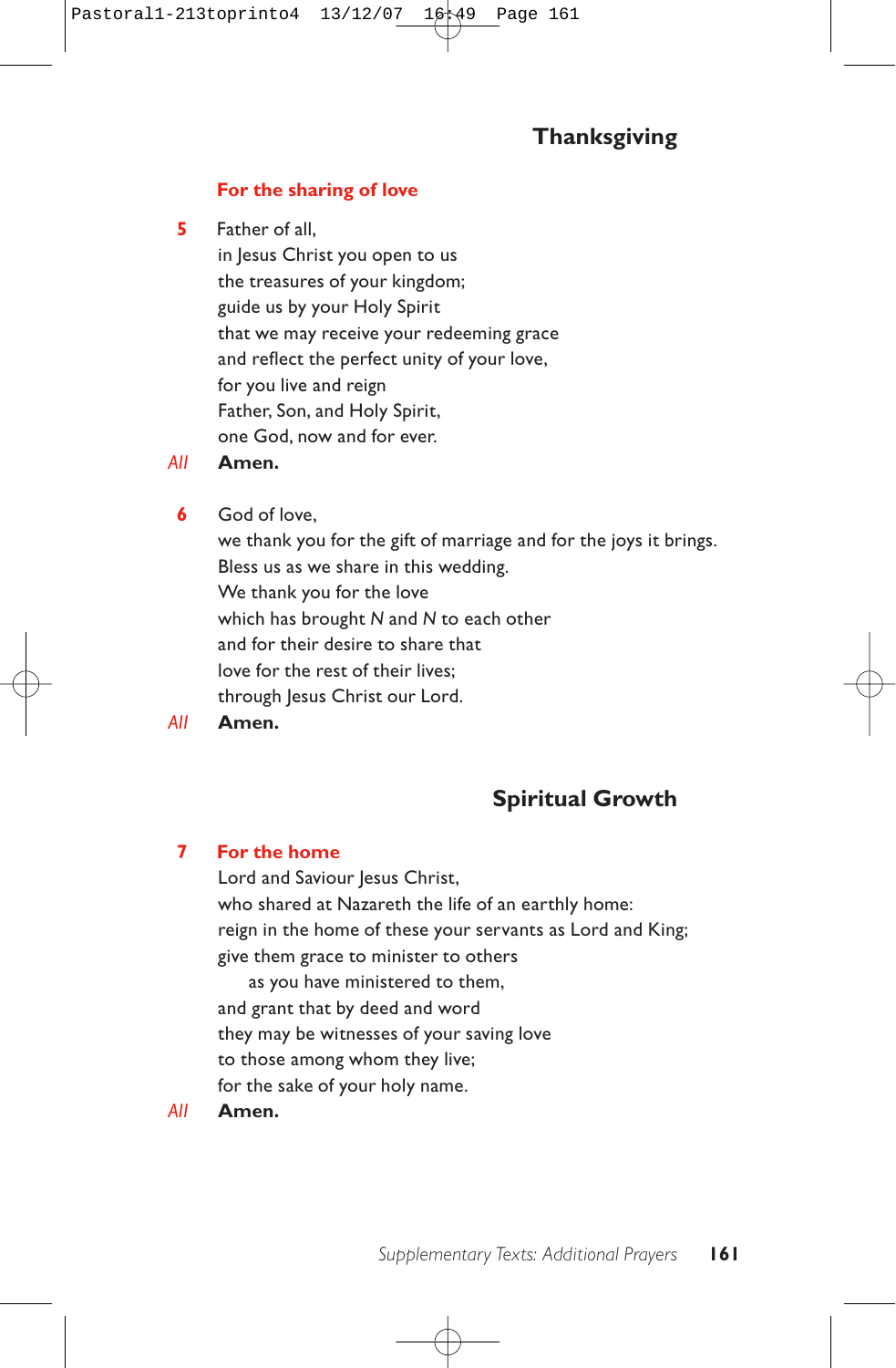#### **8 For the Holy Spirit**

Almighty God, you send your Holy Spirit to be the life and light of all your people. Open the hearts of these your servants to the riches of his grace, that they may bring forth the fruit of the Spirit in love and joy and peace; through Jesus Christ our Lord.

#### *All* **Amen.**

#### **9 For grace to live well**

Faithful God, giver of all good things, give *N* and *N* wisdom and devotion in the ordering of their life together. May they dwell together in love and peace all the days of their life,

seeking one another's welfare, bearing one another's burdens and sharing one another's joys;

through Jesus Christ our Lord.

#### *All* **Amen.**

#### **10 For discipleship**

Eternal God,

without your grace nothing is strong, nothing is sure. Strengthen *N* and *N* with patience, kindness, gentleness and all other gifts of the Holy Spirit, so that they may fulfil the vows they have made. Keep them faithful to each other and to you. Fill them with such love and joy that they may build a home of peace and welcome. Make their life together a sign of Christ's love in this broken world, that unity may overcome estrangement,

forgiveness heal guilt,

and joy conquer despair;

through Jesus Christ our Lord.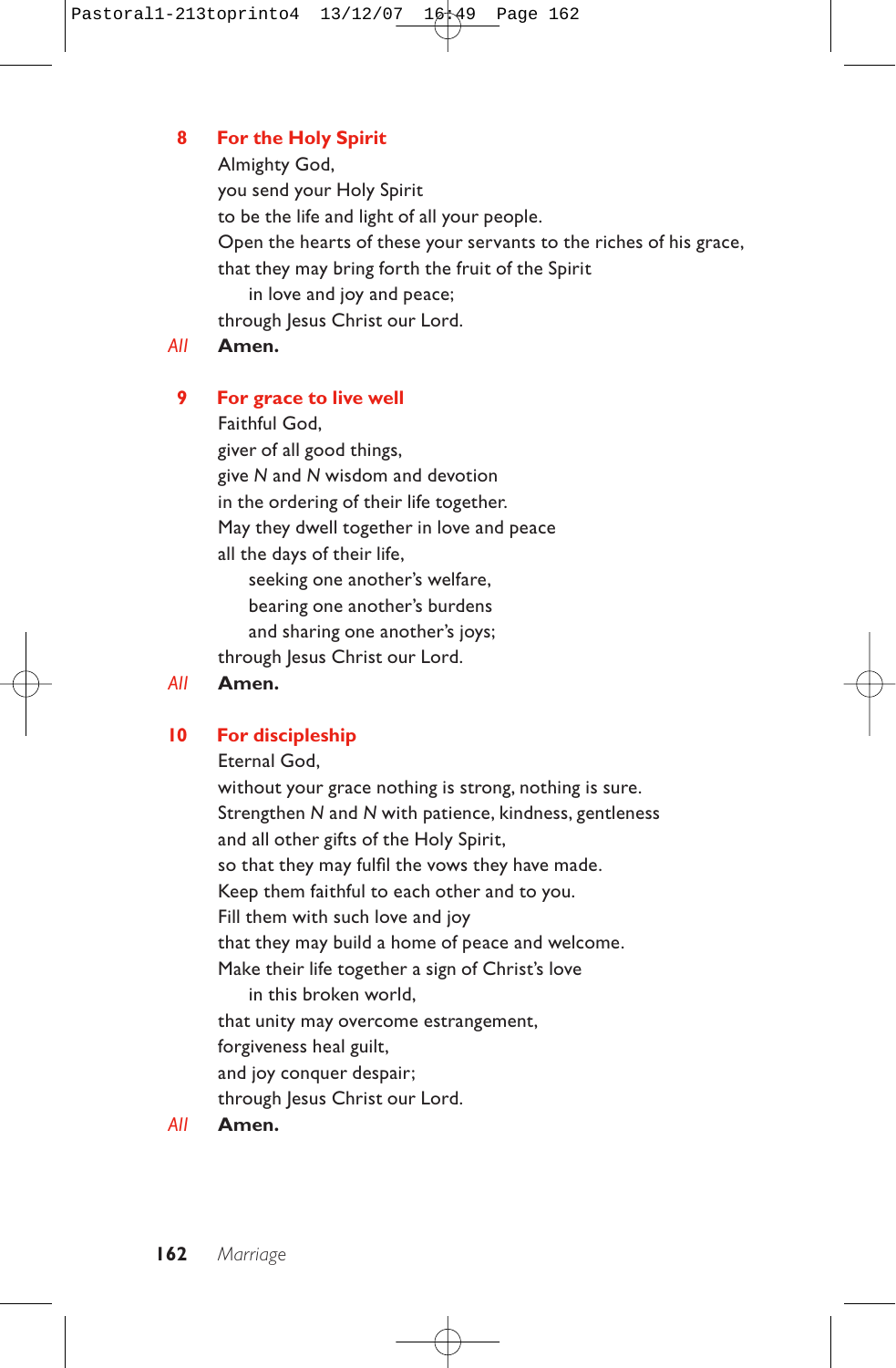#### **11 For a glimpse of eternal love**

Eternal God, our maker and redeemer, as you once enriched the wedding at Cana when your Son turned water into wine, so by his presence now bring your joy to this day. May we drink deeply from your boundless love and know in our hearts the delights of your Holy Spirit. As we honour the union of a man and a woman, let the love we celebrate today be a sign of your eternal love, Father, Son, and Holy Spirit.

*All* **Amen.**

#### **12 For the gift of love**

God of wonder and of joy: grace comes from you, and you alone are the source of life and love. Without you, we cannot please you; without your love, our deeds are worth nothing. Send your Holy Spirit, and pour into our hearts that most excellent gift of love, that we may worship you now with thankful hearts and serve you always with willing minds; through Jesus Christ our Lord.

*All* **Amen.**

#### **13 For marriage as a sign to the world**

Almighty God, in whom we live and move and have our being, look graciously upon the world which you have made and for which your Son gave his life, and especially on all whom you make to be one flesh in holy marriage. May their lives together be a sign of your love to this broken world, so that unity may overcome estrangement, forgiveness heal guilt, and joy overcome despair; through Jesus Christ our Lord.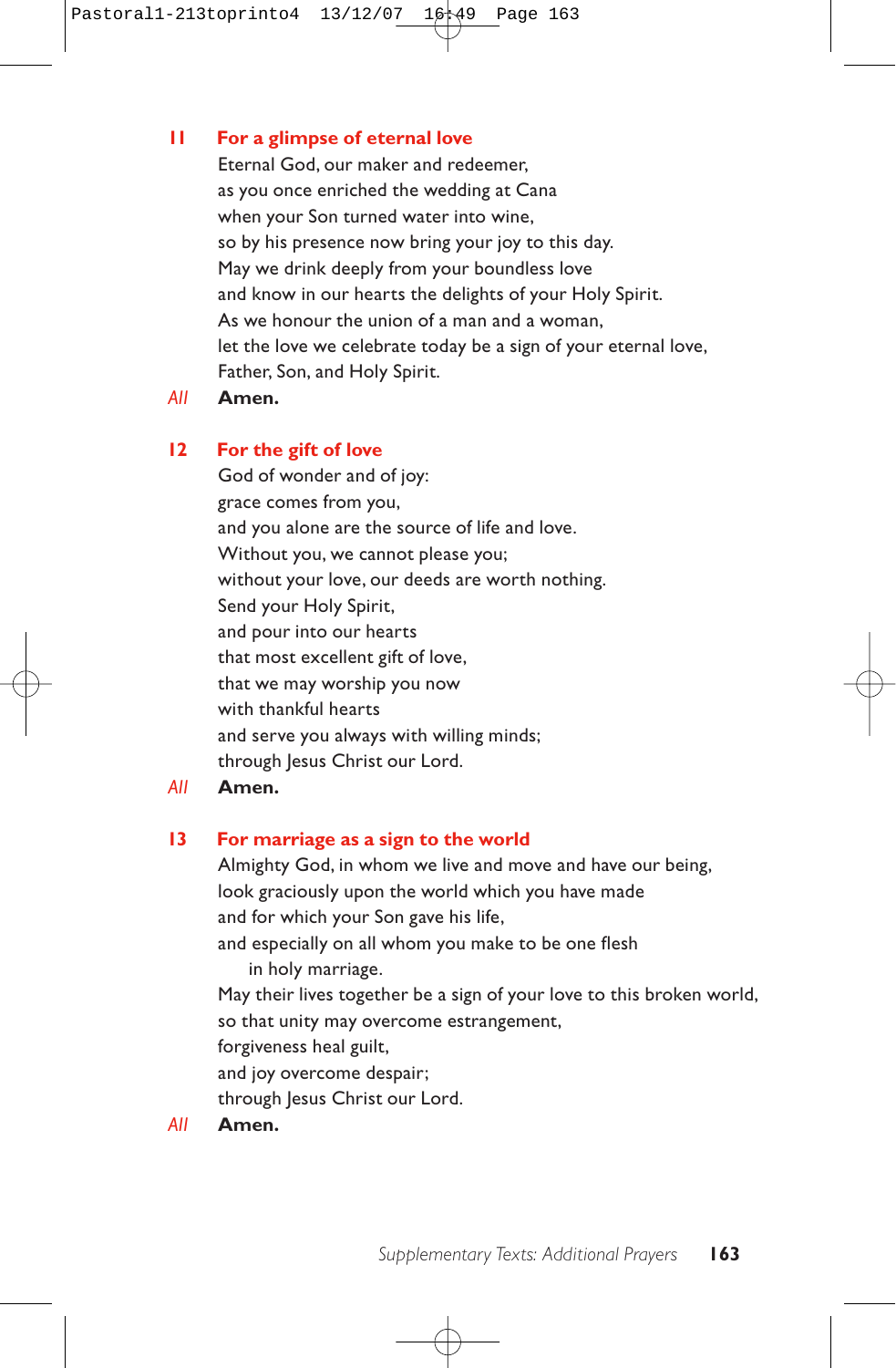## **Faithfulness, Joy, Love, Forgiveness and Healing**

#### **14 For the joy of loving**

God our creator, we thank you for your gift of sexual love by which husband and wife may delight in each other and share with you the joy of creating new life. By your grace may *N* and *N* remain lovers, rejoicing in your goodness all their days.

#### *All* **Amen.**

#### **15 For the healing of memory**

Loving God, you are merciful and forgiving. Grant that those who are suffering the hurts of the past may experience your generous love. Heal their memories, comfort them and send them all from here renewed and hopeful; in Jesus Christ our Lord.

#### *All* **Amen.**

#### **16 For the joy of companionship**

All praise and blessing to you, God of love, creator of the universe, maker of man and woman in your likeness, source of blessing for married life. All praise to you, for you have created courtship and marriage, joy and gladness, feasting and laughter, pleasure and delight. May your blessing come in full upon *N* and *N.* May they know your presence in their joys and in their sorrows. May they reach old age in the company of friends and come at last to your eternal kingdom;

through Jesus Christ our Lord.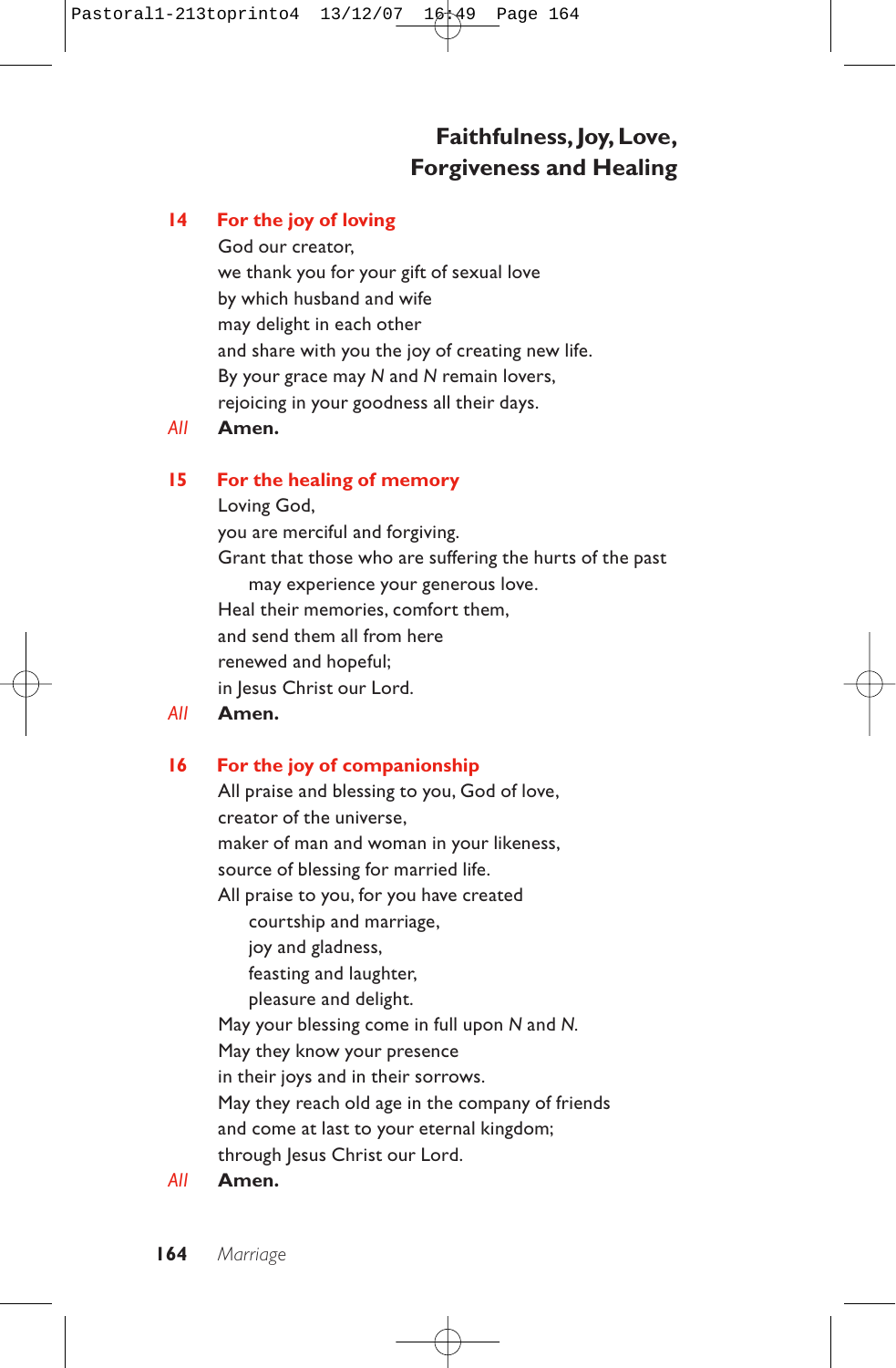#### **17 For grace and delight**

God of love, ever gracious and kind, we pray for *N* and *N* as they make the promises of marriage. Let them know you as the God of mercy and new beginnings, who forgives our failures and renews our hope. May the grace of Christ be poured into their wedding for celebration and for joy. God of love, ever present and faithful, may *N* and *N* know that their marriage is your delight and will. May the promises they make govern their life together, as your presence surrounds them, and your Spirit strengthens and guides them; through Jesus Christ our Lord.

*All* **Amen.**

#### **For faithfulness**

**18** God of all grace, friend and companion, look in favour on *N* and *N*, and all who are made one in marriage. In your love deepen their love and strengthen their wills to keep the promises they have made, that they may continue in life-long faithfulness to each other; through Jesus Christ our Lord.

#### *All* **Amen.**

**19** Gracious God,

as you have brought *N* and *N* together in love, enable them through the power of your Holy Spirit to make and keep the solemn promises of marriage; through Jesus Christ our Lord.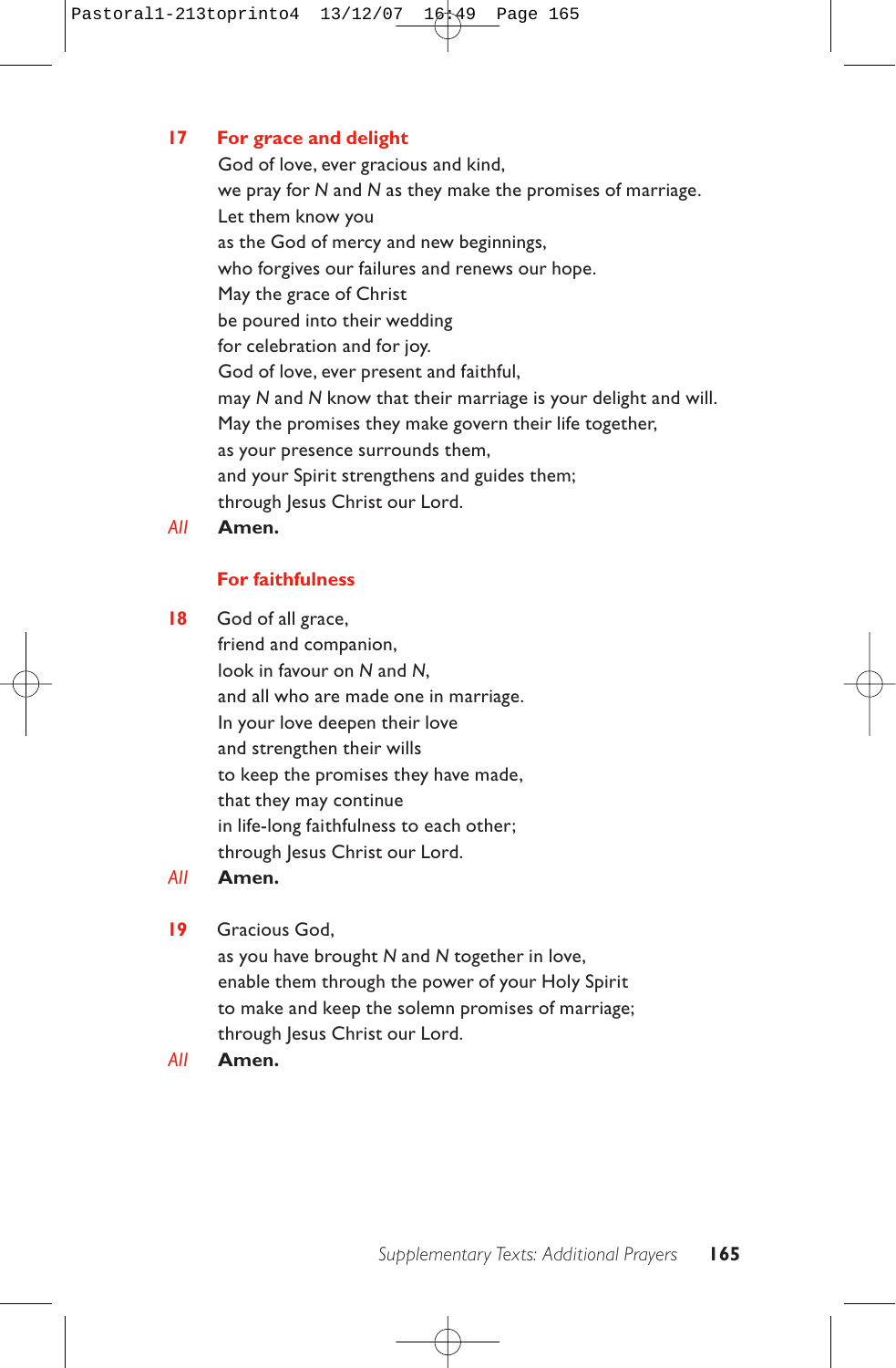20 O gracious and ever-living God, male and female you have created us in your image: look mercifully upon this man and this woman who come to you seeking your blessing; assist them with your grace, that with true fidelity and steadfast love they may honour and keep the promises and vows they make; through Jesus Christ your Son our Lord who is alive and reigns with you in the unity of the Holy Spirit, one God, now and for ever.

*All* **Amen.**

#### **21 For faithfulness and peace**

O God of love,

look mercifully upon *N* and *N* in the new life which they begin together this day. Unite them evermore in your love. Keep them faithful to the vows they have made one to the other; strengthen them with every good gift; and let your peace be with them, now and always; for the sake of Jesus Christ our Lord.

*All* **Amen.**

#### **22 For daily following of Christ**

Heavenly Father, we thank you that in our earthly lives you speak to us of your eternal life: we pray that through their marriage *N* and *N* may know you more clearly, love you more dearly and follow you more nearly, day by day; through Jesus Christ our Lord.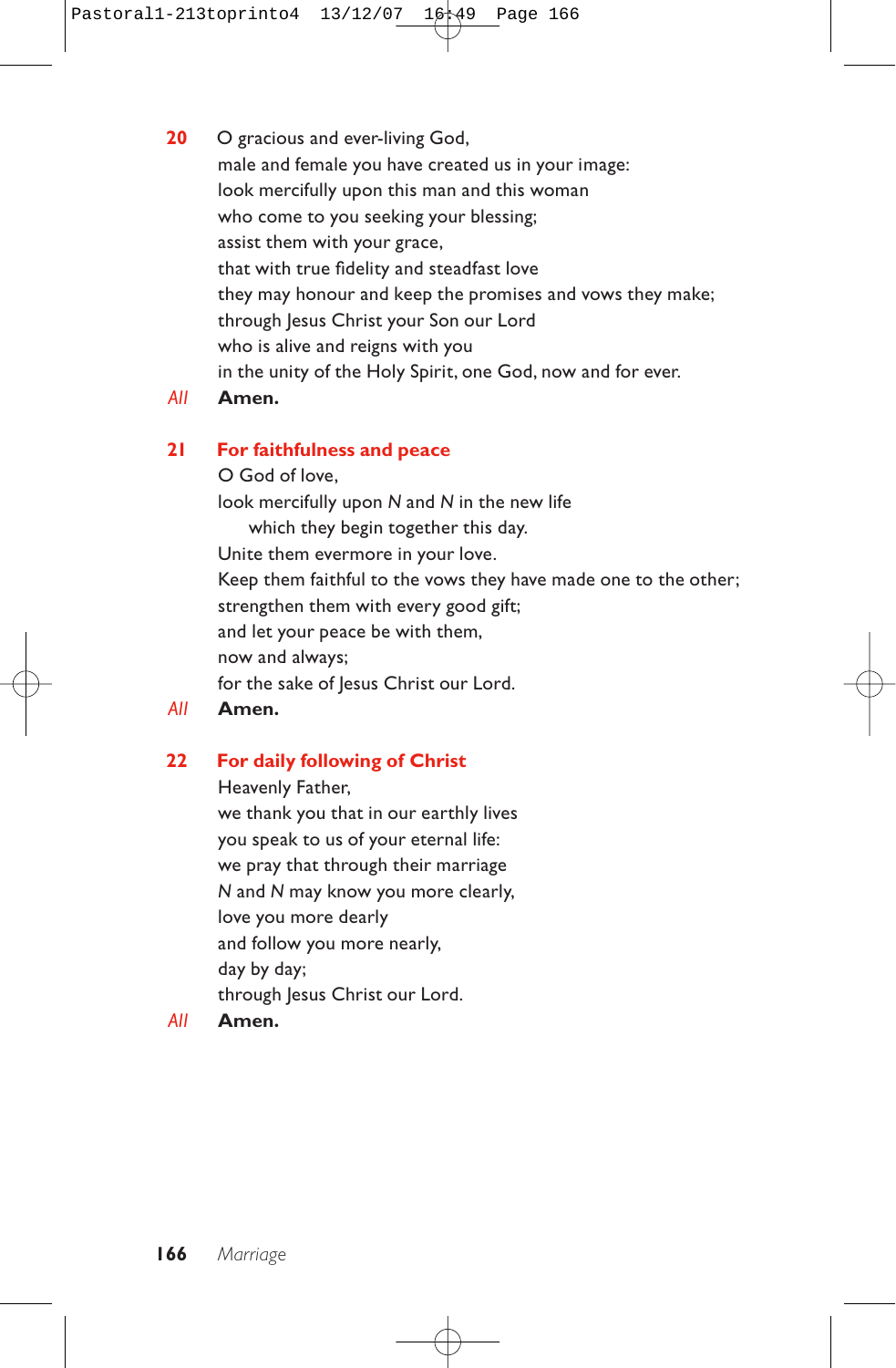## **Children, other Family Members and Friends**

#### **23 For children and home**

Heavenly Father, maker of all things, you enable us to share in your work of creation. Bless this couple in the gift and care of children, that their home may be a place of love, security and truth, and their children grow up to know and love you in your Son Jesus Christ our Lord.

#### *All* **Amen.**

#### **24 For children and family**

Lord of life,

you shape us in your image, and by your gracious gift the human family is increased. Grant to *N* and *N* the blessing of children. Fill them with wisdom and love as they care for their family, so that they and their children may know and love you; through your Son Jesus Christ our Lord.

*All* **Amen.**

#### **25 For an existing family**

God of all grace and goodness, we thank you for this new family, and for everything parents and children have to share; by your Spirit of peace draw them together and help them to be true friends to one another. Let your love surround them and your care protect them; through Jesus Christ our Lord.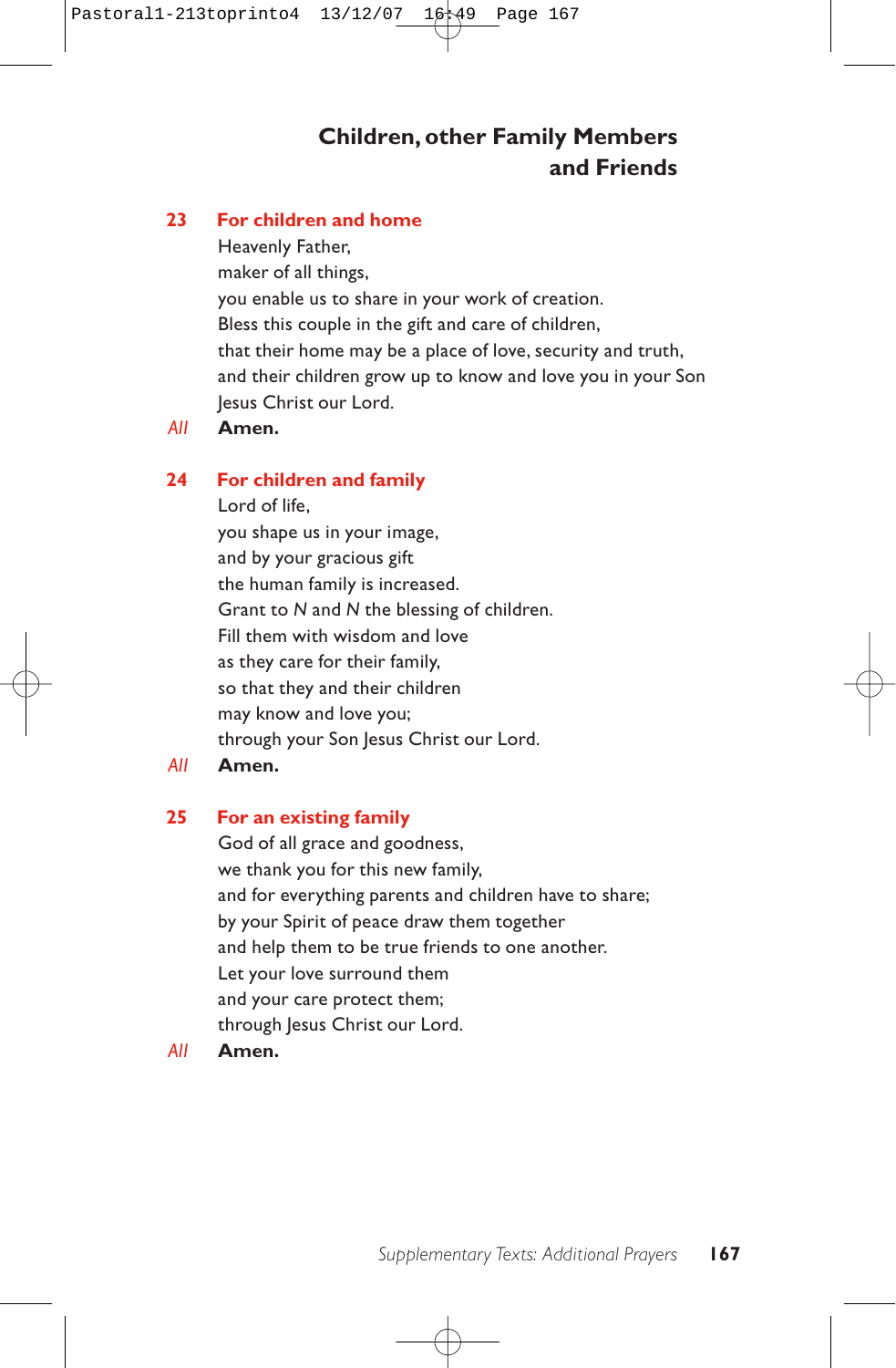#### **26 For the families of the couple**

#### Gracious Lord,

bless the parents and families of *N* and *N* that they may grow in love and friendship. Grant that, as they have witnessed these vows today, they may find their lives enriched and strengthened and their loyalties confirmed; in Jesus Christ our Lord.

*All* **Amen.**

#### **27 For the support of friends**

Holy Spirit of God, you know our strength and have compassion on our frailty. Be with *N* and *N* in all they undertake. And grant that we their friends, with all who become their friends, may sense and understand their needs; through Jesus Christ our Lord.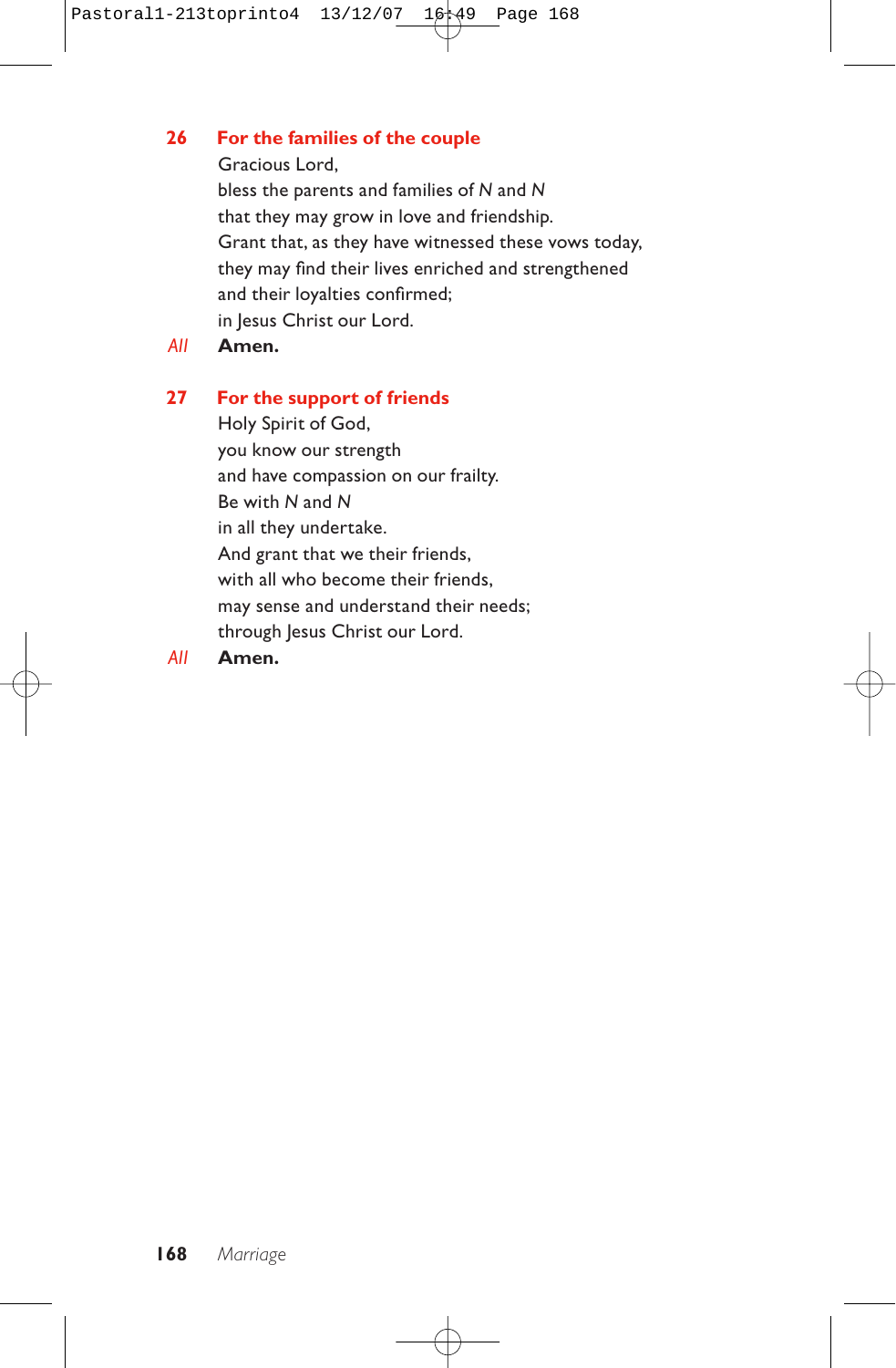

## **A Song of Solomon**

*Refrain:*

*All* **Many waters cannot quench love; neither can the floods drown it.**

- 1 Set me as a seal upon your heart, ♦ as a seal upon your arm;
- 2 For love is strong as death, passion fierce as the grave; ♦ its flashes are flashes of fire, a raging flame.
- 3 Many waters cannot quench love, ♦ neither can the floods drown it.
- 4 If all the wealth of our house were offered for love, ♦ it would be utterly scorned. *cf Song of Solomon 8.6-7*

Glory to the Father and to the Son and to the Holy Spirit; as it was in the beginning is now and shall be for ever. Amen.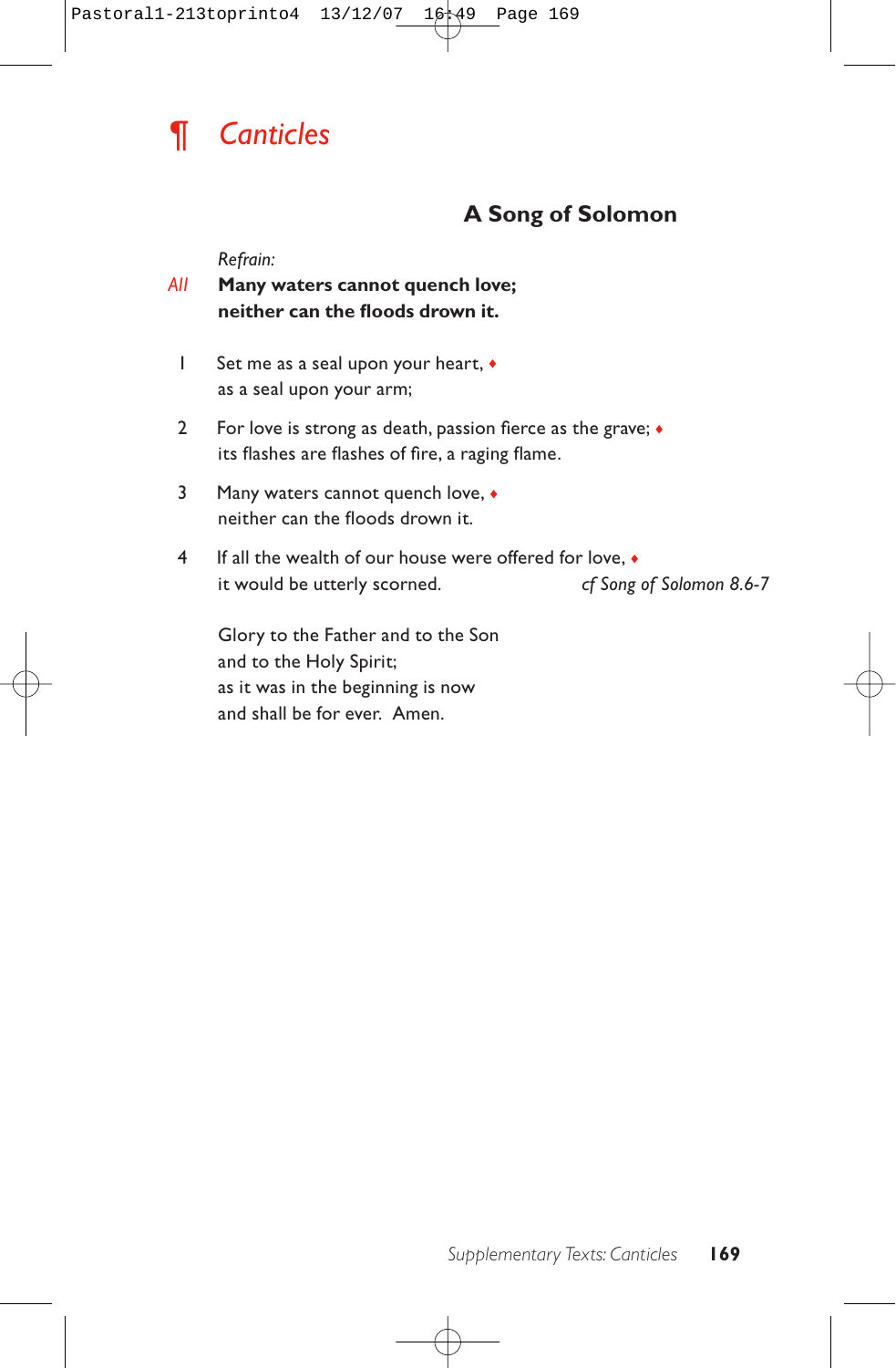#### *Refrain:*

#### *All* **God makes righteousness and praise blossom before all the nations.**

- 1 I will greatly rejoice in the Lord, ♦ my soul shall exult in my God;
- 2 Who has clothed me with the garments of salvation,  $\bullet$ and has covered me with the cloak of integrity,
- 3 As a bridegroom decks himself with a garland, ♦ and as a bride adorns herself with her jewels.
- 4 For as the earth puts forth her blossom, ♦ and as seeds in the garden spring up,
- 5 So shall God make righteousness and praise ♦ blossom before all the nations.
- 6 For Zion's sake I will not keep silent, ♦ and for Jerusalem's sake I will not rest,
- 7 Until her deliverance shines out like the dawn, ♦ and her salvation as a burning torch.
- 8 The nations shall see your deliverance,  $\bullet$ and all rulers shall see your glory;
- 9 Then you shall be called by a new name  $\bullet$ which the mouth of God will give.
- 10 You shall be a crown of glory in the hand of the Lord,  $\bullet$ a royal diadem in the hand of your God. *Isaiah 61.10,11; 62.1-3*

Glory to the Father and to the Son and to the Holy Spirit; as it was in the beginning is now and shall be for ever. Amen.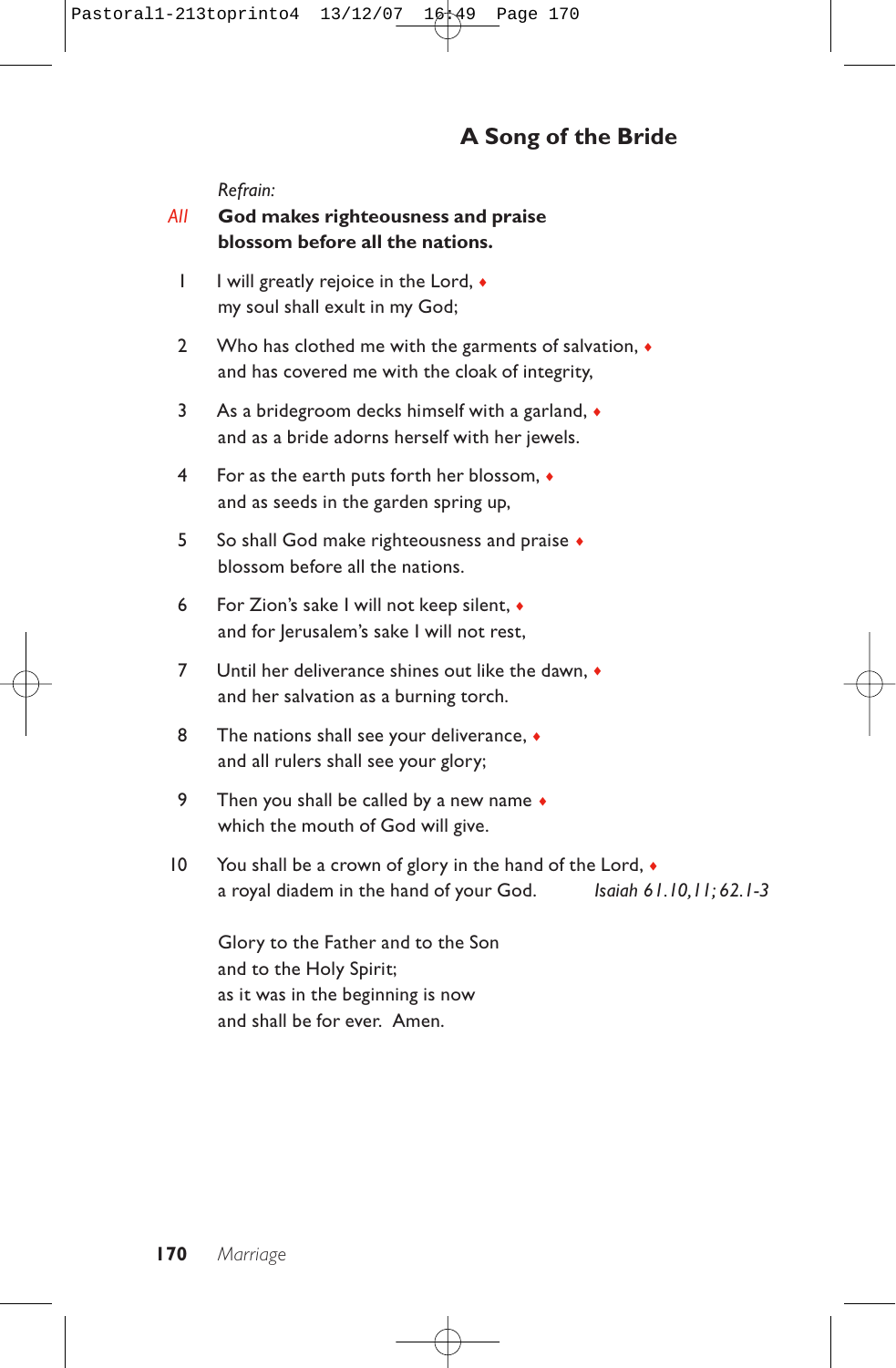## **Magnificat (The Song of Mary)**

1 My soul proclaims the greatness of the Lord, my spirit rejoices in God my Saviour; ♦ he has looked with favour on his lowly servant. 2 From this day all generations will call me blessed; ♦ the Almighty has done great things for me and holy is his name. 3 He has mercy on those who fear him, ♦ from generation to generation. 4 He has shown strength with his arm  $\triangle$ and has scattered the proud in their conceit, 5 Casting down the mighty from their thrones ♦ and lifting up the lowly. 6 He has filled the hungry with good things ♦ and sent the rich away empty. 7 He has come to the aid of his servant Israel,  $\bullet$ to remember his promise of mercy, 8 The promise made to our ancestors,  $\bullet$ to Abraham and his children for ever. *Luke 1.46-55*

Glory to the Father and to the Son and to the Holy Spirit; as it was in the beginning is now and shall be for ever. Amen.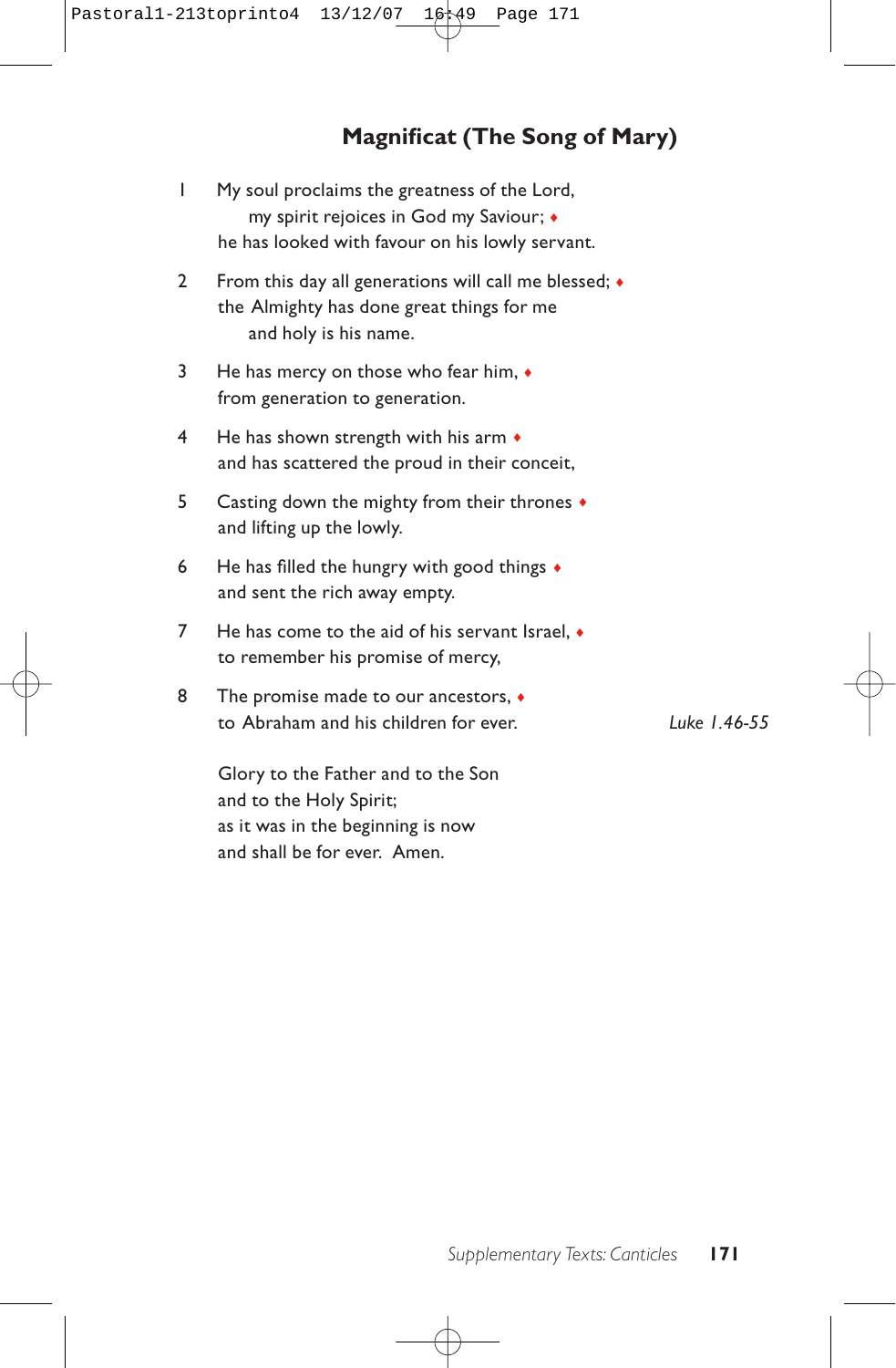*Refrain:*

- *All* **Let us rejoice and exult and give glory and homage to our God.**
	- 1 Salvation and glory and power belong to our God, ♦ whose judgements are true and just.
	- 2 Praise our God, all you his servants, ♦ all who fear him, both small and great.
	- 3 The Lord our God, the Almighty, reigns: ♦ let us rejoice and exult and give him the glory.
	- 4 For the marriage of the Lamb has come ♦ and his bride has made herself ready.
	- 5 Blessed are those who are invited ♦ to the wedding banquet of the Lamb. *Revelation 19.1b,2b,5b,6b,7,9b*

#### **To the One who sits on the throne and to the Lamb** ♦ **be blessing and honour and glory and might, for ever and ever. Amen.**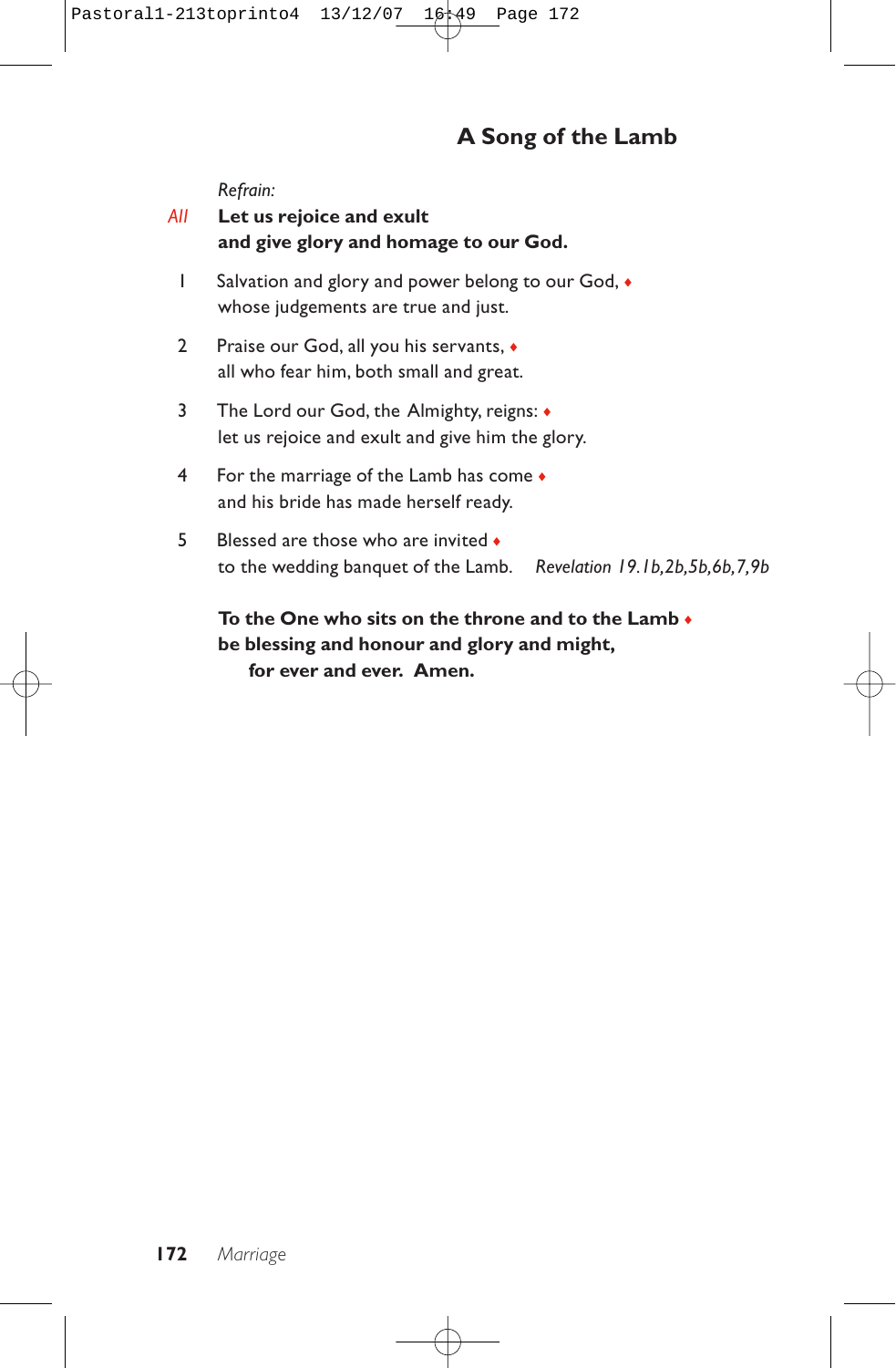# **An Order for Prayer and Dedication after a Civil Marriage**

*For Notes, see page 183.*

# **Introduction**

#### *A hymn may be sung.*

#### *The minister may welcome the people and then says*

The Lord be with you *All* **and also with you.**

# **Preface**

*N* and *N*, you stand in the presence of God as man and wife to dedicate to him your life together, that he may consecrate your marriage and empower you to keep the covenant and promise you have solemnly declared.

[The Bible teaches us that marriage is a gift of God in creation and a means of his grace, a holy mystery in which man and woman become one flesh. It is God's purpose that, as husband and wife give themselves to each other in love throughout their lives, they shall be united in that love as Christ is united with his Church.

Marriage is given, that husband and wife may comfort and help each other, living faithfully together in need and in plenty, in sorrow and in joy. It is given, that with delight and tenderness they may know each other in love, and, through the joy of their bodily union, may strengthen the union of their hearts and lives. It is given as the foundation of family life in which children may be [born and] nurtured in accordance with God's will, to his praise and glory. This is the meaning of the marriage you have made.]

You now wish to affirm your desire to live as followers of Christ, and you have come to him, the fountain of grace, that, strengthened by the prayers of the Church, you may be enabled to fulfil your marriage vows in love and faithfulness.

Let us keep silence and remember God's presence with us now.

God is love, and those who live in love live in God and God lives in them*. 1 John 4.16*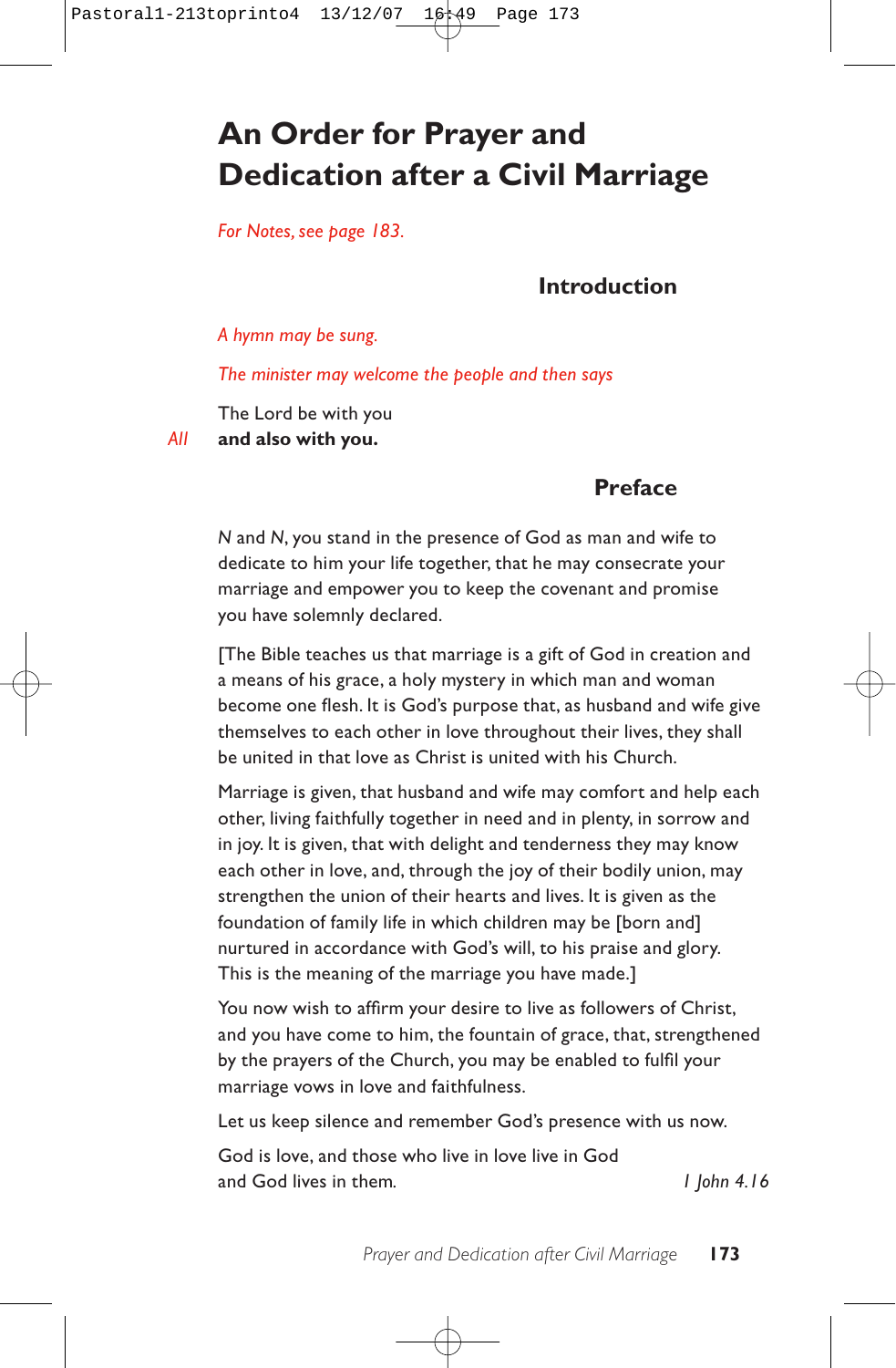#### *This prayer may be said*

*All* **Almighty God,**

**to whom all hearts are open, all desires known, and from whom no secrets are hidden: cleanse the thoughts of our hearts by the inspiration of your Holy Spirit, that we may perfectly love you, and worthily magnify your holy name; through Christ our Lord. Amen.**

# **Prayers of Penitence**

#### *The following Summary of the Law may be said*

Our Lord Jesus Christ said: The first commandment is this: 'Hear, O Israel, the Lord our God is the only Lord. You shall love the Lord your God with all your heart, with all your soul, with all your mind, and with all your strength.'

The second is this: 'Love your neighbour as yourself.' There is no other commandment greater than these. On these two commandments hang all the law and the prophets.

### *All* **Amen. Lord, have mercy.**

#### *A minister may use these or other suitable words*

God so loved the world that he gave his only Son Jesus Christ to save us from our sins, to be our advocate in heaven, and to bring us to eternal life.

Let us confess our sins in penitence and faith, firmly resolved to keep God's commandments and to live in love and peace with all.

#### *(or)*

We come to God as one from whom no secrets are hidden, to ask for his forgiveness and peace.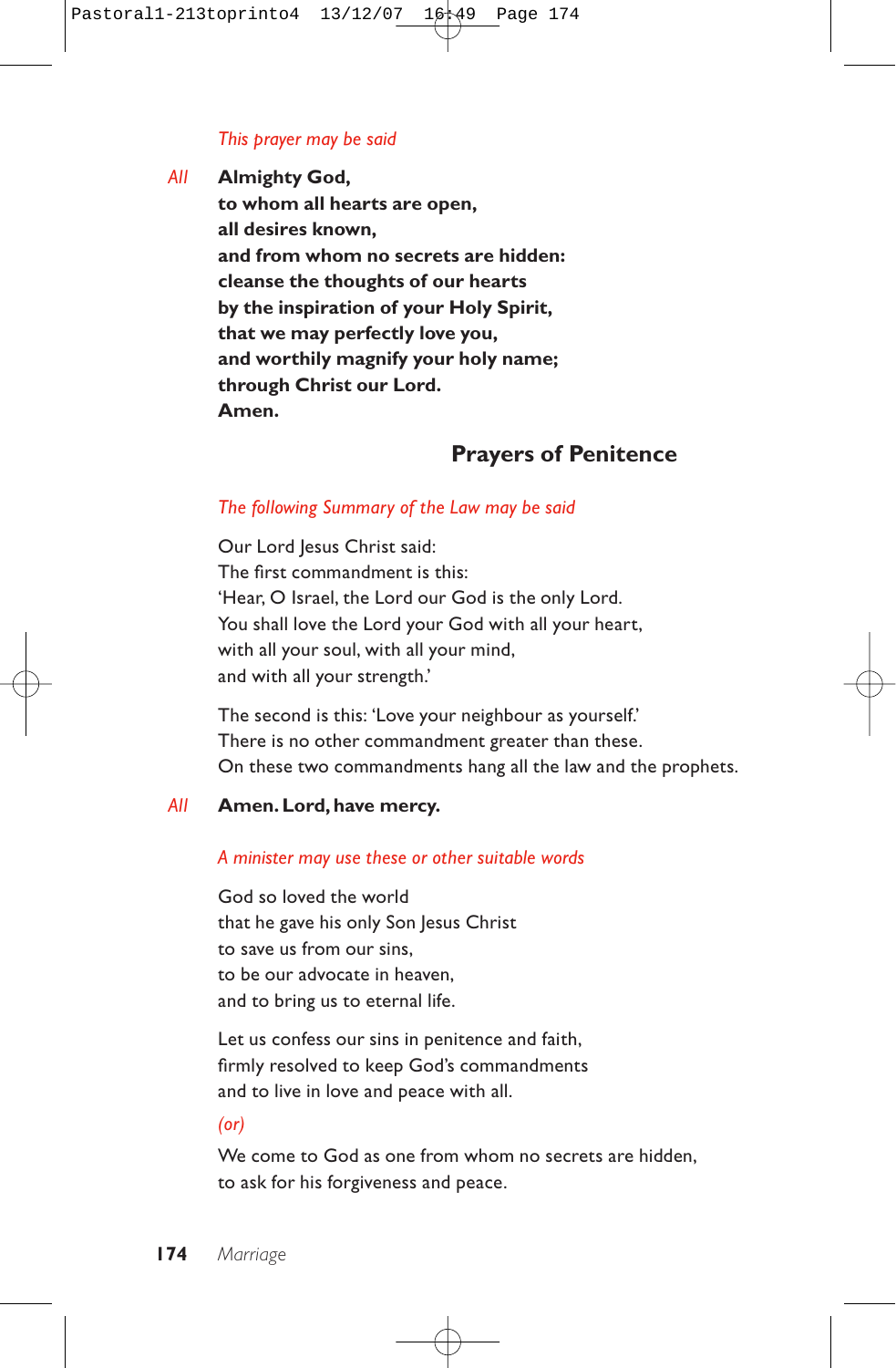*One of the following forms or another authorized form of Confession and Absolution may be used*

# *Either*

*All* **Lord our God,**

**in our sin we have avoided your call. Our love for you is like a morning cloud, like the dew that goes away early. Have mercy on us; deliver us from judgement; bind up our wounds and revive us; in Jesus Christ our Lord. Amen.**

### *The minister says*

The Lord forgive *you your* sin, unite *you* in the love which took Christ to the cross, and bring *you* in the Spirit to his wedding feast in heaven.

*All* **Amen.**

#### *(or)*

Lord, in our weakness you are our strength. Lord, have mercy.

# *All* **Lord, have mercy.**

Lord, when we stumble, you raise us up. Christ, have mercy.

# *All* **Christ, have mercy.**

Lord, when we fail, you give us new life. Lord, have mercy.

### *All* **Lord, have mercy.**

### *The minister says*

May God in his goodness forgive *us our* sins, grant *us* strength in *our* weakness, and bring *us* to eternal life, through Jesus Christ our Lord.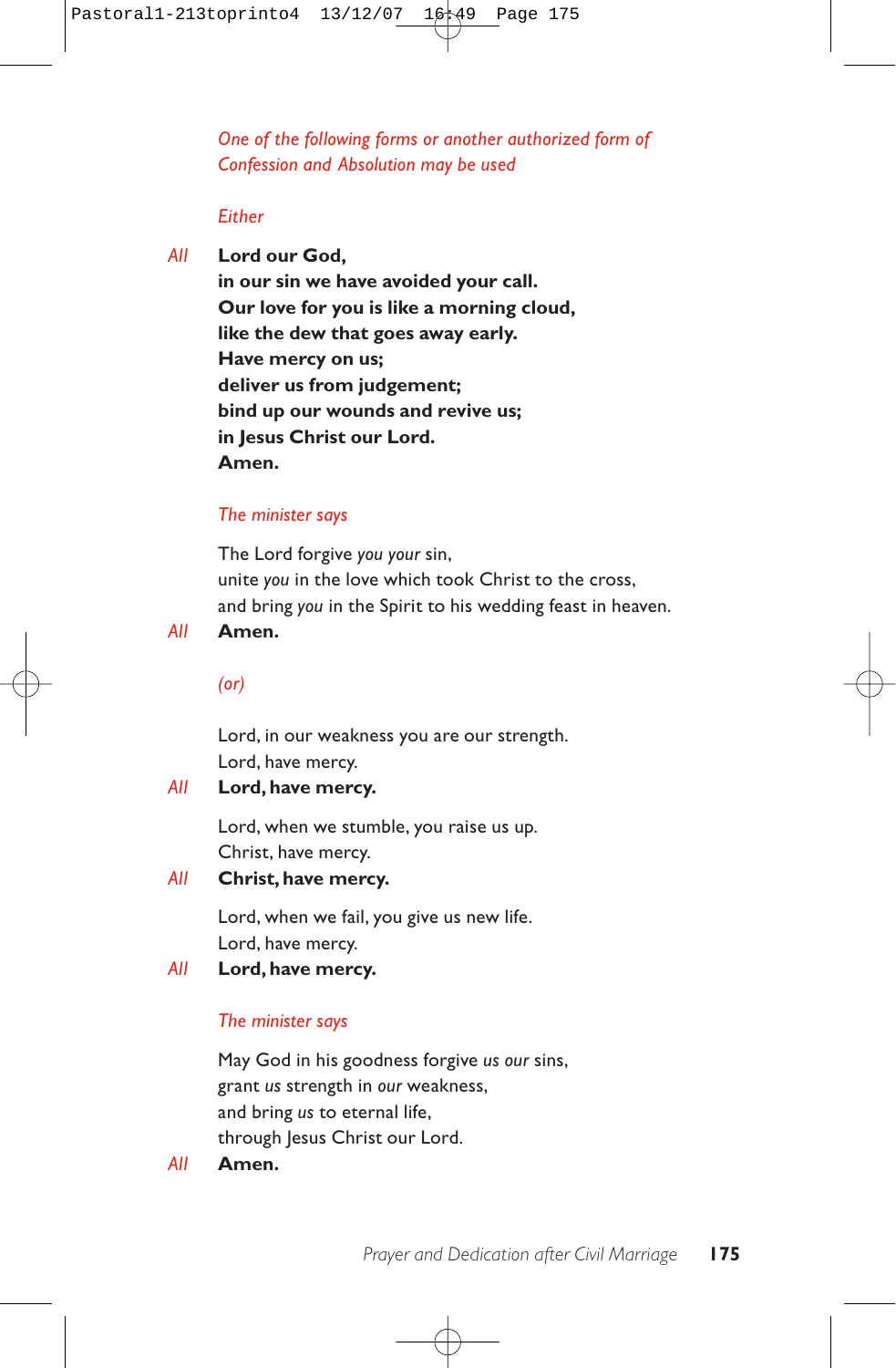# **The Collect**

*The minister invites the people to pray, silence is kept and the minister says the Collect*

God our Father, you have taught us through your Son that love is the fulfilling of the law. Grant to your servants that, loving one another, they may continue in your love until their lives' end: through Jesus Christ your Son our Lord, who is alive and reigns with you, in the unity of the Holy Spirit, one God, now and for ever.

*All* **Amen.**

# **Readings**

*At least one reading from the Bible is used. A selection of readings is found on pages 137–149.*

*If there are two readings, a psalm or a hymn may be sung between them.*

*A sermon may be preached here or after the Dedication.*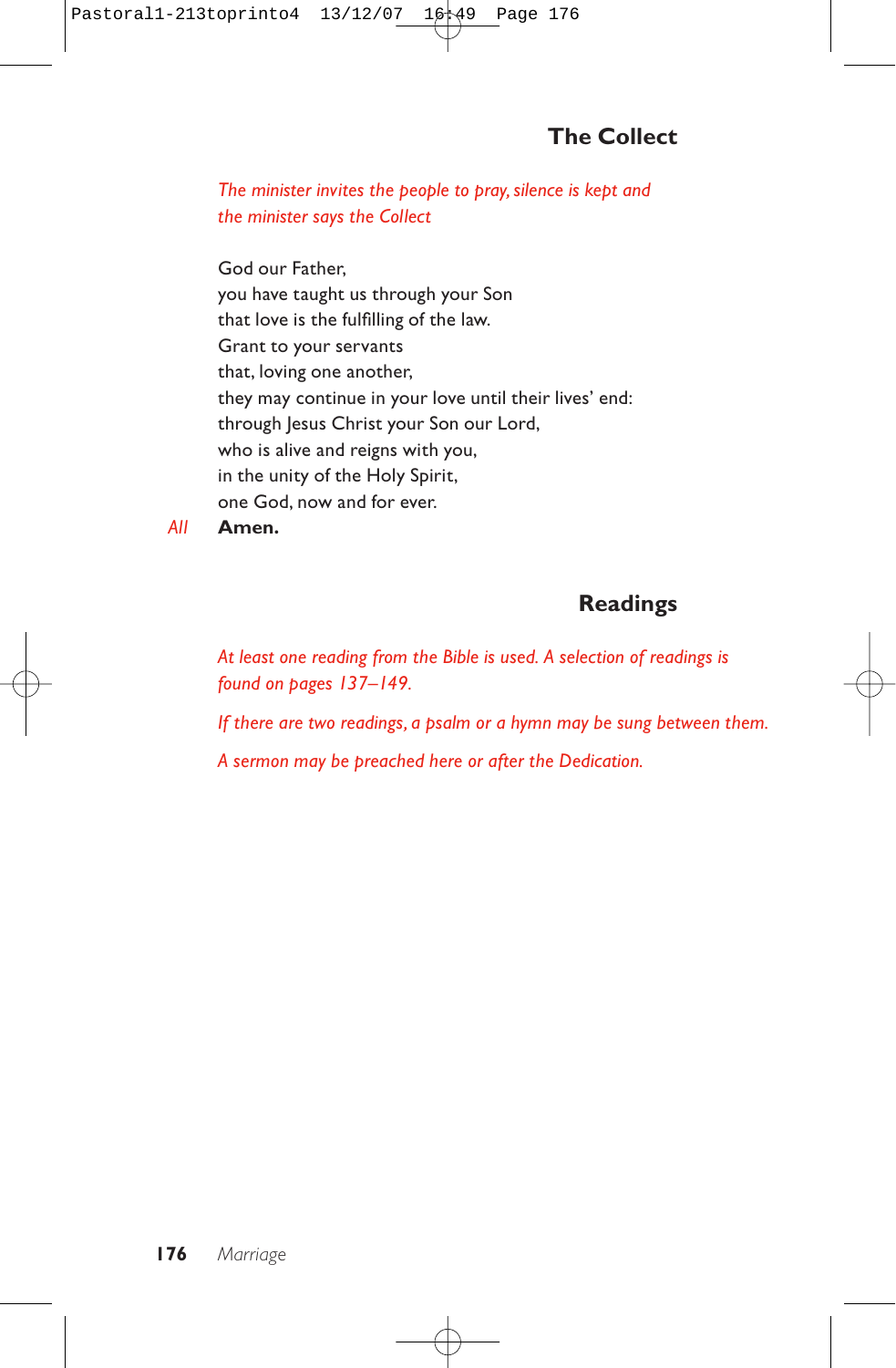## *The husband and wife face the minister, who says*

*N* and *N*, you have committed yourselves to each other in marriage, and your marriage is recognized by law. The Church of Christ understands marriage to be, in the will of God, the union of a man and a woman, for better, for worse, for richer, for poorer, in sickness and in health, to love and to cherish, till parted by death. Is this your understanding of the covenant and promise that you have made?

Husband It is.

*and wife*

## *The minister says to the husband*

*N*, have you resolved to be faithful to your wife, forsaking all others, so long as you both shall live?

*Husband* That is my resolve, with the help of God.

### *The minister says to the wife*

*N*, have you resolved to be faithful to your husband, forsaking all others, so long as you both shall live?

*Wife* That is my resolve, with the help of God.

### *The minister may say*

Heavenly Father, by your blessing let *these rings* be to *N* and *N* a symbol of unending love and faithfulness and of the promises they have made to each other; through Jesus Christ our Lord.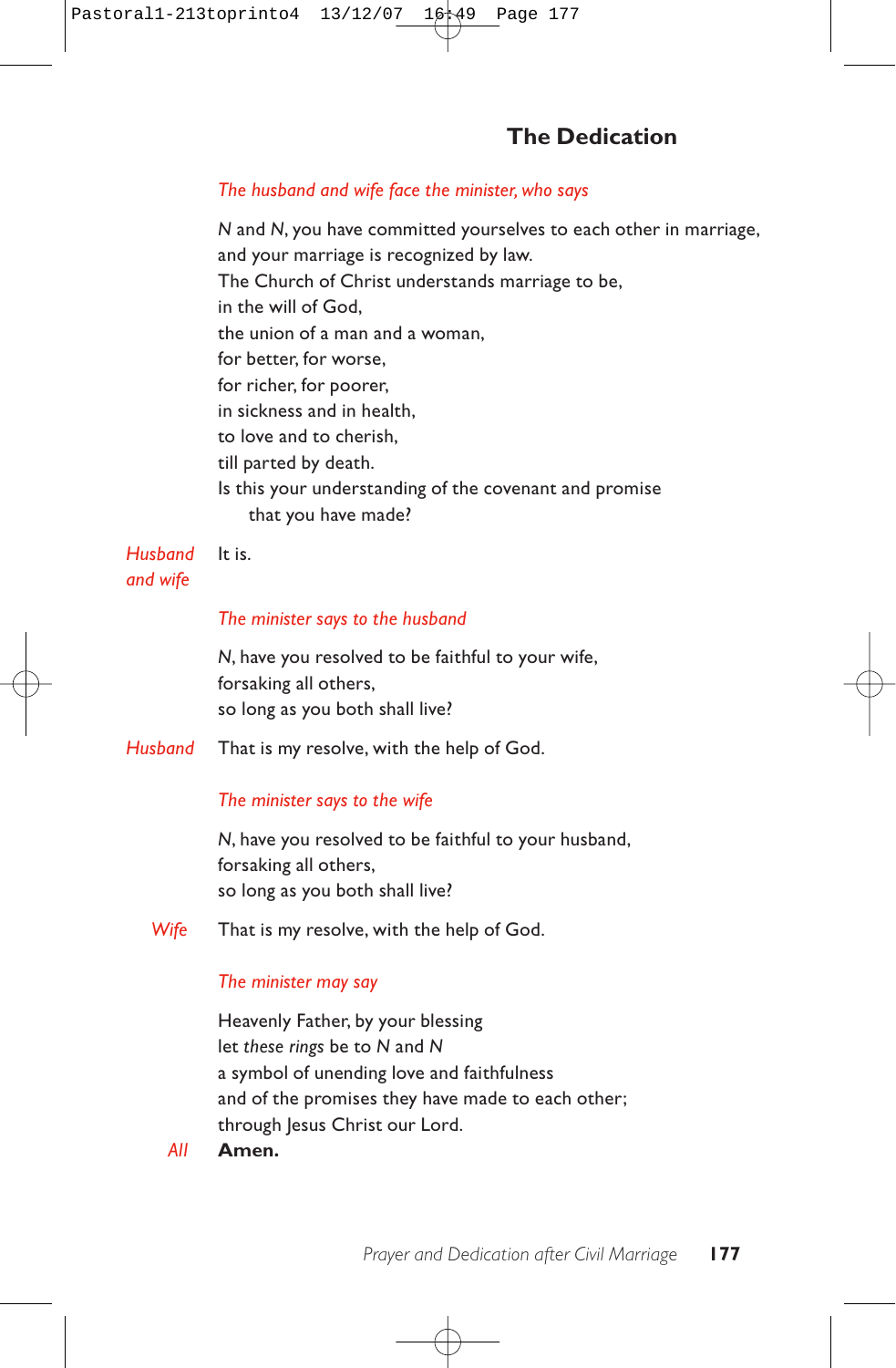#### *The minister says to the congregation*

*N* and *N* have here affirmed their Christian understanding and resolve in the marriage which they have begun. Will you, their families and friends, support and uphold them in their marriage, now and in the years to come?

#### *All* **We will.**

#### *The congregation remains standing.*

#### *The husband and wife kneel and say together*

Heavenly Father, we offer you our souls and bodies, our thoughts and words and deeds, our love for one another. Unite our wills in your will, that we may grow together in love and peace all the days of our life; through Jesus Christ our Lord. Amen.

#### *The minister says*

Almighty God give you grace to persevere, that he may complete in you the work he has already begun, through Jesus Christ our Lord.

#### *All* **Amen.**

The Lord bless and watch over you, the Lord make his face shine upon you and be gracious to you, the Lord look kindly on you and give you peace all the days of your life.

## *All* **Amen.**

*A sermon may be preached.*

*A hymn may be sung.*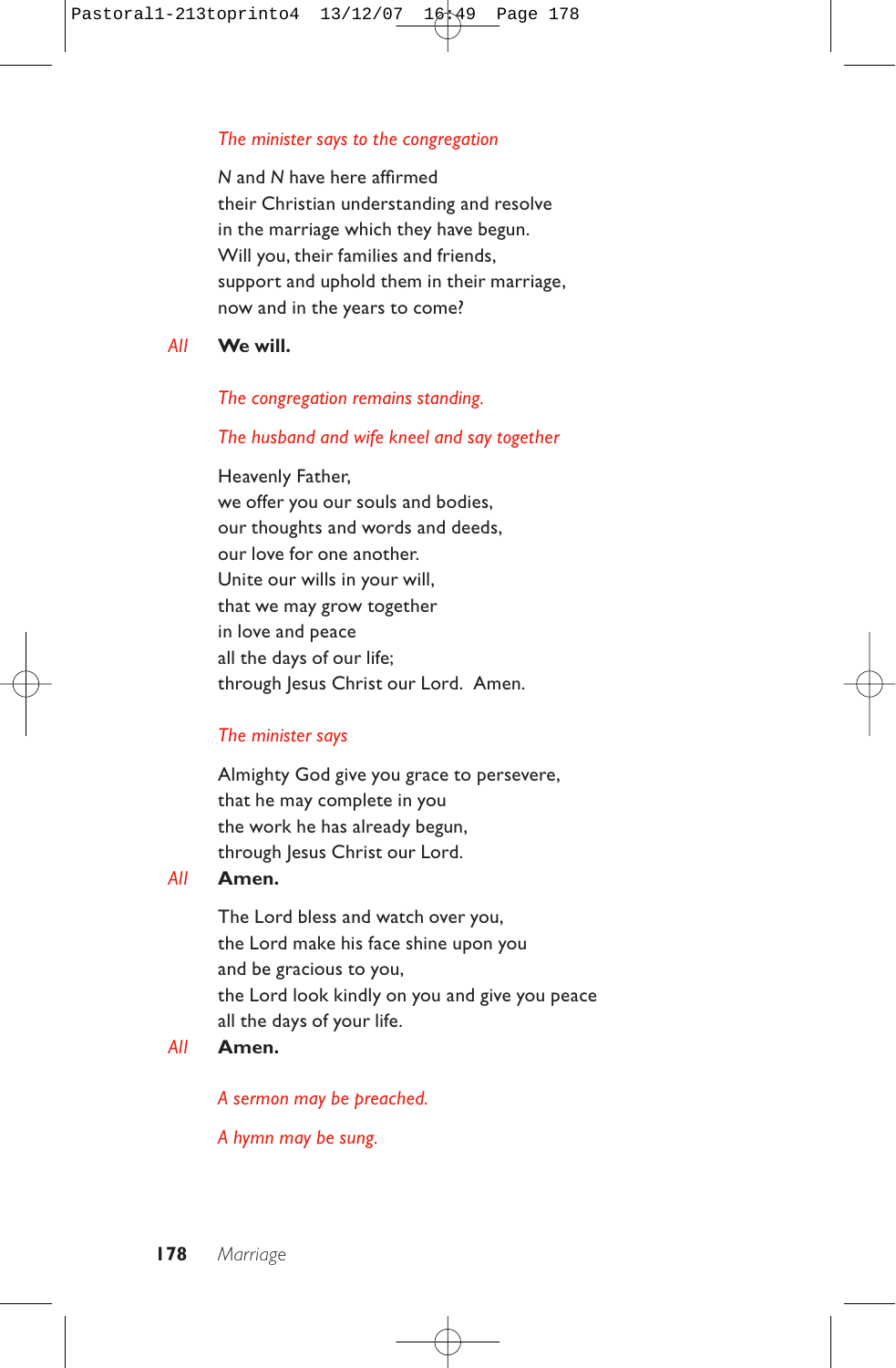# *One or more of the following prayers may be used*

Almighty God, you send your Holy Spirit to be the life and light of all your people. Open the hearts of these your servants to the riches of his grace, that they may bring forth the fruit of the Spirit in love and joy and peace; through Jesus Christ our Lord.

*All* **Amen.**

# **For the gift of children**

Heavenly Father, maker of all things, you enable us to share in your work of creation. Bless this couple in the gift and care of children, that their home may be a place of love, security and truth and their children grow up to know and love you in your Son Jesus Christ our Lord.

# *All* **Amen.**

# **For families**

Father of all life,

whose promise is to be the God of all the families of your people, give your grace to *N* and *N* in their new life together and bless those for whom they care. Enfold them in your love as they share in their new family, that they may grow up in all things into Christ, who gave himself that all humanity might be made one in him.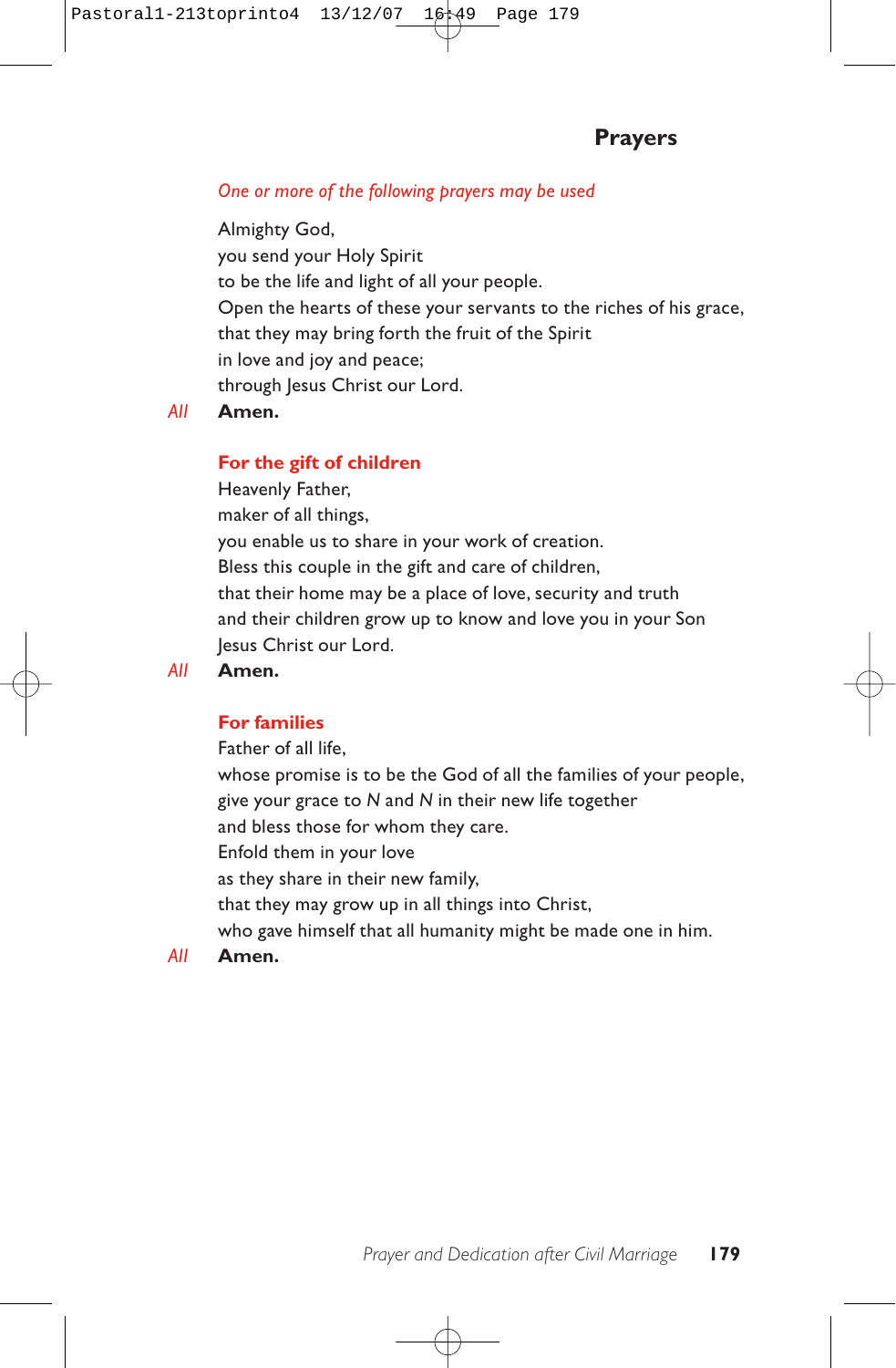# **For families**

Heavenly Father, we are your children, made in your image. Hear our prayer that fathers and mothers, sons and daughters, may find together the perfect love that casts out fear, walk together in the way that leads to eternal life and grow up together into the full humanity of your Son Jesus Christ our Lord.

*All* **Amen.**

# **Concluding prayer**

Eternal God, true and loving Father, in holy marriage you make your servants one. May their life together witness to your love in this troubled world; may unity overcome division, forgiveness heal injury and joy triumph over sorrow, through Jesus Christ our Lord.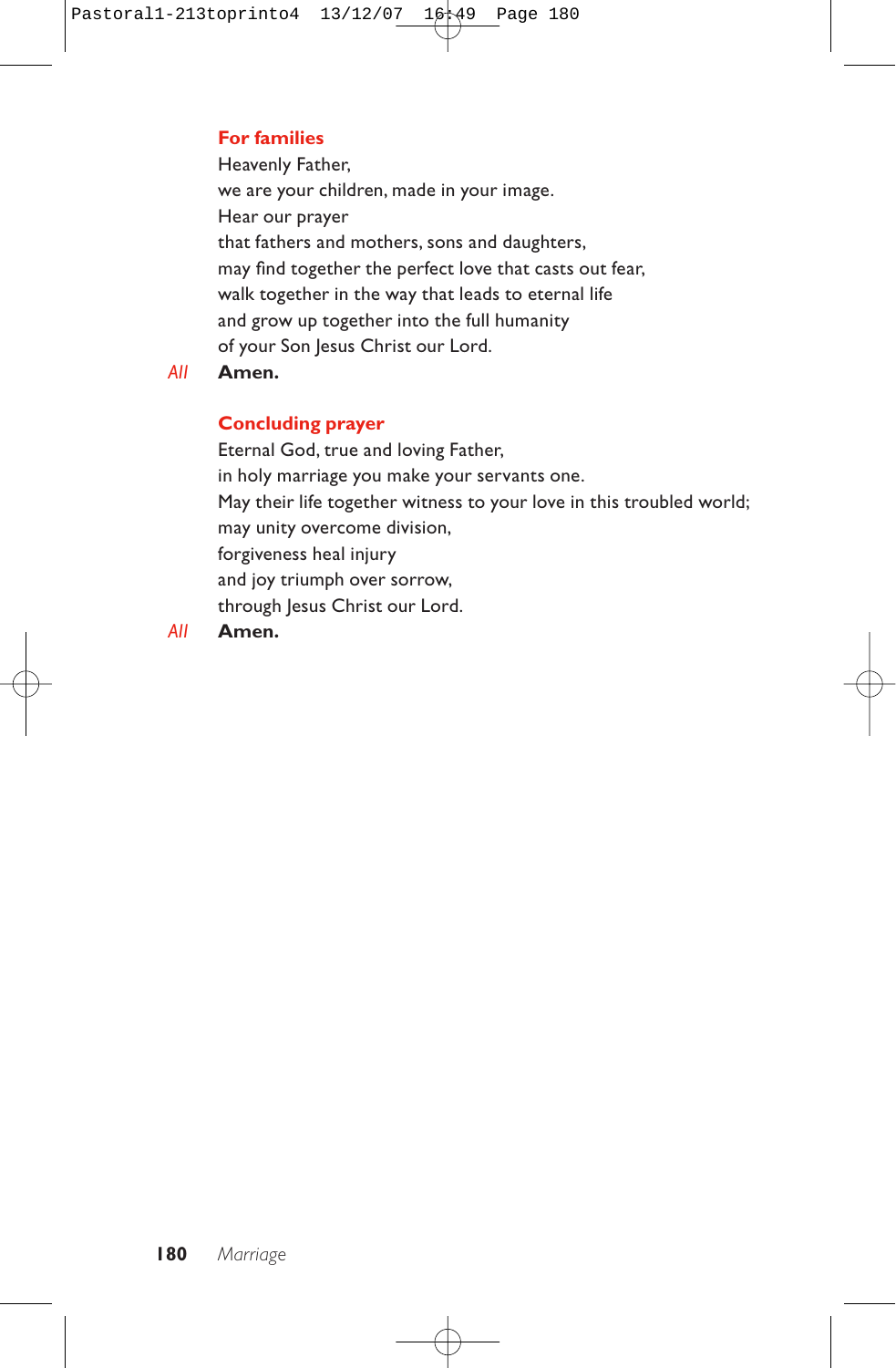#### *The Lord's Prayer is said.*

As our Saviour taught us, so we pray

*All* **Our Father in heaven, hallowed be your name, your kingdom come, your will be done, on earth as in heaven. Give us today our daily bread. Forgive us our sins as we forgive those who sin against us. Lead us not into temptation but deliver us from evil. For the kingdom, the power, and the glory are yours now and for ever. Amen.**

#### *(or)*

Let us pray with confidence as our Saviour has taught us

*All* **Our Father, who art in heaven, hallowed be thy name; thy kingdom come; thy will be done; on earth as it is in heaven. Give us this day our daily bread. And forgive us our trespasses, as we forgive those who trespass against us. And lead us not into temptation; but deliver us from evil. For thine is the kingdom, the power and the glory, for ever and ever. Amen.**

*A hymn may be sung.*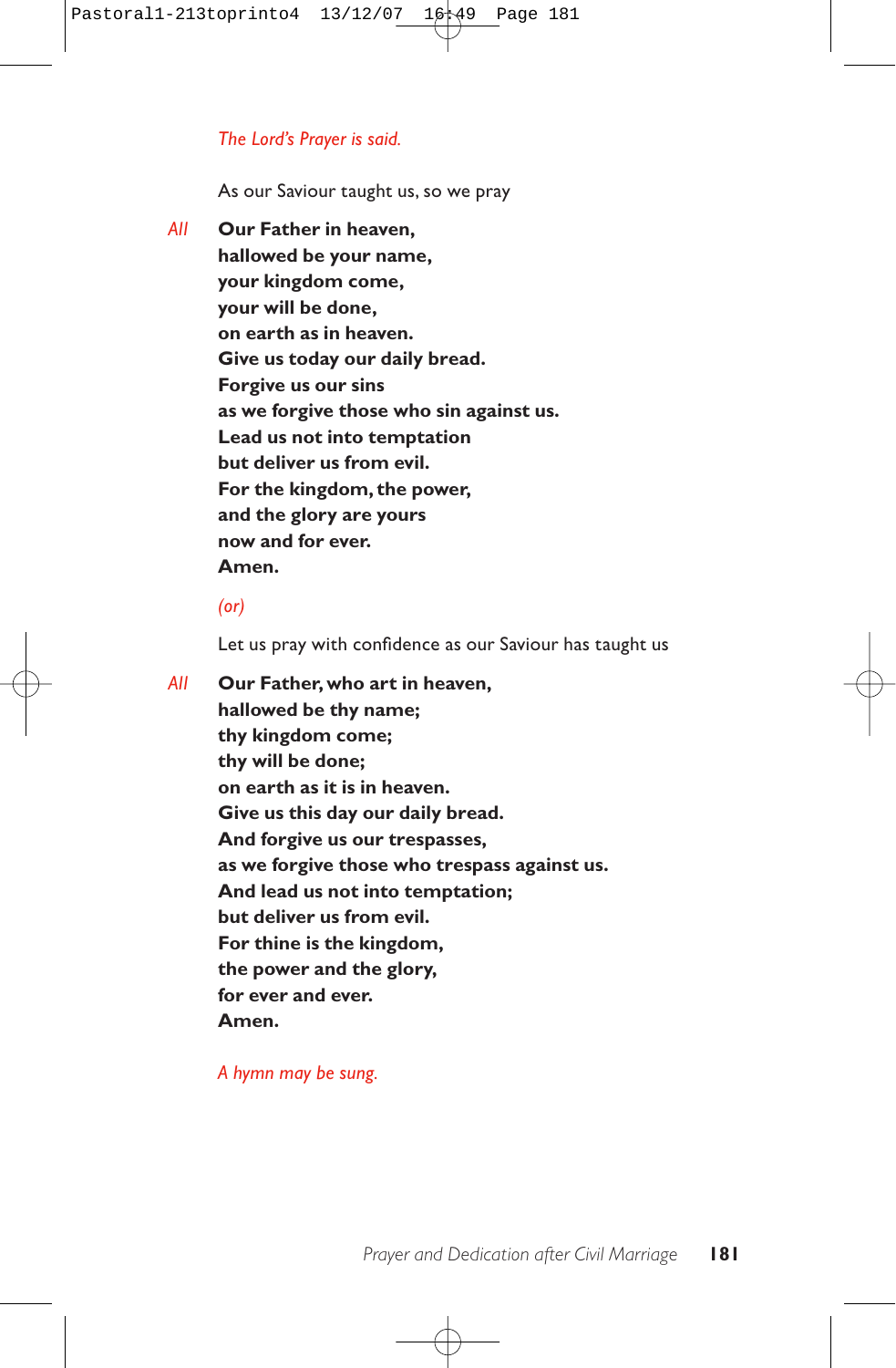# *The minister blesses the congregation in these or other words*

God the Holy Trinity make *you* strong in faith and love, defend *you* on every side, and guide *you* in truth and peace; and the blessing of God almighty, the Father, the Son, and the Holy Spirit, be among *you* and remain with *you* always.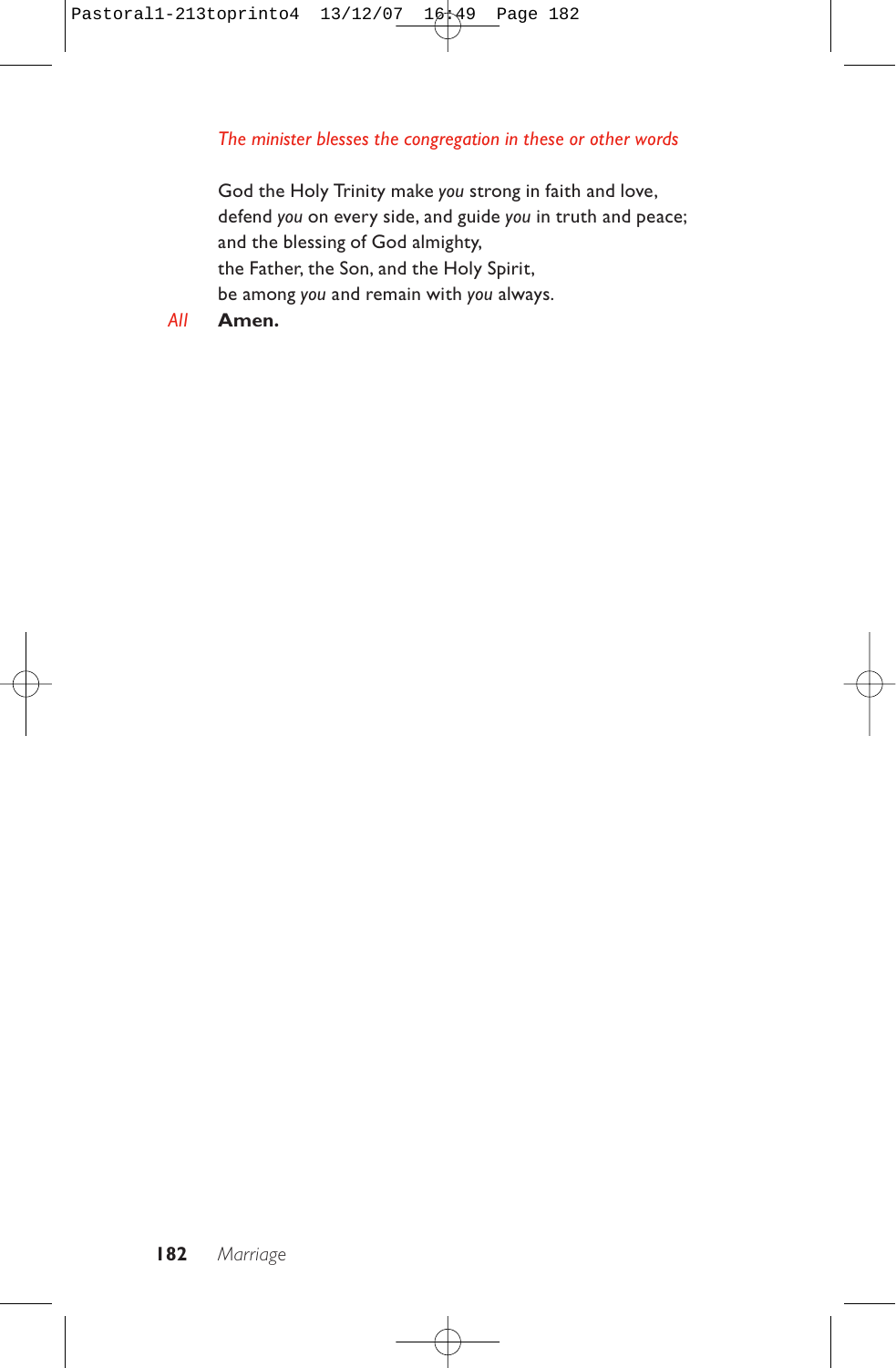## **1 The Nature of the Service**

The service is one in which the couple – already married – wish to dedicate to God their life together. Because it is not a marriage service, banns may not be called nor any entry made in the Register of Marriages.

# **2 Entrance of the Couple**

Husband and wife should enter the church together without ceremony and sit together at the front of the church.

## **3 The Prayers**

Other prayers may be used, especially when they form part of the particular Christian tradition of the husband or wife.

# **4 The Rings**

Because the marriage has already taken place, no ring is to be given or received in the course of the service. If a ring is worn and the prayer of blessing is to be used, the hand should be extended towards the minister.

## **5 The Minister**

When the service is not led by a priest, the Grace is used in place of the Blessing.

### **6 Holy Communion**

The structure of the Marriage Service within the Order for the Celebration of Holy Communion should be followed. The Introduction in this service replaces the Introduction; Prayers of Penitence must be used; also, in the Liturgy of the Word, there must be a Gospel reading, preceded by either one or two other readings from Scripture and followed by a sermon. This is followed by the Dedication and the Prayers, and the Liturgy of the Sacrament follows. Any of the proper material in the Marriage Service within the Order for the Celebration of Holy Communion may be used.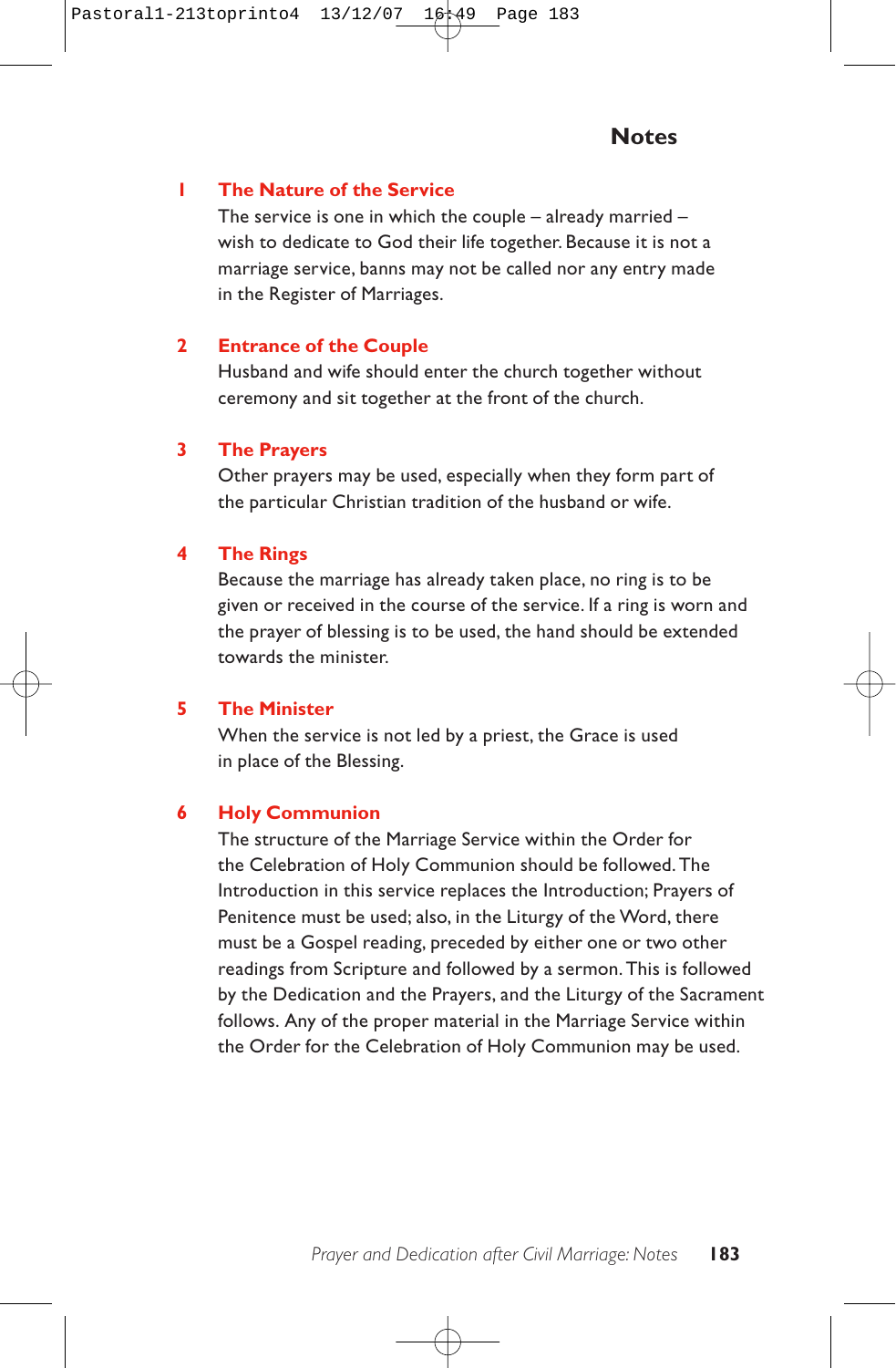# **Thanksgiving for Marriage**

# **Note**

This outline service is designed for a number of different occasions. It may be used:

- ¶ on occasions when a number of couples reaffirm their vows together;
- ¶ to celebrate an anniversary;
- ¶ after a time of separation or difficulty in marriage;
- ¶ either at home or in church;
- ¶ combined with another service, such as the Holy Communion.

For each occasion, suitable prayers and other words should be chosen – with the couple if that is appropriate – from the resources which follow, or elsewhere. One way of amplifying the Outline Order for the first occasion above, which might be a major church occasion where some formality is right, is provided in the service which follows on page 185. On other occasions much may be done informally or extempore.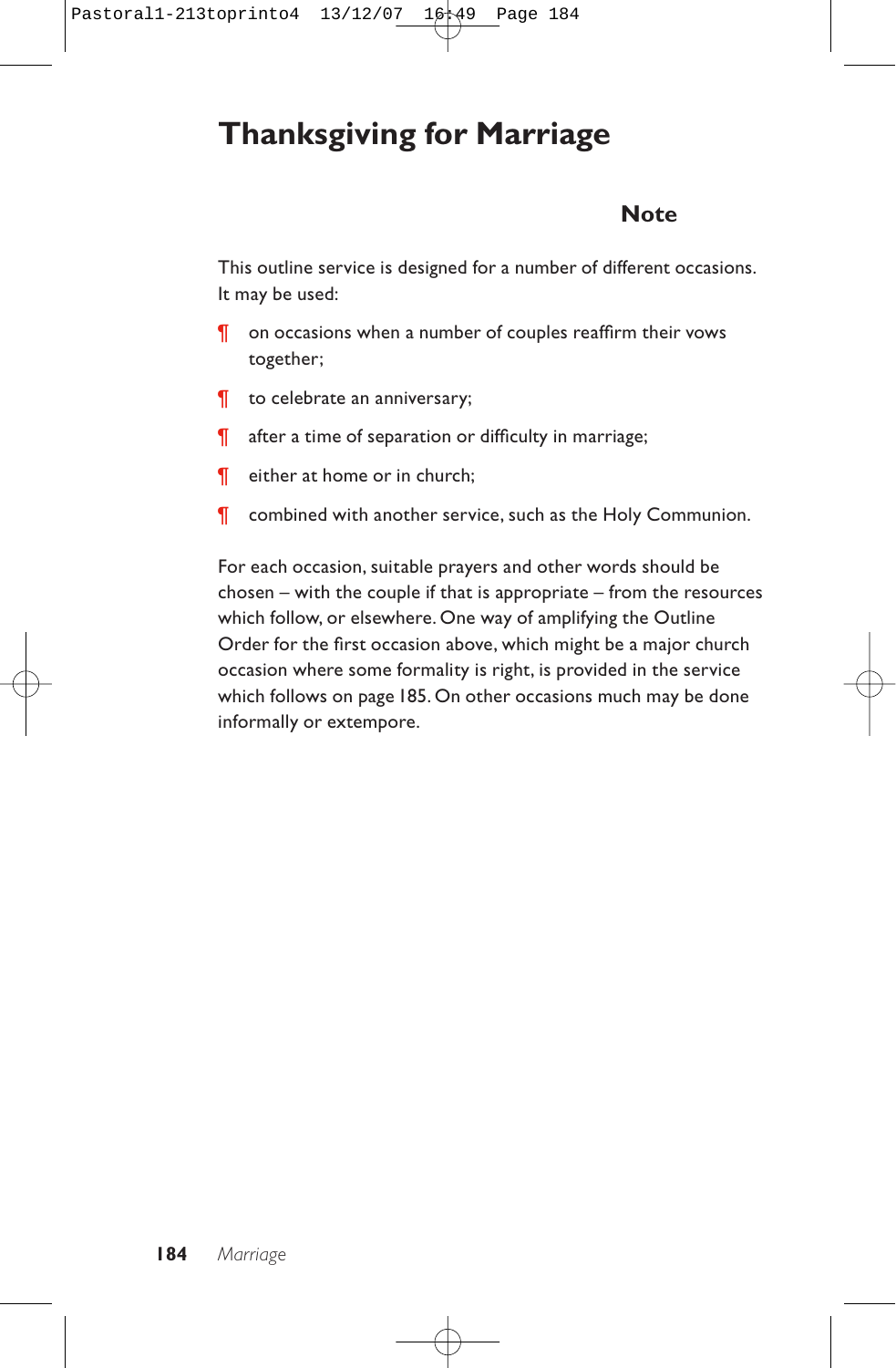# **Thanksgiving for Marriage: An Outline Order**

# **Introduction**

- 1 Welcome
- 2 Prayer of Preparation
- 3 Preface
- 4 Readings
- 5 Psalms, Songs or Hymns
- 6 Sermon

# **Renewal of Vows**

- 7 The couple(s) are invited to renew their marriage vows in a suitable form.
- 8 A ring or rings may be blessed.
- 9 Prayers are offered, including prayers of thanksgiving and blessing.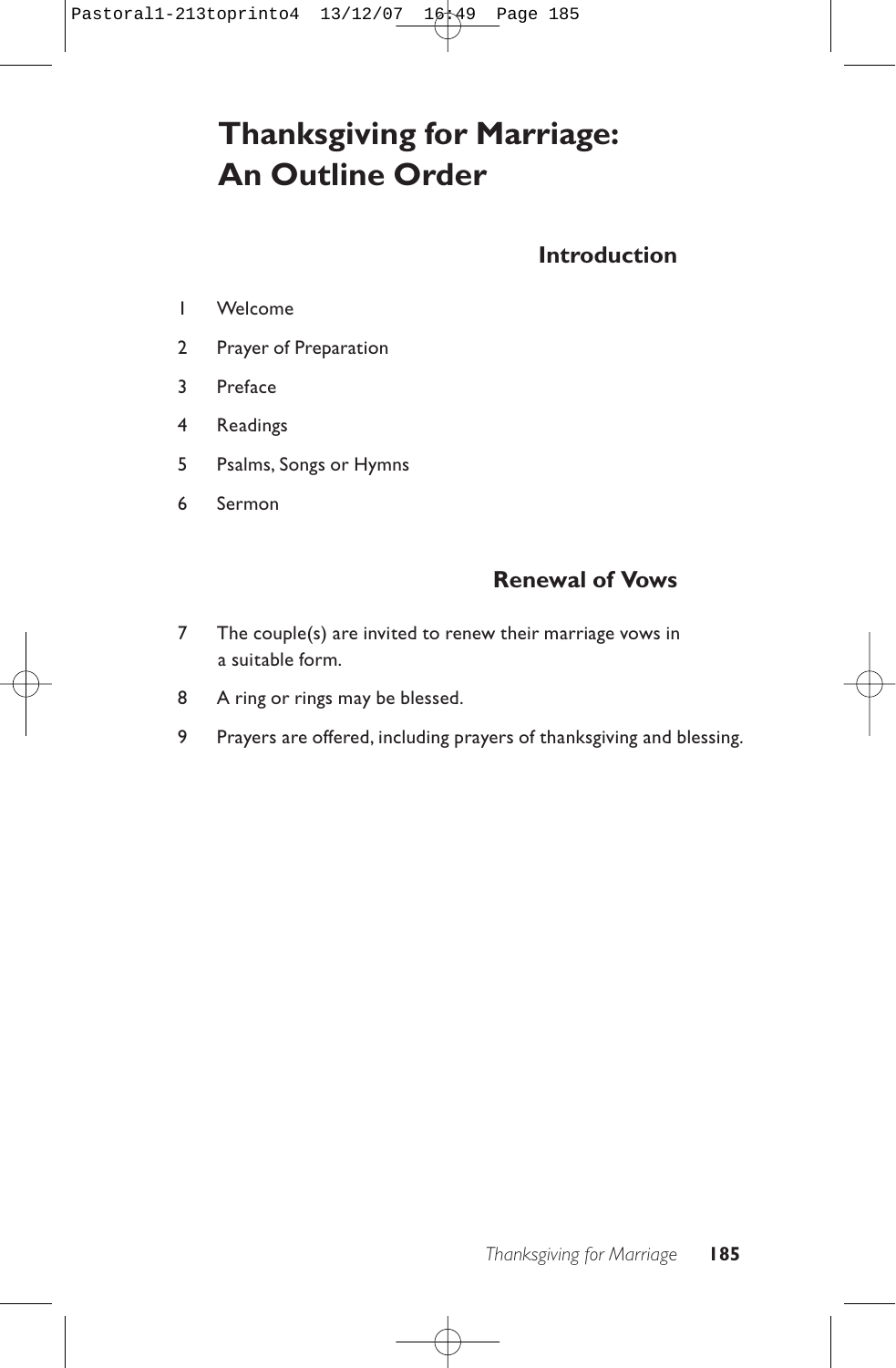# **Thanksgiving for Marriage: A Sample Service**

*This sample service is derived from the Outline Order on page 185.*

*¶ Introduction*

# **The Welcome**

*The minister welcomes the people, introduces the service informally and invites those present to pray.*

The grace of our Lord Jesus Christ, the love of God, and the fellowship of the Holy Spirit be with you

### *All* **and also with you.**

#### *This sentence may be used*

God is love, and those who live in love live in God and God lives in them. **1** *John 4.16* 

# **Prayer of Preparation**

God our Father, you have taught us through your Son that love is the fulfilling of the law; grant to your servants *N* and *N* that, loving one another, they may continue in your love until their lives' end; through Jesus Christ our Lord.

*All* **Amen.**

*A hymn or song may be sung.*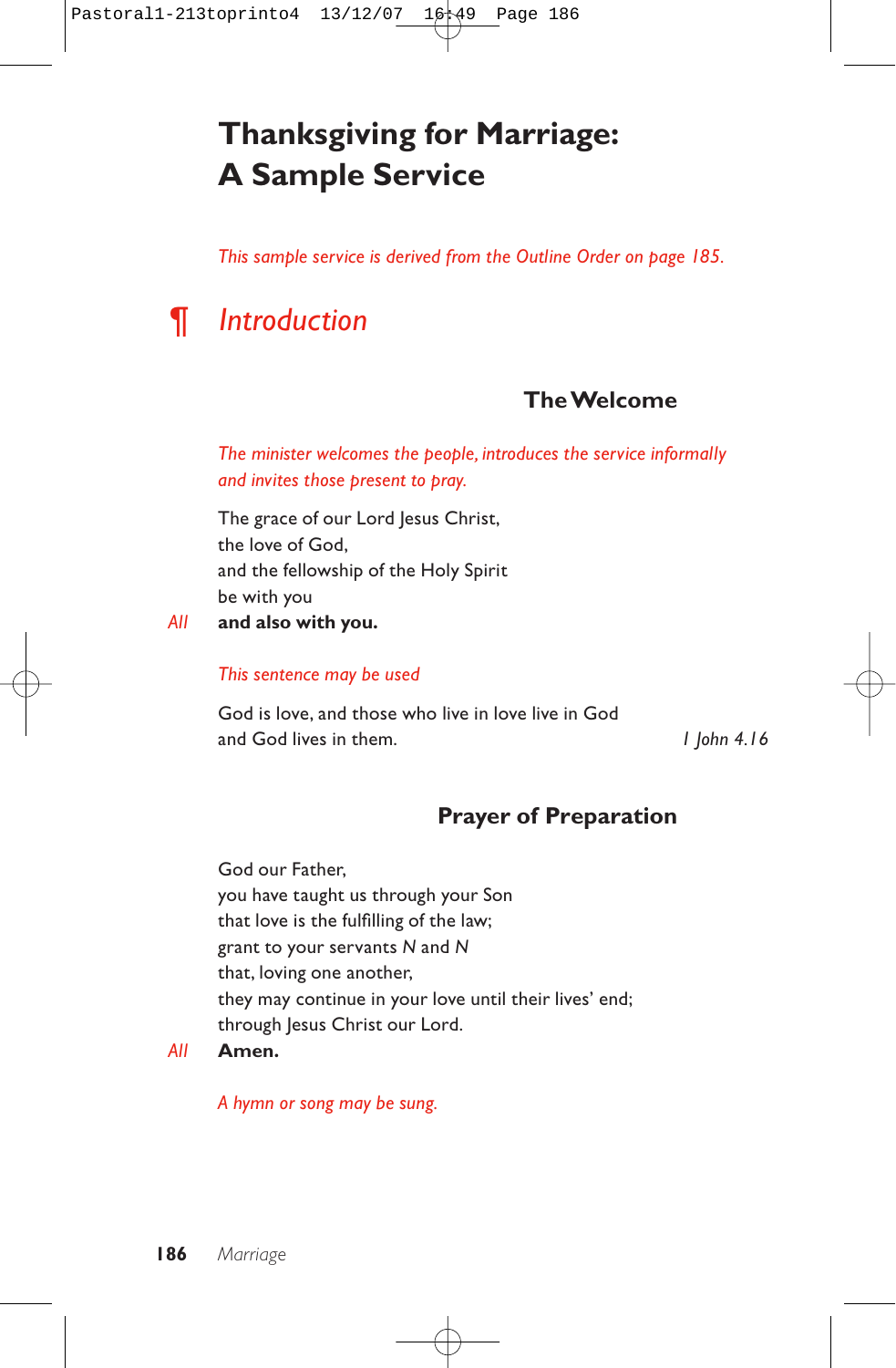# **Preface**

We have come together in the presence of God to give thanks [*with N and N*] for [*… years of* ] married life, Ito ask his forgiveness for all that has been amiss, $1^*$ to rejoice together and to ask for God's blessing. As our Lord Jesus Christ was himself a guest at the wedding in Cana of Galilee, so through his Spirit he is with us now. Marriage is a gift of God in creation and a means of his grace; it is given that a husband and wife may comfort and help each other, living faithfully together in times of need as well as in plenty, in sadness and in joy, in sickness and in health; it is given that with delight and tenderness they may know each other in love. [It is given as the foundation of family life in which children may be born and nurtured in accordance with God's will, to his praise and glory.] In marriage a couple belong together and live life in the community; it is a way of life created and hallowed by God, that all should honour. Therefore we pray with them that, strengthened and guided by God, they may continue to fulfil his purpose for their life together.

*Silence is kept for reflection on the years that have passed and on shared experiences, good and bad.*

# **Readings and Sermon**

*One or more passages from the Bible is read. Psalms or hymns may follow the readings. Other songs and readings may be used. A sermon may be preached.*

\* There may be occasions when this should be omitted; it may be important to include it when a couple are celebrating their reconciliation.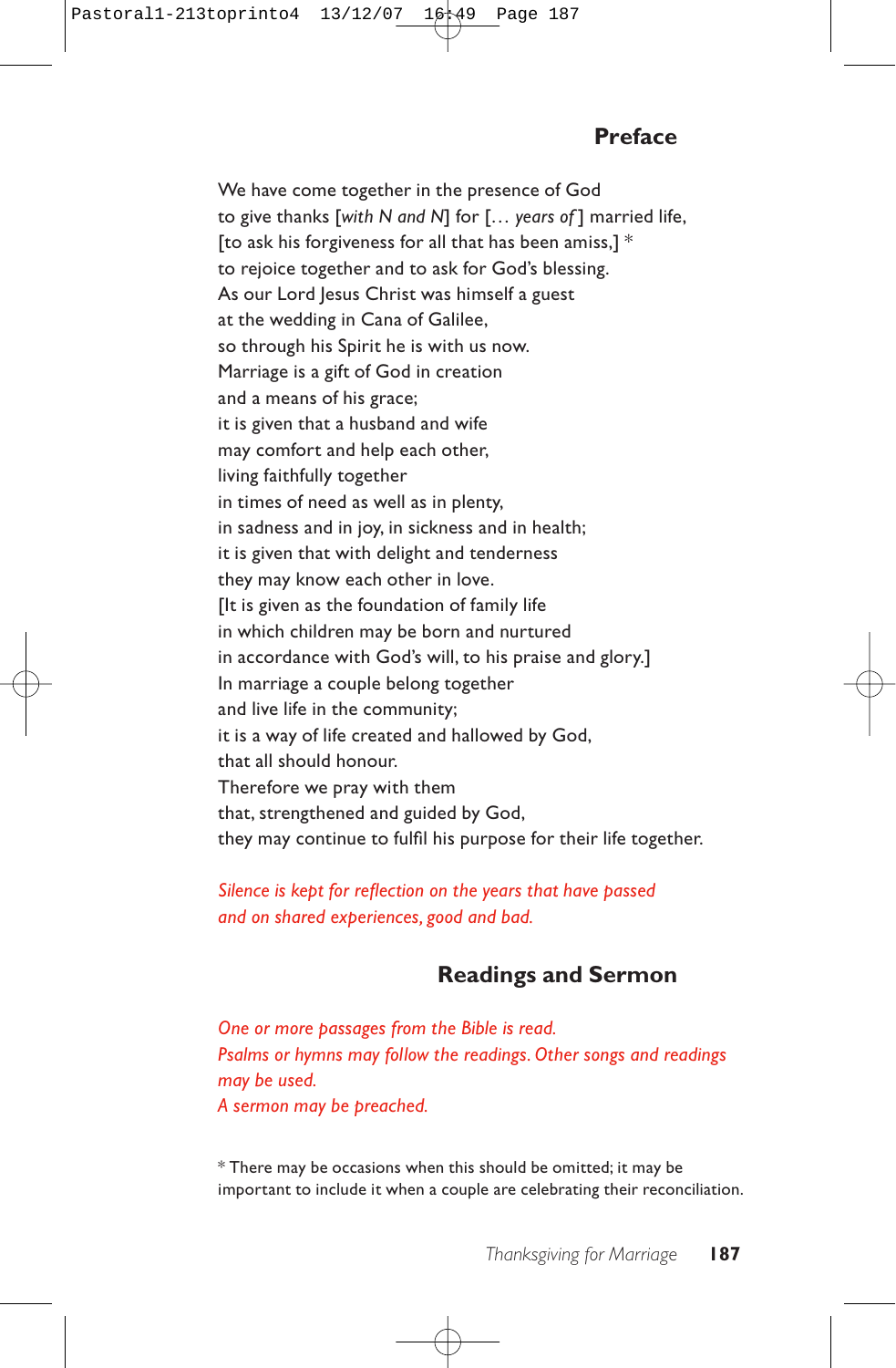# *¶ Renewal of Vows*

### *The minister says to the couple(s)*

I invite you now to recall the vows that you made at your wedding.

*Husband and wife face each other and hold hands.*

## *The husband says*

I, *N*, took you, *N*, to be my wife; *The wife says* I, *N*, took you, *N*, to be my husband; *The couple say together* to have and to hold from that day forward, for better, for worse, for richer, for poorer, in sickness and in health, to love and to cherish, till death us do part, according to God's holy law, and this was our solemn vow. Today, in the presence of our family and friends, we affirm our continuing commitment to this vow.

## *The minister says to the congregation*

Will you, the family and friends of *N* and *N*, continue to support and uphold them in their marriage now and in the years to come?

*All* **We will.**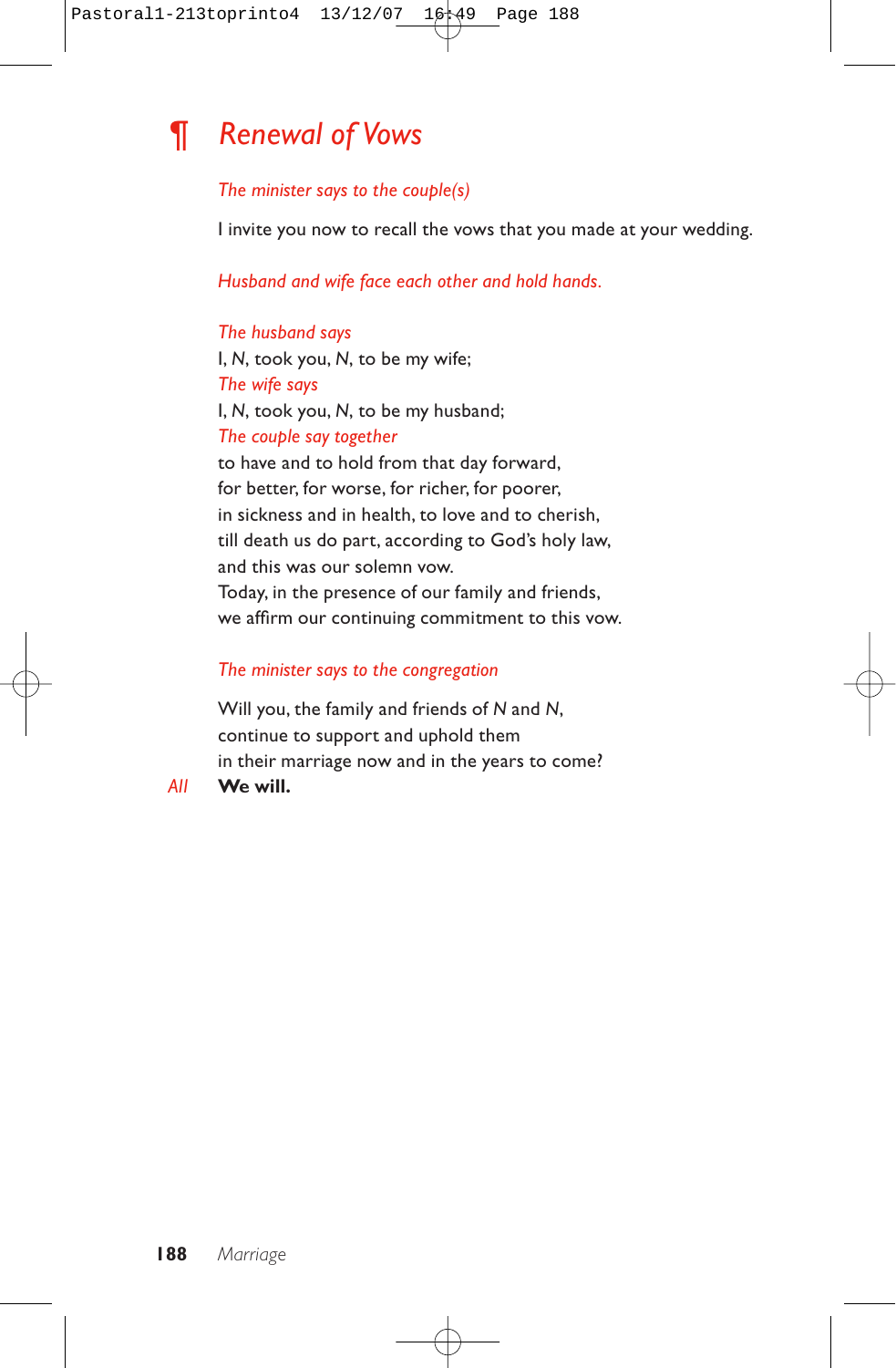# **The Rings**

#### *If a new ring (or new rings) is to be blessed, this prayer may be used*

Heavenly Father, source of everlasting love, revealed to us in Jesus Christ and poured into our hearts through your Holy Spirit; that love which many waters cannot quench, neither the floods drown; that love which is patient and kind, enduring all things without end; by your blessing, let *these rings* be to *N* and *N symbols* to remind them of the covenant made on their wedding day, through your grace in the love of your Son and in the power of your Spirit.

## *All* **Amen.**

#### *If a ring (or rings) is to be given these words are used*

I give you this ring as a sign of our marriage. With my body I honour you, all that I am I give to you, and all that I have I share with you, within the love of God, Father, Son, and Holy Spirit.

#### *Or, if not, each may touch the wedding ring(s) with the words*

I gave you this ring as a sign of our marriage. With my body I honour you, all that I am I give to you, and all that I have I share with you, within the love of God, Father, Son, and Holy Spirit.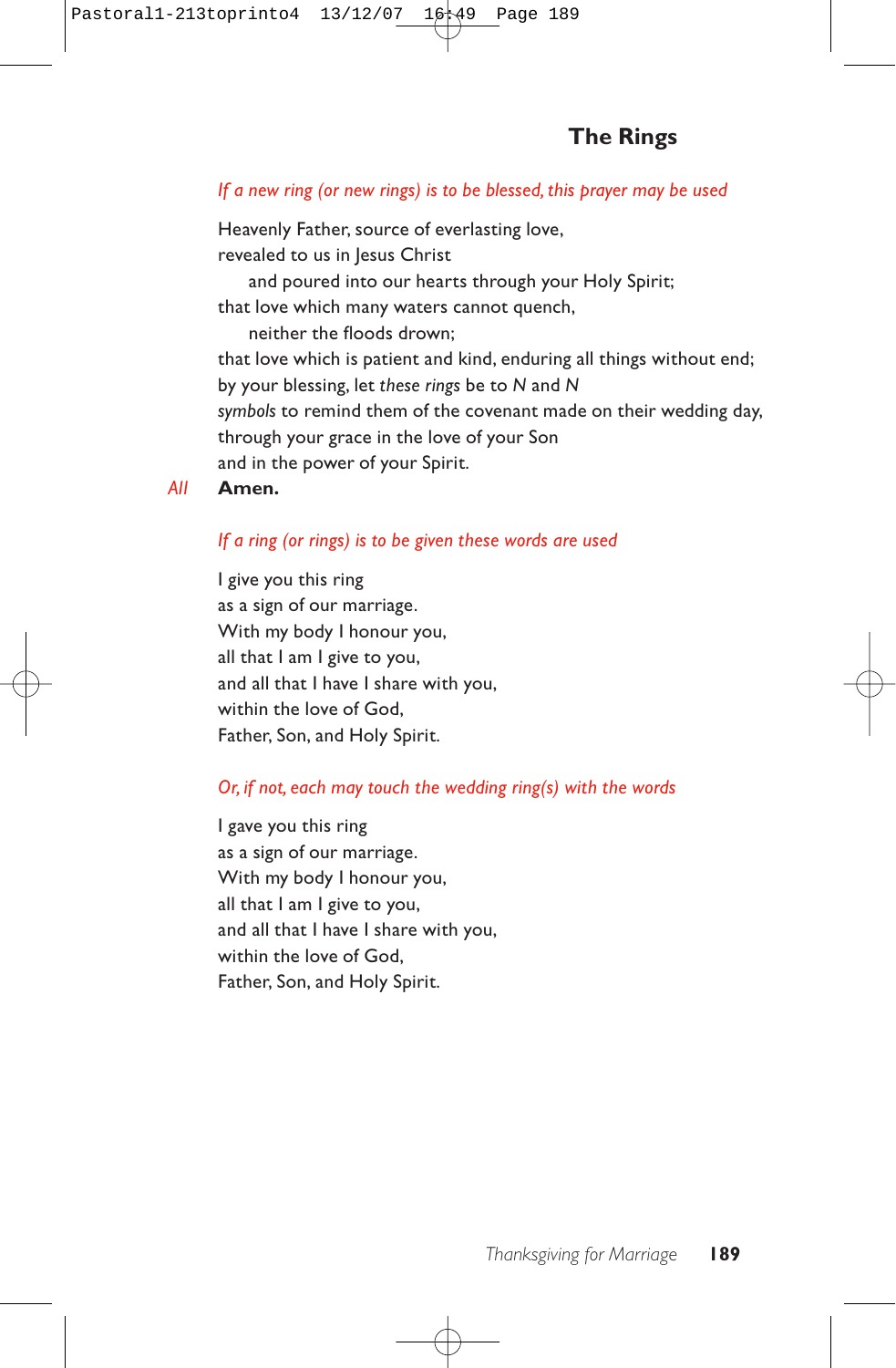*The couple kneel together. The minister or others may pray, using these or similar prayers* 

God the Father, God the Son, God the Holy Spirit, bless, preserve and keep you; the Lord mercifully grant you the riches of his grace that you may please him both in body and soul, and, living together in faith and love, may receive the blessings of eternal life.

#### *All* **Amen.**

Blessed are you, heavenly Father.

*All* **You give joy to husband and wife.**

Blessed are you, Lord Jesus Christ.

*All* **You have brought new life to mankind.**

Blessed are you, Holy Spirit of God.

# *All* **You bring us together in love.**

Blessed be Father, Son and Holy Spirit.

*All* **One God, to be praised for ever. Amen.**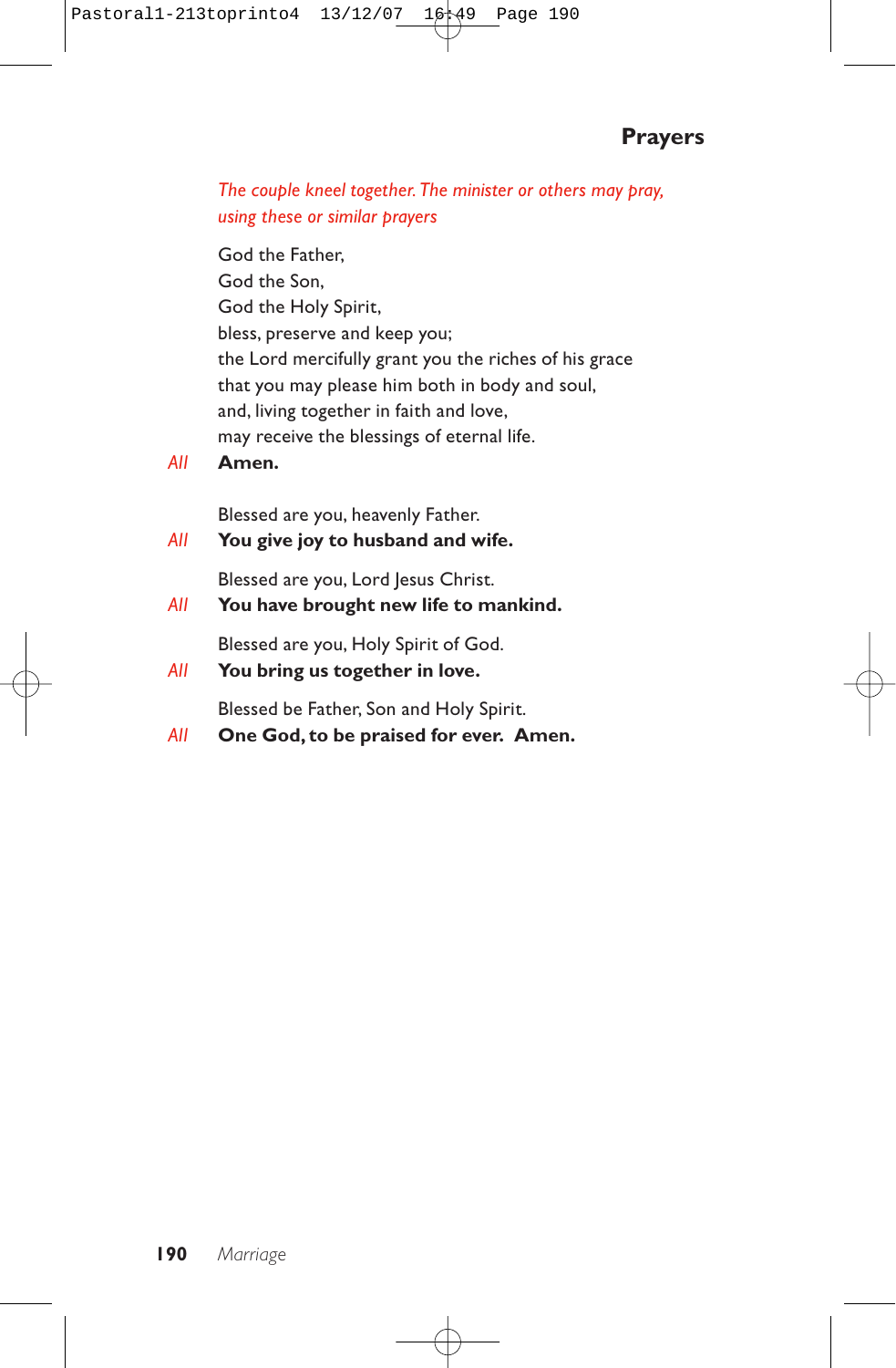Almighty God, our heavenly Father, we lift up our hearts to you through Jesus Christ our Lord. Through him you have made a covenant of grace with your people by the outpouring of your Holy Spirit.

We praise you for the gift of marriage in which the love of husband and wife is brought together and reflects your plan of love for the world.

We thank you today for *N* and *N*, and for leading them to each other in friendship and love, commitment and trust, and for bringing them here for the blessing of their marriage.

Living God,

by the presence of your Holy Spirit, may they know the risen Christ to be with them now, as they celebrate this covenant together. May their lives be a witness to your saving love in this troubled world.

As you pour out your love, may they grow together in your sight, and each be to the other a companion in joy, a comfort in sorrow and a strength in need.

As you blessed the earthly home at Nazareth with the presence of your Son, may their home be a place of security and peace. [Bless this couple with the gift and care of children, that they may grow up to know and love you in your Son.]

And bring us all at the last to that great marriage banquet of your Son in our home in heaven, where, with all your saints and angels, in the glory of your presence, we will for ever praise you; through Jesus Christ our Lord.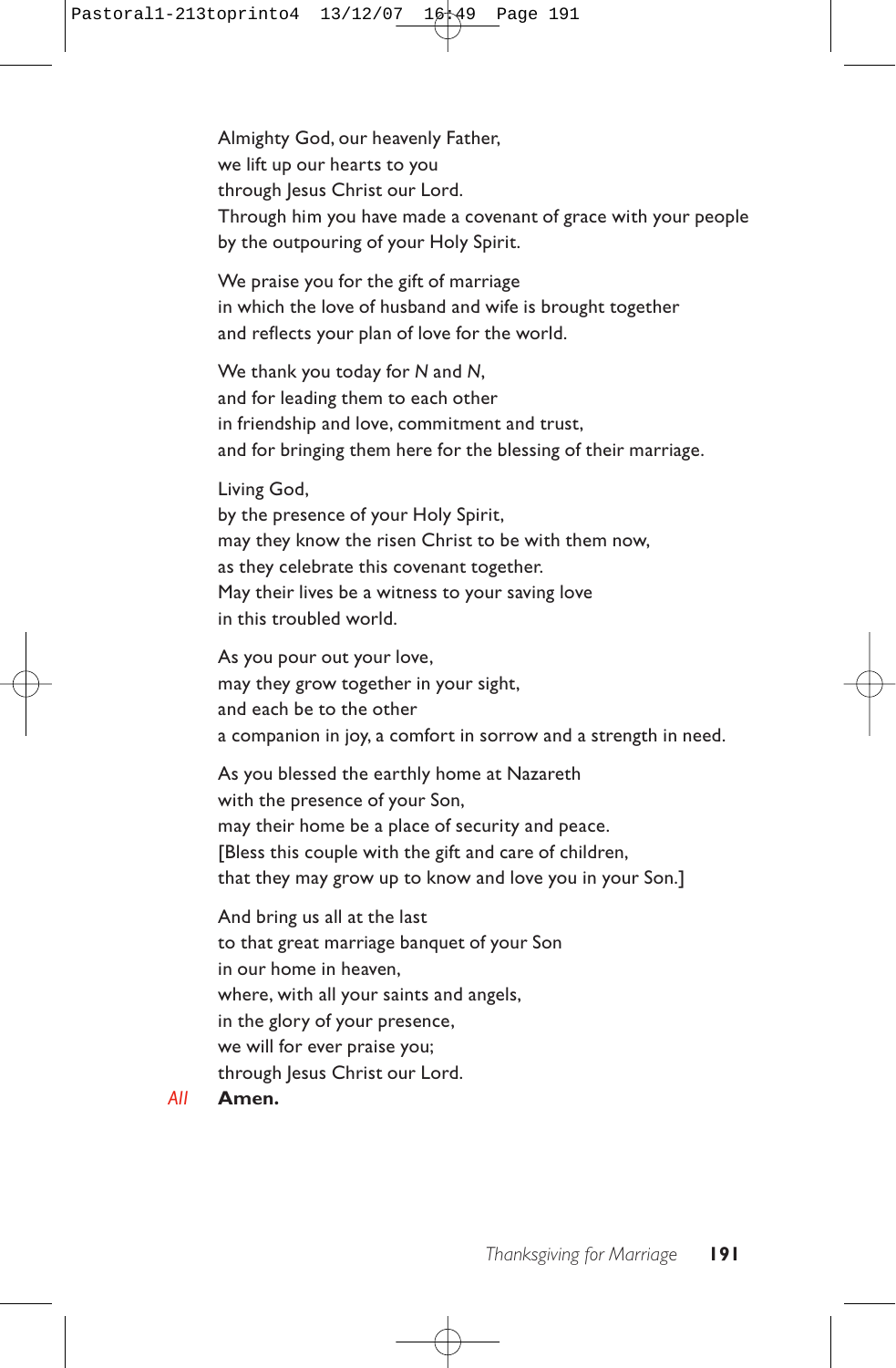As our Saviour taught us, so we pray

*All* **Our Father in heaven, hallowed be your name, your kingdom come, your will be done, on earth as in heaven. Give us today our daily bread. Forgive us our sins as we forgive those who sin against us. Lead us not into temptation but deliver us from evil. For the kingdom, the power, and the glory are yours now and for ever. Amen.**

## *(or)*

Let us pray with confidence as our Saviour has taught us

*All* **Our Father, who art in heaven, hallowed be thy name; thy kingdom come; thy will be done; on earth as it is in heaven. Give us this day our daily bread. And forgive us our trespasses, as we forgive those who trespass against us. And lead us not into temptation; but deliver us from evil. For thine is the kingdom, the power and the glory for ever and ever. Amen.**